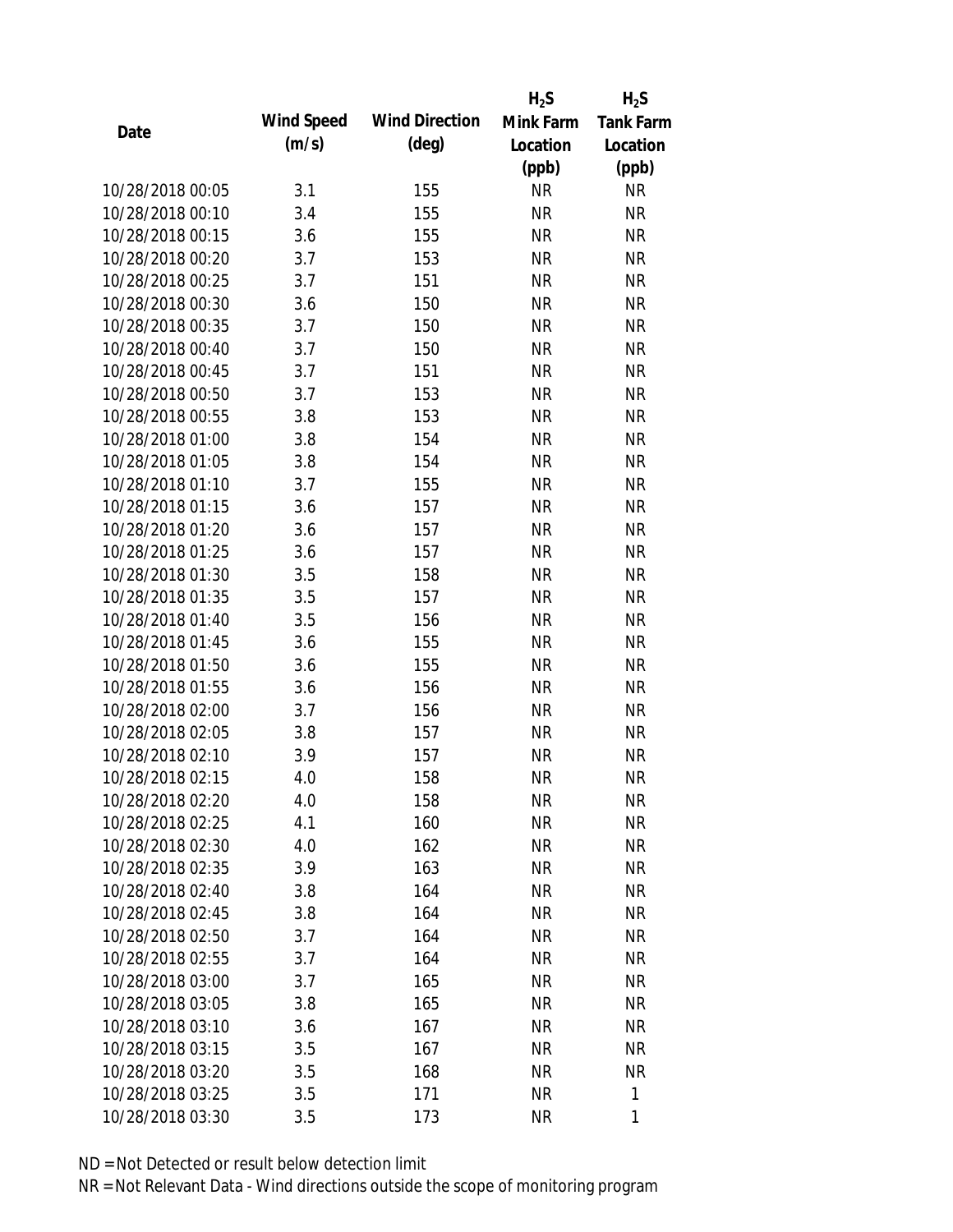|                  |            |                       | $H_2S$    | $H_2S$           |
|------------------|------------|-----------------------|-----------|------------------|
| Date             | Wind Speed | <b>Wind Direction</b> | Mink Farm | <b>Tank Farm</b> |
|                  | (m/s)      | $(\text{deg})$        | Location  | Location         |
|                  |            |                       | (ppb)     | (ppb)            |
| 10/28/2018 03:35 | 3.5        | 174                   | <b>NR</b> | 1                |
| 10/28/2018 03:40 | 3.8        | 173                   | <b>NR</b> | 1                |
| 10/28/2018 03:45 | 3.9        | 174                   | <b>NR</b> | 1                |
| 10/28/2018 03:50 | 4.0        | 175                   | <b>NR</b> | $\overline{2}$   |
| 10/28/2018 03:55 | 4.2        | 173                   | <b>NR</b> | $\overline{2}$   |
| 10/28/2018 04:00 | 4.3        | 169                   | <b>NR</b> | <b>NR</b>        |
| 10/28/2018 04:05 | 4.3        | 167                   | NR        | <b>NR</b>        |
| 10/28/2018 04:10 | 4.5        | 168                   | <b>NR</b> | <b>NR</b>        |
| 10/28/2018 04:15 | 4.5        | 168                   | <b>NR</b> | <b>NR</b>        |
| 10/28/2018 04:20 | 4.6        | 168                   | <b>NR</b> | <b>NR</b>        |
| 10/28/2018 04:25 | 4.6        | 168                   | <b>NR</b> | <b>NR</b>        |
| 10/28/2018 04:30 | 4.5        | 170                   | NR        | 1                |
| 10/28/2018 04:35 | 4.4        | 172                   | <b>NR</b> | 1                |
| 10/28/2018 04:40 | 4.3        | 174                   | <b>NR</b> | 1                |
| 10/28/2018 04:45 | 4.3        | 176                   | <b>NR</b> | 1                |
| 10/28/2018 04:50 | 4.5        | 177                   | <b>NR</b> | 1                |
| 10/28/2018 04:55 | 4.5        | 178                   | <b>NR</b> | 1                |
| 10/28/2018 05:00 | 4.7        | 180                   | <b>NR</b> | 1                |
| 10/28/2018 05:05 | 4.8        | 182                   | <b>NR</b> | 1                |
| 10/28/2018 05:10 | 4.8        | 182                   | <b>NR</b> | 1                |
| 10/28/2018 05:15 | 4.8        | 184                   | <b>NR</b> | 1                |
| 10/28/2018 05:20 | 4.7        | 186                   | NR        | 1                |
| 10/28/2018 05:25 | 4.6        | 187                   | <b>NR</b> | $\overline{2}$   |
| 10/28/2018 05:30 | 4.6        | 187                   | <b>NR</b> | $\overline{2}$   |
| 10/28/2018 05:35 | 4.5        | 186                   | <b>NR</b> | $\overline{2}$   |
| 10/28/2018 05:40 | 4.7        | 184                   | <b>NR</b> | $\overline{2}$   |
| 10/28/2018 05:45 | 4.9        | 181                   | <b>NR</b> | $\overline{2}$   |
| 10/28/2018 05:50 | 5.2        | 179                   | <b>NR</b> | $\overline{2}$   |
| 10/28/2018 05:55 | 5.3        | 177                   | <b>NR</b> | 1                |
| 10/28/2018 06:00 | 5.4        | 176                   | NR        | 1                |
| 10/28/2018 06:05 | 5.5        | 176                   | NR        | 1                |
| 10/28/2018 06:10 | 5.7        | 177                   | NR        | 1                |
| 10/28/2018 06:15 | 5.9        | 178                   | <b>NR</b> | 1                |
| 10/28/2018 06:20 | 5.7        | 179                   | <b>NR</b> | 1                |
| 10/28/2018 06:25 | 5.5        | 182                   | NR        | 1                |
| 10/28/2018 06:30 | 5.3        | 183                   | NR        | 1                |
| 10/28/2018 06:35 | 5.0        | 182                   | NR        | 1                |
| 10/28/2018 06:40 | 4.7        | 181                   | NR        | 1                |
| 10/28/2018 06:45 | 4.4        | 183                   | NR        | 1                |
| 10/28/2018 06:50 | 4.3        | 185                   | <b>NR</b> | 1                |
| 10/28/2018 06:55 | 4.3        | 184                   | NR        | 1                |
| 10/28/2018 07:00 | 4.3        | 183                   | <b>NR</b> | 1                |
|                  |            |                       |           |                  |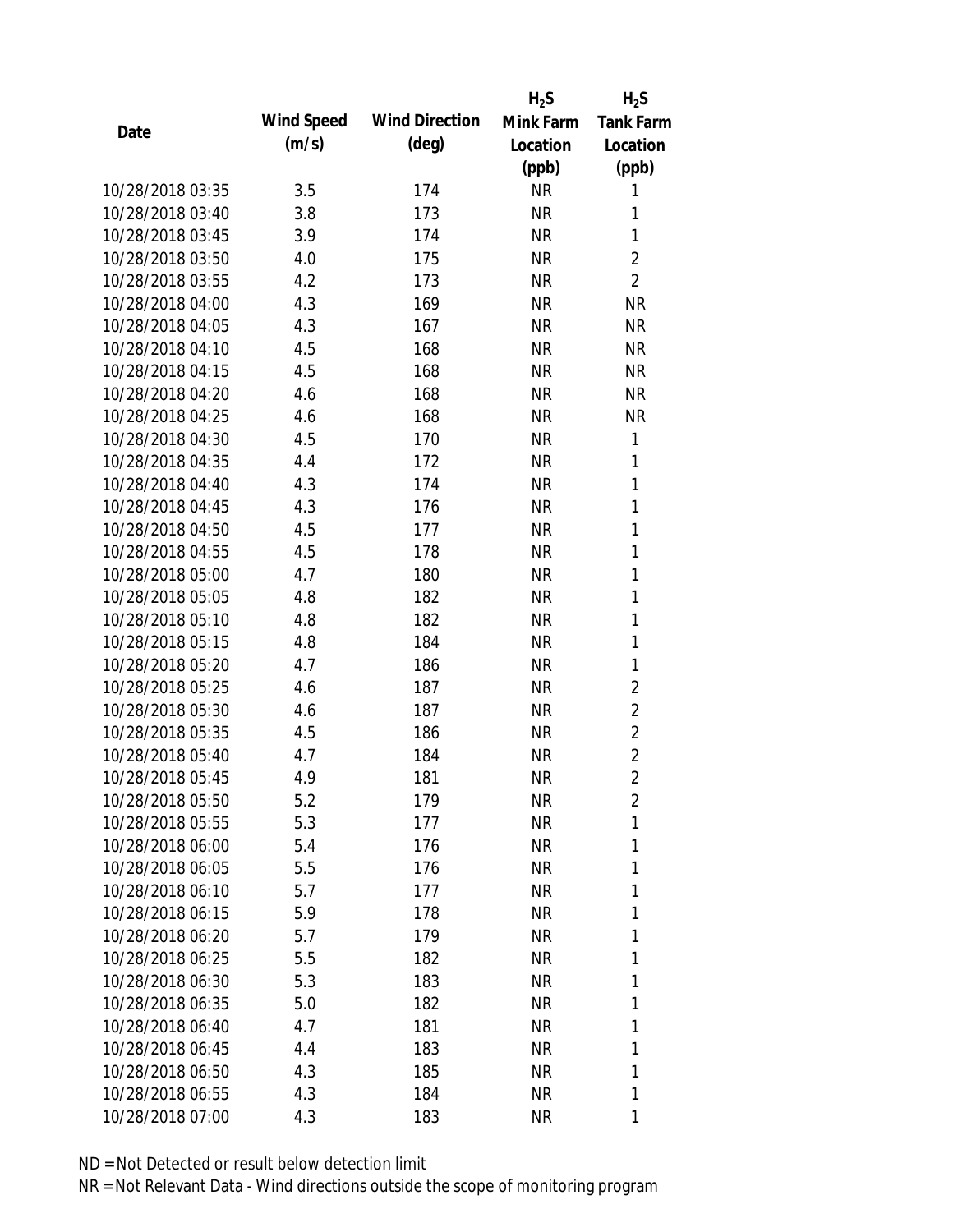|                  |            |                       | $H_2S$    | $H_2S$           |
|------------------|------------|-----------------------|-----------|------------------|
| Date             | Wind Speed | <b>Wind Direction</b> | Mink Farm | <b>Tank Farm</b> |
|                  | (m/s)      | $(\text{deg})$        | Location  | Location         |
|                  |            |                       | (ppb)     | (ppb)            |
| 10/28/2018 07:05 | 4.5        | 186                   | <b>NR</b> | 1                |
| 10/28/2018 07:10 | 4.4        | 187                   | <b>NR</b> | 1                |
| 10/28/2018 07:15 | 4.2        | 187                   | <b>NR</b> | 1                |
| 10/28/2018 07:20 | 4.1        | 187                   | <b>NR</b> | 1                |
| 10/28/2018 07:25 | 3.9        | 191                   | <b>NR</b> | 1                |
| 10/28/2018 07:30 | 3.7        | 193                   | <b>NR</b> | 1                |
| 10/28/2018 07:35 | 3.5        | 193                   | <b>NR</b> | 1                |
| 10/28/2018 07:40 | 3.4        | 193                   | <b>NR</b> | 1                |
| 10/28/2018 07:45 | 3.5        | 194                   | <b>NR</b> | 1                |
| 10/28/2018 07:50 | 3.4        | 195                   | <b>NR</b> | 1                |
| 10/28/2018 07:55 | 3.5        | 195                   | <b>NR</b> | 1                |
| 10/28/2018 08:00 | 3.6        | 195                   | <b>NR</b> | 1                |
| 10/28/2018 08:05 | 3.5        | 200                   | <b>NR</b> | 1                |
| 10/28/2018 08:10 | 3.4        | 204                   | <b>NR</b> | 1                |
| 10/28/2018 08:15 | 3.4        | 207                   | <b>NR</b> | 1                |
| 10/28/2018 08:20 | 3.6        | 208                   | <b>NR</b> | 1                |
| 10/28/2018 08:25 | 3.7        | 208                   | <b>NR</b> | 1                |
| 10/28/2018 08:30 | 3.9        | 210                   | <b>NR</b> | 1                |
| 10/28/2018 08:35 | 4.1        | 211                   | <b>NR</b> | 1                |
| 10/28/2018 08:40 | 4.3        | 212                   | <b>NR</b> | 1                |
| 10/28/2018 08:45 | 4.6        | 214                   | <b>NR</b> | 1                |
| 10/28/2018 08:50 | 4.9        | 215                   | <b>NR</b> | 1                |
| 10/28/2018 08:55 | 5.2        | 218                   | <b>NR</b> | 1                |
| 10/28/2018 09:00 | 5.3        | 218                   | <b>NR</b> | 1                |
| 10/28/2018 09:05 | 5.4        | 220                   | <b>NR</b> | 1                |
| 10/28/2018 09:10 | 5.4        | 222                   | <b>NR</b> | 1                |
| 10/28/2018 09:15 | 5.4        | 225                   | <b>NR</b> | $\overline{2}$   |
| 10/28/2018 09:20 | 5.3        | 231                   | 1         | $\overline{2}$   |
| 10/28/2018 09:25 | 5.4        | 236                   | 1         | 1                |
| 10/28/2018 09:30 | 5.4        | 243                   | 1         | 1                |
| 10/28/2018 09:35 | 5.5        | 249                   | 1         | 1                |
| 10/28/2018 09:40 | 5.9        | 257                   | 1         | 1                |
| 10/28/2018 09:45 | 6.0        | 265                   | 1         | 1                |
| 10/28/2018 09:50 | 6.1        | 271                   | 1         | 1                |
| 10/28/2018 09:55 | 6.0        | 278                   | 1         | <b>NR</b>        |
| 10/28/2018 10:00 | 6.5        | 282                   | 1         | <b>NR</b>        |
| 10/28/2018 10:05 | 6.8        | 287                   | 1         | <b>NR</b>        |
| 10/28/2018 10:10 | 6.7        | 291                   | 2         | <b>NR</b>        |
| 10/28/2018 10:15 | 7.0        | 293                   | 1         | <b>NR</b>        |
| 10/28/2018 10:20 | 7.1        | 294                   | 1         | <b>NR</b>        |
| 10/28/2018 10:25 | 7.2        | 293                   | 1         | <b>NR</b>        |
| 10/28/2018 10:30 | 7.0        | 293                   | 1         | <b>NR</b>        |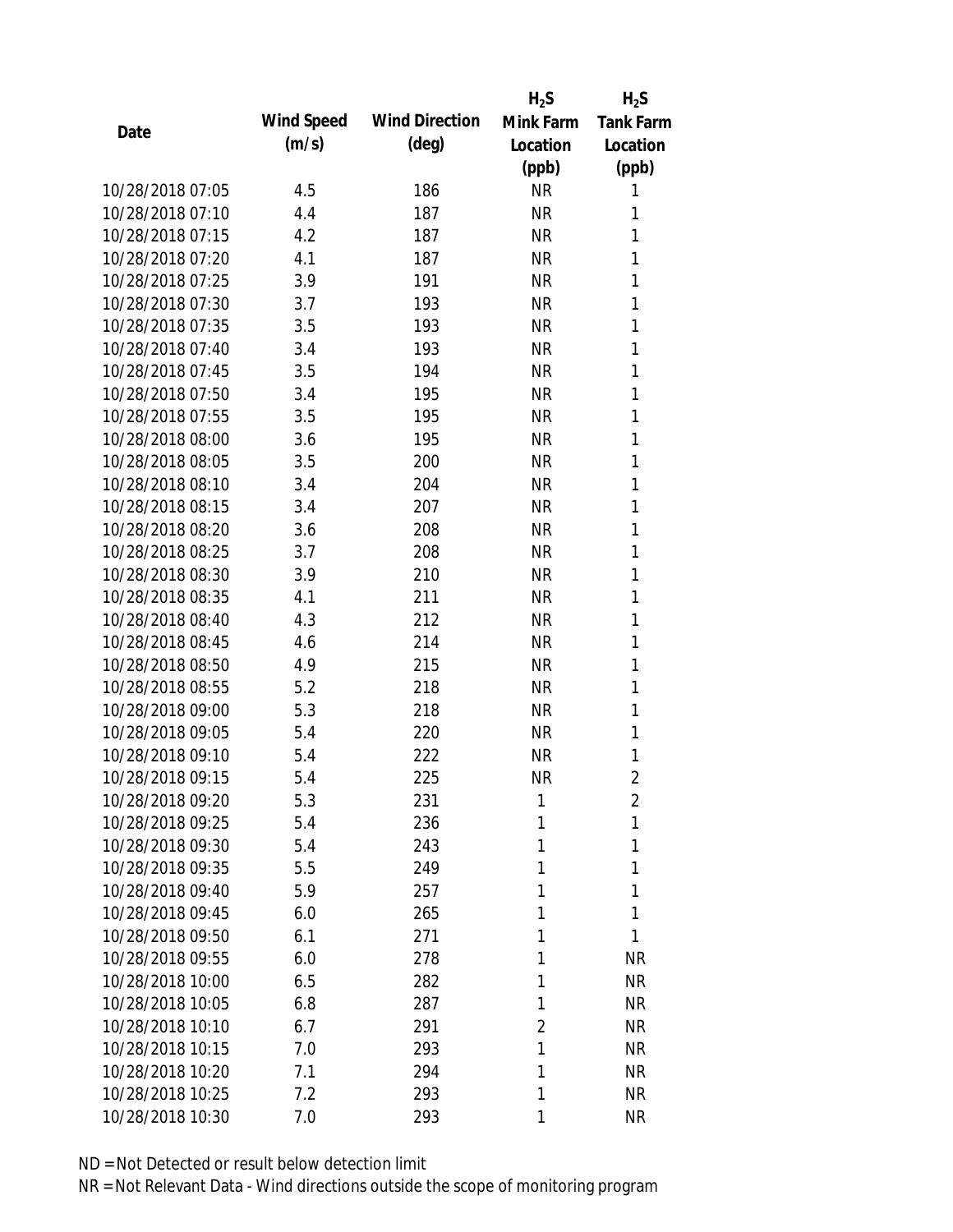|                  |            |                       | $H_2S$         | $H_2S$           |
|------------------|------------|-----------------------|----------------|------------------|
| Date             | Wind Speed | <b>Wind Direction</b> | Mink Farm      | <b>Tank Farm</b> |
|                  | (m/s)      | $(\text{deg})$        | Location       | Location         |
|                  |            |                       | (ppb)          | (ppb)            |
| 10/28/2018 10:35 | 6.6        | 291                   | 1              | <b>NR</b>        |
| 10/28/2018 10:40 | 6.5        | 289                   | 1              | <b>NR</b>        |
| 10/28/2018 10:45 | 6.1        | 287                   | 1              | <b>NR</b>        |
| 10/28/2018 10:50 | 5.9        | 286                   | 1              | <b>NR</b>        |
| 10/28/2018 10:55 | 5.9        | 283                   | 1              | <b>NR</b>        |
| 10/28/2018 11:00 | 5.8        | 281                   | 1              | <b>NR</b>        |
| 10/28/2018 11:05 | 5.8        | 279                   | 1              | <b>NR</b>        |
| 10/28/2018 11:10 | 5.9        | 277                   | 1              | <b>NR</b>        |
| 10/28/2018 11:15 | 6.2        | 275                   | 1              | 1                |
| 10/28/2018 11:20 | 6.3        | 274                   | 1              | 1                |
| 10/28/2018 11:25 | 6.3        | 275                   | 1              | 1                |
| 10/28/2018 11:30 | 6.6        | 275                   | 1              | 1                |
| 10/28/2018 11:35 | 6.6        | 275                   | 1              | 1                |
| 10/28/2018 11:40 | 6.6        | 277                   | 1              | <b>NR</b>        |
| 10/28/2018 11:45 | 6.5        | 277                   | 1              | <b>NR</b>        |
| 10/28/2018 11:50 | 6.4        | 279                   | 1              | <b>NR</b>        |
| 10/28/2018 11:55 | 6.4        | 279                   | 1              | <b>NR</b>        |
| 10/28/2018 12:00 | 6.3        | 279                   | 1              | <b>NR</b>        |
| 10/28/2018 12:05 | 6.3        | 279                   | 1              | <b>NR</b>        |
| 10/28/2018 12:10 | 6.2        | 279                   | 1              | <b>NR</b>        |
| 10/28/2018 12:15 | 6.3        | 279                   | 1              | <b>NR</b>        |
| 10/28/2018 12:20 | 6.3        | 279                   | 1              | <b>NR</b>        |
| 10/28/2018 12:25 | 6.3        | 279                   | 1              | <b>NR</b>        |
| 10/28/2018 12:30 | 6.1        | 279                   | 1              | <b>NR</b>        |
| 10/28/2018 12:35 | 6.2        | 280                   | 1              | <b>NR</b>        |
| 10/28/2018 12:40 | 6.1        | 281                   | $\overline{2}$ | <b>NR</b>        |
| 10/28/2018 12:45 | 6.2        | 283                   | $\overline{2}$ | <b>NR</b>        |
| 10/28/2018 12:50 | 6.2        | 284                   | $\overline{2}$ | <b>NR</b>        |
| 10/28/2018 12:55 | 6.2        | 286                   | $\overline{2}$ | <b>NR</b>        |
| 10/28/2018 13:00 | 6.1        | 287                   | $\overline{2}$ | <b>NR</b>        |
| 10/28/2018 13:05 | 6.2        | 289                   | $\overline{2}$ | <b>NR</b>        |
| 10/28/2018 13:10 | 6.0        | 289                   | $\overline{2}$ | <b>NR</b>        |
| 10/28/2018 13:15 | 6.0        | 290                   | $\overline{2}$ | <b>NR</b>        |
| 10/28/2018 13:20 | 5.9        | 291                   | 1              | <b>NR</b>        |
| 10/28/2018 13:25 | 5.8        | 293                   | 1              | <b>NR</b>        |
| 10/28/2018 13:30 | 6.0        | 295                   | $\overline{2}$ | <b>NR</b>        |
| 10/28/2018 13:35 | 5.9        | 295                   | $\overline{2}$ | <b>NR</b>        |
| 10/28/2018 13:40 | 6.0        | 296                   | 1              | <b>NR</b>        |
| 10/28/2018 13:45 | 5.9        | 295                   | 1              | <b>NR</b>        |
| 10/28/2018 13:50 | 5.9        | 295                   | $\overline{2}$ | <b>NR</b>        |
| 10/28/2018 13:55 | 6.1        | 295                   | $\overline{2}$ | <b>NR</b>        |
| 10/28/2018 14:00 | 6.2        | 297                   | 1              | <b>NR</b>        |
|                  |            |                       |                |                  |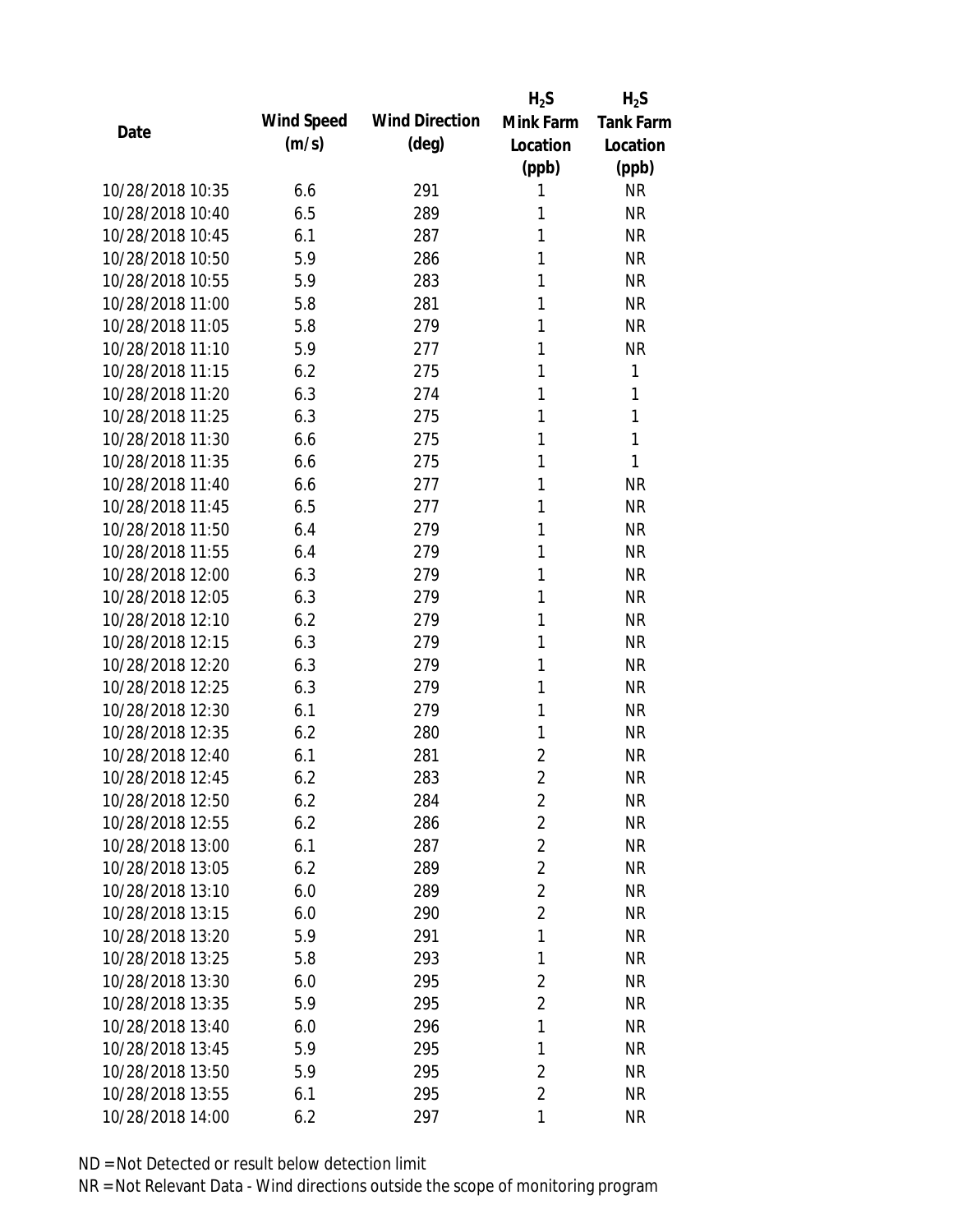|                  |            |                       | $H_2S$         | $H_2S$           |
|------------------|------------|-----------------------|----------------|------------------|
| Date             | Wind Speed | <b>Wind Direction</b> | Mink Farm      | <b>Tank Farm</b> |
|                  | (m/s)      | $(\text{deg})$        | Location       | Location         |
|                  |            |                       | (ppb)          | (ppb)            |
| 10/28/2018 14:05 | 6.5        | 298                   | $\overline{2}$ | <b>NR</b>        |
| 10/28/2018 14:10 | 6.8        | 299                   | $\overline{2}$ | <b>NR</b>        |
| 10/28/2018 14:15 | 7.1        | 301                   | $\overline{2}$ | <b>NR</b>        |
| 10/28/2018 14:20 | 7.1        | 302                   | $\overline{2}$ | <b>NR</b>        |
| 10/28/2018 14:25 | 7.4        | 303                   | $\overline{2}$ | <b>NR</b>        |
| 10/28/2018 14:30 | 7.2        | 302                   | 3              | <b>NR</b>        |
| 10/28/2018 14:35 | 7.2        | 303                   | 4              | <b>NR</b>        |
| 10/28/2018 14:40 | 7.1        | 304                   | $\overline{4}$ | <b>NR</b>        |
| 10/28/2018 14:45 | 6.9        | 303                   | 4              | <b>NR</b>        |
| 10/28/2018 14:50 | 6.9        | 303                   | 4              | <b>NR</b>        |
| 10/28/2018 14:55 | 6.5        | 301                   | 4              | <b>NR</b>        |
| 10/28/2018 15:00 | 6.7        | 302                   | 3              | <b>NR</b>        |
| 10/28/2018 15:05 | 6.7        | 303                   | $\overline{2}$ | <b>NR</b>        |
| 10/28/2018 15:10 | 6.6        | 302                   | $\overline{2}$ | <b>NR</b>        |
| 10/28/2018 15:15 | 6.4        | 302                   | $\overline{2}$ | <b>NR</b>        |
| 10/28/2018 15:20 | 6.7        | 302                   | $\mathbf{1}$   | <b>NR</b>        |
| 10/28/2018 15:25 | 6.8        | 304                   | 1              | <b>NR</b>        |
| 10/28/2018 15:30 | 6.8        | 304                   | 1              | <b>NR</b>        |
| 10/28/2018 15:35 | 7.0        | 304                   | $\mathbf{1}$   | <b>NR</b>        |
| 10/28/2018 15:40 | 7.4        | 304                   | 1              | <b>NR</b>        |
| 10/28/2018 15:45 | 7.6        | 306                   | 1              | <b>NR</b>        |
| 10/28/2018 15:50 | 7.5        | 305                   | 1              | <b>NR</b>        |
| 10/28/2018 15:55 | 7.7        | 306                   | 1              | <b>NR</b>        |
| 10/28/2018 16:00 | 7.9        | 306                   | 1              | <b>NR</b>        |
| 10/28/2018 16:05 | 8.1        | 307                   | 1              | <b>NR</b>        |
| 10/28/2018 16:10 | 7.9        | 309                   | 1              | <b>NR</b>        |
| 10/28/2018 16:15 | 8.4        | 312                   | 1              | <b>NR</b>        |
| 10/28/2018 16:20 | 8.6        | 314                   | 1              | <b>NR</b>        |
| 10/28/2018 16:25 | 8.8        | 317                   | 1              | <b>NR</b>        |
| 10/28/2018 16:30 | 8.8        | 319                   | 1              | <b>NR</b>        |
| 10/28/2018 16:35 | 8.8        | 320                   | 1              | <b>NR</b>        |
| 10/28/2018 16:40 | 9.1        | 319                   | 1              | <b>NR</b>        |
| 10/28/2018 16:45 | 9.0        | 318                   | 1              | <b>NR</b>        |
| 10/28/2018 16:50 | 9.1        | 318                   | 1              | <b>NR</b>        |
| 10/28/2018 16:55 | 9.0        | 317                   | 1              | <b>NR</b>        |
| 10/28/2018 17:00 | 9.4        | 317                   | 1              | <b>NR</b>        |
| 10/28/2018 17:05 | 9.5        | 317                   | 1              | <b>NR</b>        |
| 10/28/2018 17:10 | 9.5        | 318                   | 1              | <b>NR</b>        |
| 10/28/2018 17:15 | 9.6        | 319                   | 1              | <b>NR</b>        |
| 10/28/2018 17:20 | 9.5        | 320                   | 1              | <b>NR</b>        |
| 10/28/2018 17:25 |            |                       | 1              | <b>NR</b>        |
|                  | 9.2        | 321                   |                |                  |
| 10/28/2018 17:30 | 8.9        | 321                   | 1              | <b>NR</b>        |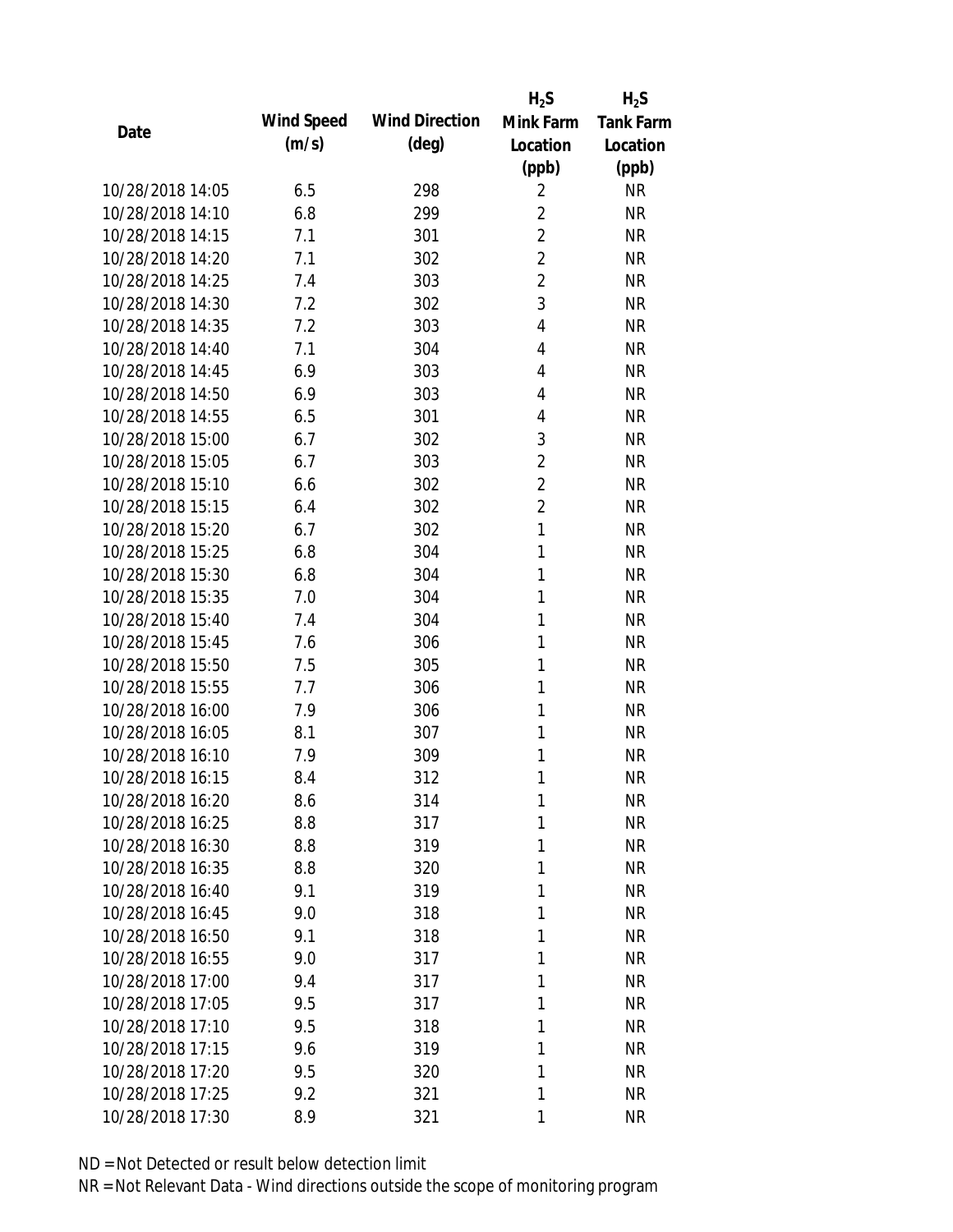|                  |            |                       | $H_2S$    | $H_2S$           |
|------------------|------------|-----------------------|-----------|------------------|
| Date             | Wind Speed | <b>Wind Direction</b> | Mink Farm | <b>Tank Farm</b> |
|                  | (m/s)      | $(\text{deg})$        | Location  | Location         |
|                  |            |                       | (ppb)     | (ppb)            |
| 10/28/2018 17:35 | 8.6        | 322                   | 1         | <b>NR</b>        |
| 10/28/2018 17:40 | 8.2        | 323                   | 1         | <b>NR</b>        |
| 10/28/2018 17:45 | 7.6        | 324                   | 1         | <b>NR</b>        |
| 10/28/2018 17:50 | 7.2        | 325                   | 1         | <b>NR</b>        |
| 10/28/2018 17:55 | 7.1        | 325                   | <b>ND</b> | <b>NR</b>        |
| 10/28/2018 18:00 | 6.9        | 326                   | 1         | <b>NR</b>        |
| 10/28/2018 18:05 | 6.7        | 326                   | 1         | <b>NR</b>        |
| 10/28/2018 18:10 | 6.3        | 326                   | 1         | <b>NR</b>        |
| 10/28/2018 18:15 | 6.2        | 326                   | 1         | <b>NR</b>        |
| 10/28/2018 18:20 | 6.3        | 326                   | 1         | <b>NR</b>        |
| 10/28/2018 18:25 | 6.2        | 326                   | 1         | <b>NR</b>        |
| 10/28/2018 18:30 | 5.7        | 326                   | 1         | <b>NR</b>        |
| 10/28/2018 18:35 | 5.5        | 327                   | 1         | <b>NR</b>        |
| 10/28/2018 18:40 | 5.5        | 327                   | 1         | <b>NR</b>        |
| 10/28/2018 18:45 | 5.5        | 327                   | 1         | <b>NR</b>        |
| 10/28/2018 18:50 | 5.3        | 328                   | 1         | <b>NR</b>        |
| 10/28/2018 18:55 | 5.3        | 328                   | 1         | <b>NR</b>        |
| 10/28/2018 19:00 | 5.5        | 328                   | 1         | <b>NR</b>        |
| 10/28/2018 19:05 | 5.5        | 327                   | 1         | <b>NR</b>        |
| 10/28/2018 19:10 | 5.5        | 327                   | 1         | <b>NR</b>        |
| 10/28/2018 19:15 | 5.4        | 324                   | 1         | <b>NR</b>        |
| 10/28/2018 19:20 | 5.5        | 323                   | <b>ND</b> | <b>NR</b>        |
| 10/28/2018 19:25 | 5.2        | 322                   | <b>ND</b> | <b>NR</b>        |
| 10/28/2018 19:30 | 5.2        | 321                   | <b>ND</b> | <b>NR</b>        |
| 10/28/2018 19:35 | 5.0        | 318                   | 1         | <b>NR</b>        |
| 10/28/2018 19:40 | 4.9        | 317                   | 1         | <b>NR</b>        |
| 10/28/2018 19:45 | 5.0        | 319                   | 1         | <b>NR</b>        |
| 10/28/2018 19:50 | 5.0        | 319                   | 1         | <b>NR</b>        |
| 10/28/2018 19:55 | 4.9        | 319                   | 1         | <b>NR</b>        |
| 10/28/2018 20:00 | 4.9        | 318                   | 1         | <b>NR</b>        |
| 10/28/2018 20:05 | 4.9        | 318                   | 1         | <b>NR</b>        |
| 10/28/2018 20:10 | 4.9        | 317                   | 1         | <b>NR</b>        |
| 10/28/2018 20:15 | 4.9        | 315                   | 1         | <b>NR</b>        |
| 10/28/2018 20:20 | 4.9        | 312                   | 1         | <b>NR</b>        |
| 10/28/2018 20:25 | 5.1        | 310                   | 1         | <b>NR</b>        |
| 10/28/2018 20:30 | 5.1        | 309                   | 1         | <b>NR</b>        |
| 10/28/2018 20:35 | 5.1        | 312                   | 1         | <b>NR</b>        |
| 10/28/2018 20:40 | 5.1        | 316                   | 1         | <b>NR</b>        |
| 10/28/2018 20:45 | 4.9        | 318                   | 1         | <b>NR</b>        |
| 10/28/2018 20:50 | 4.7        | 321                   | 1         | <b>NR</b>        |
| 10/28/2018 20:55 | 4.5        | 322                   | 1         | <b>NR</b>        |
| 10/28/2018 21:00 | 4.4        | 320                   | 1         | <b>NR</b>        |
|                  |            |                       |           |                  |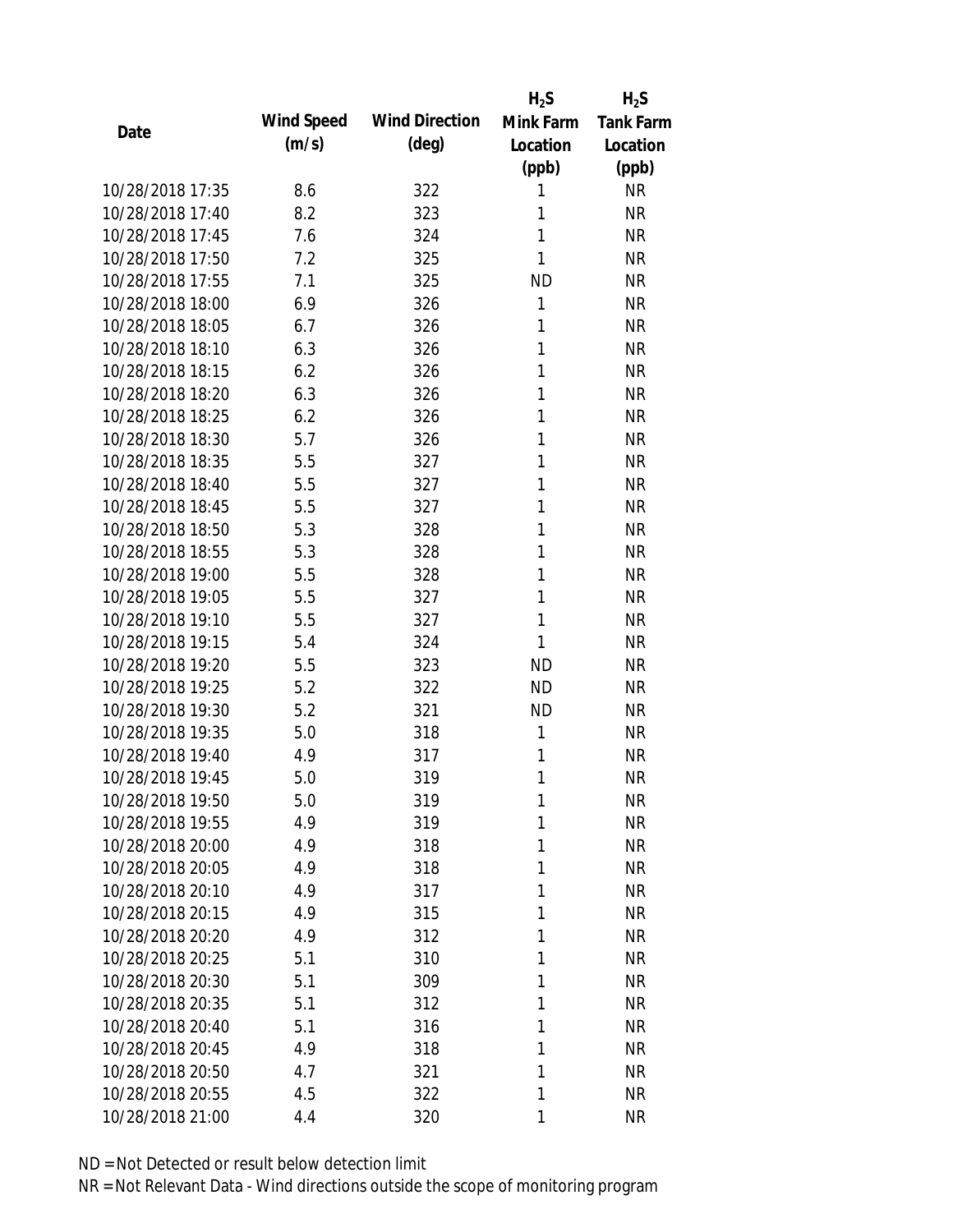|                  |            |                       | $H_2S$    | $H_2S$           |
|------------------|------------|-----------------------|-----------|------------------|
|                  | Wind Speed | <b>Wind Direction</b> | Mink Farm | <b>Tank Farm</b> |
| Date             | (m/s)      | $(\text{deg})$        | Location  | Location         |
|                  |            |                       | (ppb)     | (ppb)            |
| 10/28/2018 21:05 | 4.4        | 317                   | 1         | <b>NR</b>        |
| 10/28/2018 21:10 | 4.4        | 313                   | 1         | <b>NR</b>        |
| 10/28/2018 21:15 | 4.4        | 309                   | 1         | <b>NR</b>        |
| 10/28/2018 21:20 | 4.3        | 306                   | 1         | <b>NR</b>        |
| 10/28/2018 21:25 | 4.2        | 303                   | 1         | <b>NR</b>        |
| 10/28/2018 21:30 | 4.3        | 302                   | 1         | <b>NR</b>        |
| 10/28/2018 21:35 | 4.2        | 302                   | 1         | <b>NR</b>        |
| 10/28/2018 21:40 | 4.1        | 302                   | 1         | <b>NR</b>        |
| 10/28/2018 21:45 | 4.2        | 302                   | 1         | <b>NR</b>        |
| 10/28/2018 21:50 | 4.0        | 301                   | 1         | <b>NR</b>        |
| 10/28/2018 21:55 | 3.9        | 300                   | 1         | <b>NR</b>        |
| 10/28/2018 22:00 | 3.7        | 300                   | 1         | <b>NR</b>        |
| 10/28/2018 22:05 | 3.5        | 297                   | 1         | <b>NR</b>        |
| 10/28/2018 22:10 | 3.4        | 293                   | 1         | <b>NR</b>        |
| 10/28/2018 22:15 | 3.1        | 290                   | 1         | <b>NR</b>        |
| 10/28/2018 22:20 | 3.1        | 286                   | 1         | <b>NR</b>        |
| 10/28/2018 22:25 | 3.2        | 284                   | 1         | <b>NR</b>        |
| 10/28/2018 22:30 | 3.3        | 281                   | 1         | <b>NR</b>        |
| 10/28/2018 22:35 | 3.2        | 281                   | 1         | <b>NR</b>        |
| 10/28/2018 22:40 | 3.2        | 280                   | 1         | <b>NR</b>        |
| 10/28/2018 22:45 | 3.1        | 280                   | 1         | <b>NR</b>        |
| 10/28/2018 22:50 | 3.1        | 280                   | 1         | <b>NR</b>        |
| 10/28/2018 22:55 | 3.0        | 279                   | 1         | <b>NR</b>        |
| 10/28/2018 23:00 | 2.9        | 278                   | 1         | <b>NR</b>        |
| 10/28/2018 23:05 | 2.8        | 278                   | 1         | <b>NR</b>        |
| 10/28/2018 23:10 | 2.7        | 278                   | 1         | <b>NR</b>        |
| 10/28/2018 23:15 | 2.9        | 279                   | 1         | <b>NR</b>        |
| 10/28/2018 23:20 | 2.9        | 279                   | 1         | <b>NR</b>        |
| 10/28/2018 23:25 | 2.9        | 281                   | 1         | <b>NR</b>        |
| 10/28/2018 23:30 | 2.9        | 282                   | 1         | <b>NR</b>        |
| 10/28/2018 23:35 | 3.1        | 282                   | 1         | <b>NR</b>        |
| 10/28/2018 23:40 | 3.1        | 282                   | 1         | <b>NR</b>        |
| 10/28/2018 23:45 | 3.0        | 282                   | 1         | <b>NR</b>        |
| 10/28/2018 23:50 | 3.0        | 282                   | 1         | <b>NR</b>        |
| 10/28/2018 23:55 | 2.9        | 281                   | 1         | <b>NR</b>        |
| 10/28/2018 24:00 | 2.9        | 280                   | 1         | <b>NR</b>        |
| 10/29/2018 00:05 | 2.8        | 279                   | 1         | <b>NR</b>        |
| 10/29/2018 00:10 | 2.8        | 278                   | 1         | <b>NR</b>        |
| 10/29/2018 00:15 | 2.8        | 278                   | 1         | <b>NR</b>        |
| 10/29/2018 00:20 | 2.9        | 278                   | 1         | <b>NR</b>        |
| 10/29/2018 00:25 | 2.8        | 278                   | 1         | <b>NR</b>        |
| 10/29/2018 00:30 | 2.8        | 277                   | 1         | <b>NR</b>        |
|                  |            |                       |           |                  |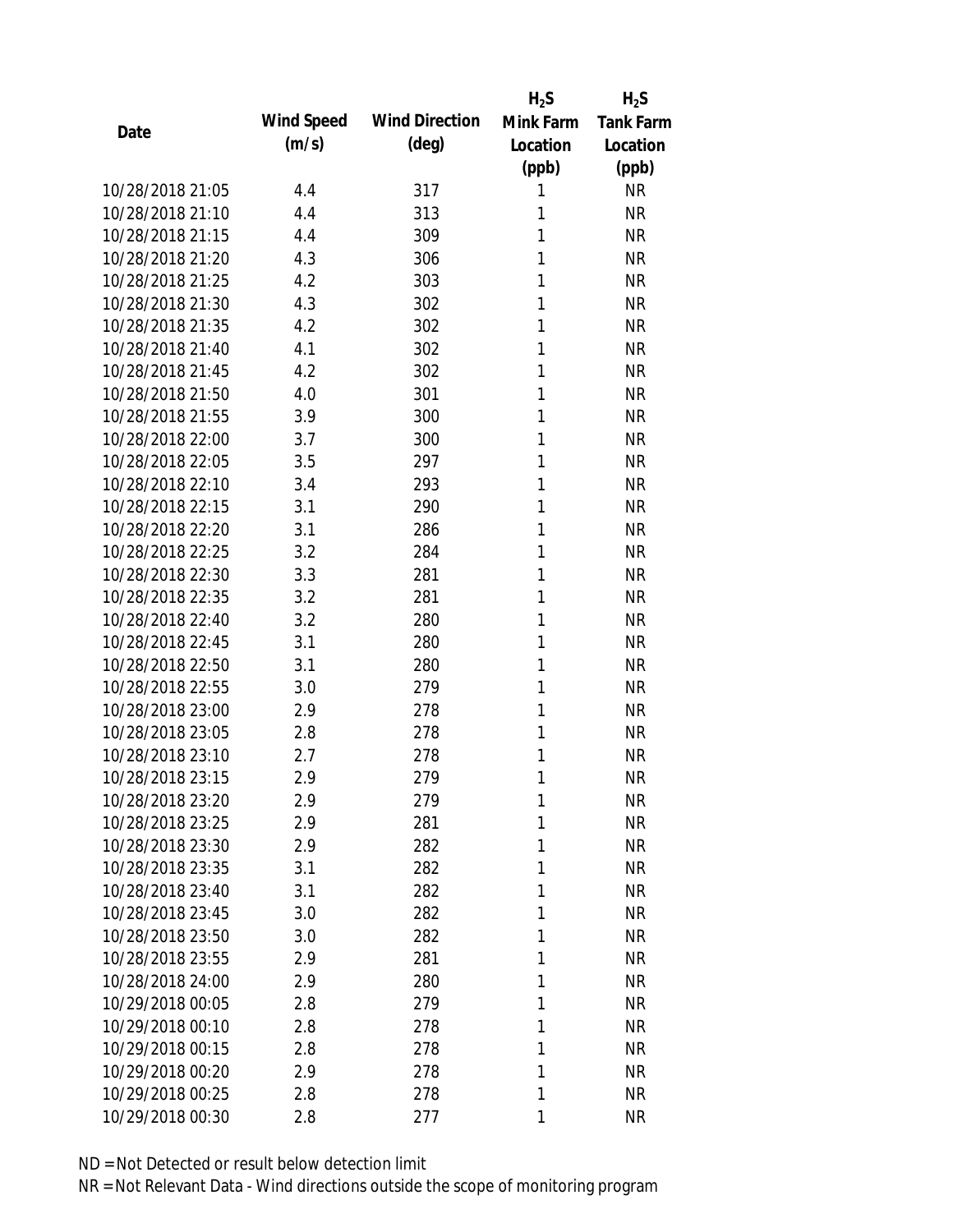|                  |            |                       | $H_2S$         | $H_2S$           |
|------------------|------------|-----------------------|----------------|------------------|
|                  | Wind Speed | <b>Wind Direction</b> | Mink Farm      | <b>Tank Farm</b> |
| Date             | (m/s)      | $(\text{deg})$        | Location       | Location         |
|                  |            |                       | (ppb)          | (ppb)            |
| 10/29/2018 00:35 | 2.8        | 278                   | 1              | <b>NR</b>        |
| 10/29/2018 00:40 | 2.8        | 278                   | 1              | <b>NR</b>        |
| 10/29/2018 00:45 | 2.8        | 277                   | 1              | <b>NR</b>        |
| 10/29/2018 00:50 | 2.8        | 276                   | 1              | <b>NR</b>        |
| 10/29/2018 00:55 | 2.8        | 274                   | 1              | 1                |
| 10/29/2018 01:00 | 2.7        | 274                   | $\overline{2}$ | 1                |
| 10/29/2018 01:05 | 2.8        | 273                   | $\overline{2}$ | 1                |
| 10/29/2018 01:10 | 2.8        | 273                   | $\overline{2}$ | 1                |
| 10/29/2018 01:15 | 2.8        | 273                   | $\overline{2}$ | 1                |
| 10/29/2018 01:20 | 2.7        | 273                   | $\overline{2}$ | 1                |
| 10/29/2018 01:25 | 2.7        | 275                   | $\overline{2}$ | 1                |
| 10/29/2018 01:30 | 2.6        | 275                   | $\overline{2}$ | 1                |
| 10/29/2018 01:35 | 2.6        | 275                   | 1              | 1                |
| 10/29/2018 01:40 | 2.5        | 275                   | 1              | 1                |
| 10/29/2018 01:45 | 2.4        | 274                   | $\overline{2}$ | 1                |
| 10/29/2018 01:50 | 2.4        | 274                   | $\overline{2}$ | 1                |
| 10/29/2018 01:55 | 2.3        | 273                   | $\overline{2}$ | 1                |
| 10/29/2018 02:00 | 2.3        | 273                   | $\overline{2}$ | 1                |
| 10/29/2018 02:05 | 2.2        | 273                   | $\overline{2}$ | 1                |
| 10/29/2018 02:10 | 2.2        | 274                   | $\overline{2}$ | 1                |
| 10/29/2018 02:15 | 2.3        | 276                   | $\overline{2}$ | <b>NR</b>        |
| 10/29/2018 02:20 | 2.3        | 277                   | $\overline{2}$ | <b>NR</b>        |
| 10/29/2018 02:25 | 2.3        | 277                   | $\overline{2}$ | <b>NR</b>        |
| 10/29/2018 02:30 | 2.3        | 277                   | 1              | <b>NR</b>        |
| 10/29/2018 02:35 | 2.3        | 276                   | 1              | <b>NR</b>        |
| 10/29/2018 02:40 | 2.2        | 274                   | 1              | 1                |
| 10/29/2018 02:45 | 2.1        | 271                   | 1              | 1                |
| 10/29/2018 02:50 | 2.1        | 270                   | 1              | 1                |
| 10/29/2018 02:55 | 2.1        | 268                   | 1              | 1                |
| 10/29/2018 03:00 | 2.0        | 264                   | 1              | 1                |
| 10/29/2018 03:05 | 2.1        | 261                   | 1              | 1                |
| 10/29/2018 03:10 | 2.1        | 257                   | 1              | 1                |
| 10/29/2018 03:15 | 2.2        | 254                   | 1              | 1                |
| 10/29/2018 03:20 | 2.3        | 251                   | 1              | 1                |
| 10/29/2018 03:25 | 2.3        | 249                   | 1              | 1                |
| 10/29/2018 03:30 | 2.2        | 248                   | 1              | 1                |
| 10/29/2018 03:35 | 2.2        | 248                   | 1              | 1                |
| 10/29/2018 03:40 | 2.2        | 247                   | 1              | 1                |
| 10/29/2018 03:45 | 2.2        | 247                   | 1              | 1                |
| 10/29/2018 03:50 | 2.2        | 246                   | 1              | 1                |
| 10/29/2018 03:55 | 2.3        | 245                   | 1              | 1                |
| 10/29/2018 04:00 | 2.3        | 245                   | 1              | 1                |
|                  |            |                       |                |                  |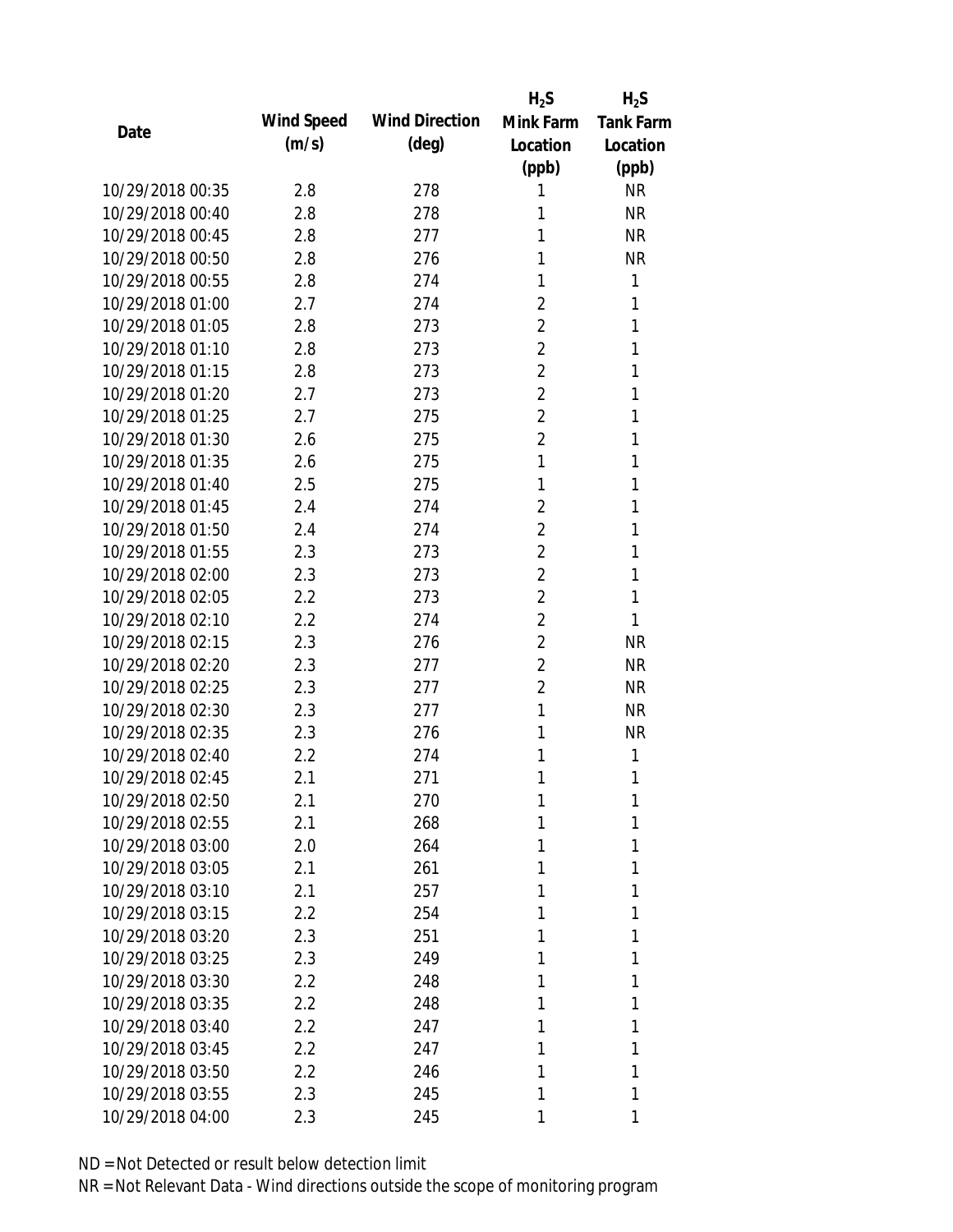|                  |            |                       | $H_2S$    | $H_2S$           |
|------------------|------------|-----------------------|-----------|------------------|
|                  | Wind Speed | <b>Wind Direction</b> | Mink Farm | <b>Tank Farm</b> |
| Date             | (m/s)      | $(\text{deg})$        | Location  | Location         |
|                  |            |                       | (ppb)     | (ppb)            |
| 10/29/2018 04:05 | 2.3        | 245                   | 1         | 1                |
| 10/29/2018 04:10 | 2.2        | 246                   | 1         | 1                |
| 10/29/2018 04:15 | 2.2        | 246                   | 1         | 1                |
| 10/29/2018 04:20 | 2.1        | 245                   | 1         | 1                |
| 10/29/2018 04:25 | 2.1        | 245                   | 1         | 1                |
| 10/29/2018 04:30 | 2.1        | 243                   | 1         | 1                |
| 10/29/2018 04:35 | 2.2        | 241                   | 1         | 1                |
| 10/29/2018 04:40 | 2.2        | 237                   | 1         | 1                |
| 10/29/2018 04:45 | 2.1        | 234                   | 1         | 1                |
| 10/29/2018 04:50 | 2.1        | 233                   | 1         | $\overline{2}$   |
| 10/29/2018 04:55 | 2.1        | 232                   | 1         | $\overline{2}$   |
| 10/29/2018 05:00 | 2.0        | 233                   | 1         | 1                |
| 10/29/2018 05:05 | 1.9        | 234                   | 1         | $\overline{2}$   |
| 10/29/2018 05:10 | 1.7        | 236                   | 1         | $\overline{2}$   |
| 10/29/2018 05:15 | 1.6        | 238                   | 1         | 1                |
| 10/29/2018 05:20 | 1.4        | 237                   | 1         | 1                |
| 10/29/2018 05:25 | 1.3        | 234                   | 1         | 1                |
| 10/29/2018 05:30 | 1.3        | 231                   | 1         | 1                |
| 10/29/2018 05:35 | 1.4        | 231                   | 1         | 1                |
| 10/29/2018 05:40 | 1.8        | 229                   | <b>NR</b> | $\overline{2}$   |
| 10/29/2018 05:45 | 1.9        | 226                   | <b>NR</b> | $\overline{2}$   |
| 10/29/2018 05:50 | 2.2        | 225                   | <b>NR</b> | $\overline{2}$   |
| 10/29/2018 05:55 | 2.5        | 225                   | <b>NR</b> | $\overline{2}$   |
| 10/29/2018 06:00 | 2.6        | 225                   | <b>NR</b> | $\overline{2}$   |
| 10/29/2018 06:05 | 2.7        | 223                   | <b>NR</b> | $\overline{2}$   |
| 10/29/2018 06:10 | 2.6        | 226                   | <b>NR</b> | 1                |
| 10/29/2018 06:15 | 2.9        | 231                   | 1         | 1                |
| 10/29/2018 06:20 | 3.0        | 233                   | 1         | 1                |
| 10/29/2018 06:25 | 3.1        | 239                   | 1         | 1                |
| 10/29/2018 06:30 | 3.2        | 242                   | 1         | 1                |
| 10/29/2018 06:35 | 3.3        | 246                   | 1         | 1                |
| 10/29/2018 06:40 | 3.3        | 247                   | 1         | 1                |
| 10/29/2018 06:45 | 3.4        | 247                   | 1         | 1                |
| 10/29/2018 06:50 | 3.5        | 249                   | 1         | 1                |
| 10/29/2018 06:55 | 3.5        | 248                   | 1         | 1                |
| 10/29/2018 07:00 | 3.4        | 249                   | <b>ND</b> | 1                |
| 10/29/2018 07:05 | 3.2        | 249                   | ND.       | 1                |
| 10/29/2018 07:10 | 3.0        | 252                   | ND.       | 2                |
| 10/29/2018 07:15 | 2.6        | 255                   | <b>ND</b> | 1                |
| 10/29/2018 07:20 | 2.5        | 255                   | <b>ND</b> | $\overline{2}$   |
| 10/29/2018 07:25 | 2.2        | 256                   | 1         | $\overline{2}$   |
| 10/29/2018 07:30 | 2.1        | 257                   | 1         | 2                |
|                  |            |                       |           |                  |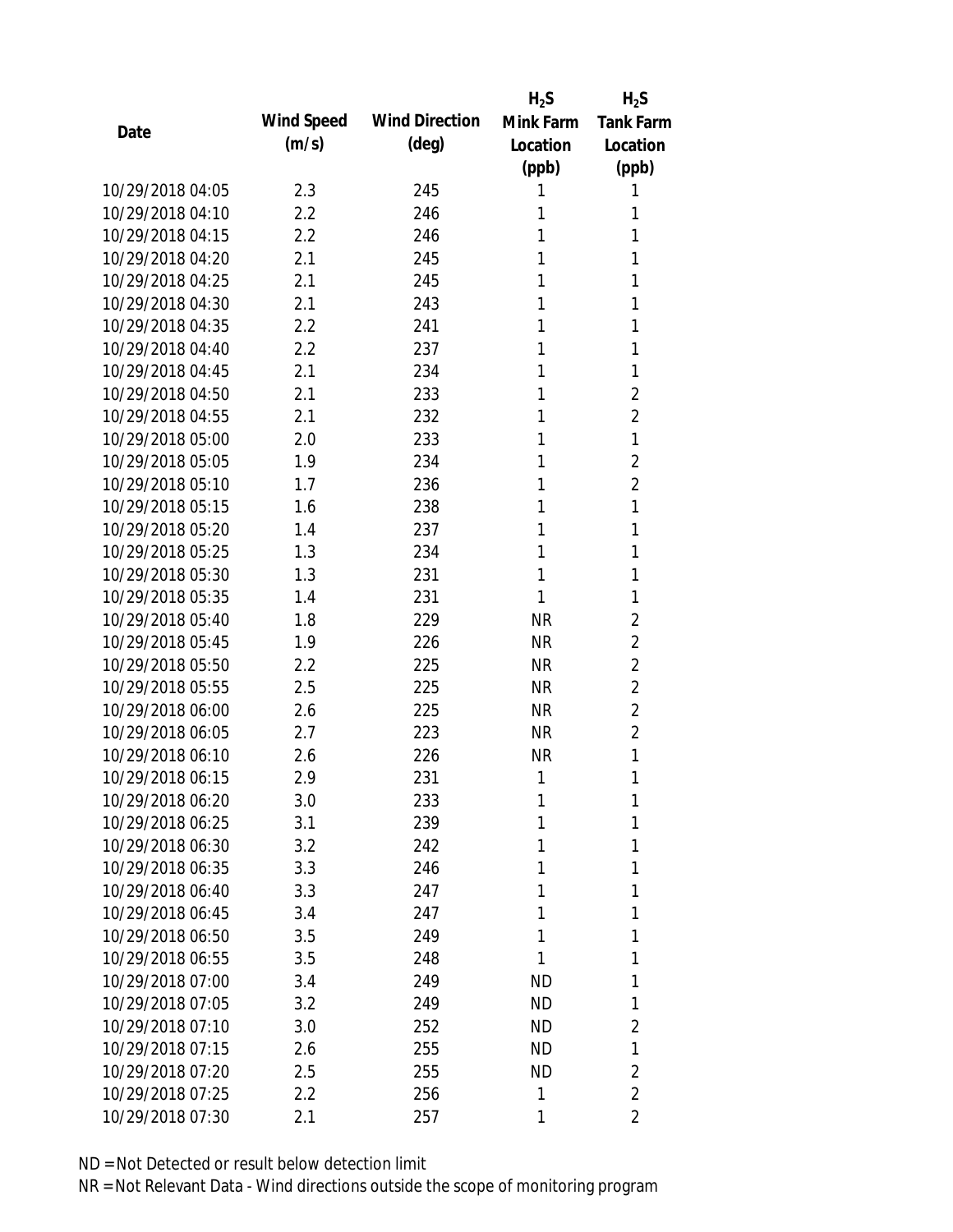|                  |            |                       | $H_2S$         | $H_2S$           |
|------------------|------------|-----------------------|----------------|------------------|
| Date             | Wind Speed | <b>Wind Direction</b> | Mink Farm      | <b>Tank Farm</b> |
|                  | (m/s)      | $(\text{deg})$        | Location       | Location         |
|                  |            |                       | (ppb)          | (ppb)            |
| 10/29/2018 07:35 | 2.0        | 257                   | 1              | 2                |
| 10/29/2018 07:40 | 1.9        | 254                   | 1              | $\overline{2}$   |
| 10/29/2018 07:45 | 1.8        | 251                   | 1              | $\overline{2}$   |
| 10/29/2018 07:50 | 1.7        | 251                   | 1              | 1                |
| 10/29/2018 07:55 | 1.7        | 252                   | 1              | 1                |
| 10/29/2018 08:00 | 1.7        | 253                   | 1              | 1                |
| 10/29/2018 08:05 | 1.7        | 255                   | 1              | 1                |
| 10/29/2018 08:10 | 1.8        | 257                   | 1              | 1                |
| 10/29/2018 08:15 | 1.9        | 261                   | 1              | 1                |
| 10/29/2018 08:20 | 1.9        | 265                   | $\overline{2}$ | 1                |
| 10/29/2018 08:25 | 2.0        | 265                   | $\overline{2}$ | 1                |
| 10/29/2018 08:30 | 2.1        | 265                   | 3              | 1                |
| 10/29/2018 08:35 | 2.2        | 265                   | 3              | 1                |
| 10/29/2018 08:40 | 2.3        | 265                   | 4              | 1                |
| 10/29/2018 08:45 | 2.4        | 260                   | 4              | 1                |
| 10/29/2018 08:50 | 2.5        | 258                   | 3              | 1                |
| 10/29/2018 08:55 | 2.4        | 257                   | 3              | 1                |
| 10/29/2018 09:00 | 2.4        | 257                   | $\overline{2}$ | $\overline{2}$   |
| 10/29/2018 09:05 | 2.4        | 256                   | $\overline{2}$ | 1                |
| 10/29/2018 09:10 | 2.3        | 256                   | $\overline{2}$ | 1                |
| 10/29/2018 09:15 | 2.3        | 259                   | 1              | $\overline{2}$   |
| 10/29/2018 09:20 | 2.2        | 258                   | 1              | 1                |
| 10/29/2018 09:25 | 2.3        | 259                   | $\overline{2}$ | $\overline{2}$   |
| 10/29/2018 09:30 | 2.3        | 261                   | $\overline{2}$ | 1                |
| 10/29/2018 09:35 | 2.3        | 266                   | $\overline{2}$ | $\overline{2}$   |
| 10/29/2018 09:40 | 2.3        | 269                   | $\overline{2}$ | $\overline{2}$   |
| 10/29/2018 09:45 | 2.4        | 272                   | $\overline{2}$ | 1                |
| 10/29/2018 09:50 | 2.5        | 278                   | 1              | <b>NR</b>        |
| 10/29/2018 09:55 | 2.4        | 284                   | 1              | <b>NR</b>        |
| 10/29/2018 10:00 | 2.4        | 287                   | 1              | <b>NR</b>        |
| 10/29/2018 10:05 | 2.3        | 282                   | 1              | <b>NR</b>        |
| 10/29/2018 10:10 | 2.3        | 283                   | 1              | <b>NR</b>        |
| 10/29/2018 10:15 | 2.2        | 284                   | 1              | <b>NR</b>        |
| 10/29/2018 10:20 | 2.2        | 281                   | 1              | <b>NR</b>        |
| 10/29/2018 10:25 | 2.4        | 281                   | 1              | <b>NR</b>        |
| 10/29/2018 10:30 | 2.4        | 284                   | 1              | <b>NR</b>        |
| 10/29/2018 10:35 | 2.5        | 290                   | 1              | <b>NR</b>        |
| 10/29/2018 10:40 | 2.5        | 294                   | 1              | <b>NR</b>        |
| 10/29/2018 10:45 | 2.4        |                       | 1              | <b>NR</b>        |
| 10/29/2018 10:50 |            | 295                   | 1              | <b>NR</b>        |
|                  | 2.4        | 300                   |                |                  |
| 10/29/2018 10:55 | 2.3        | 301                   | 1              | <b>NR</b>        |
| 10/29/2018 11:00 | 2.3        | 302                   | 1              | <b>NR</b>        |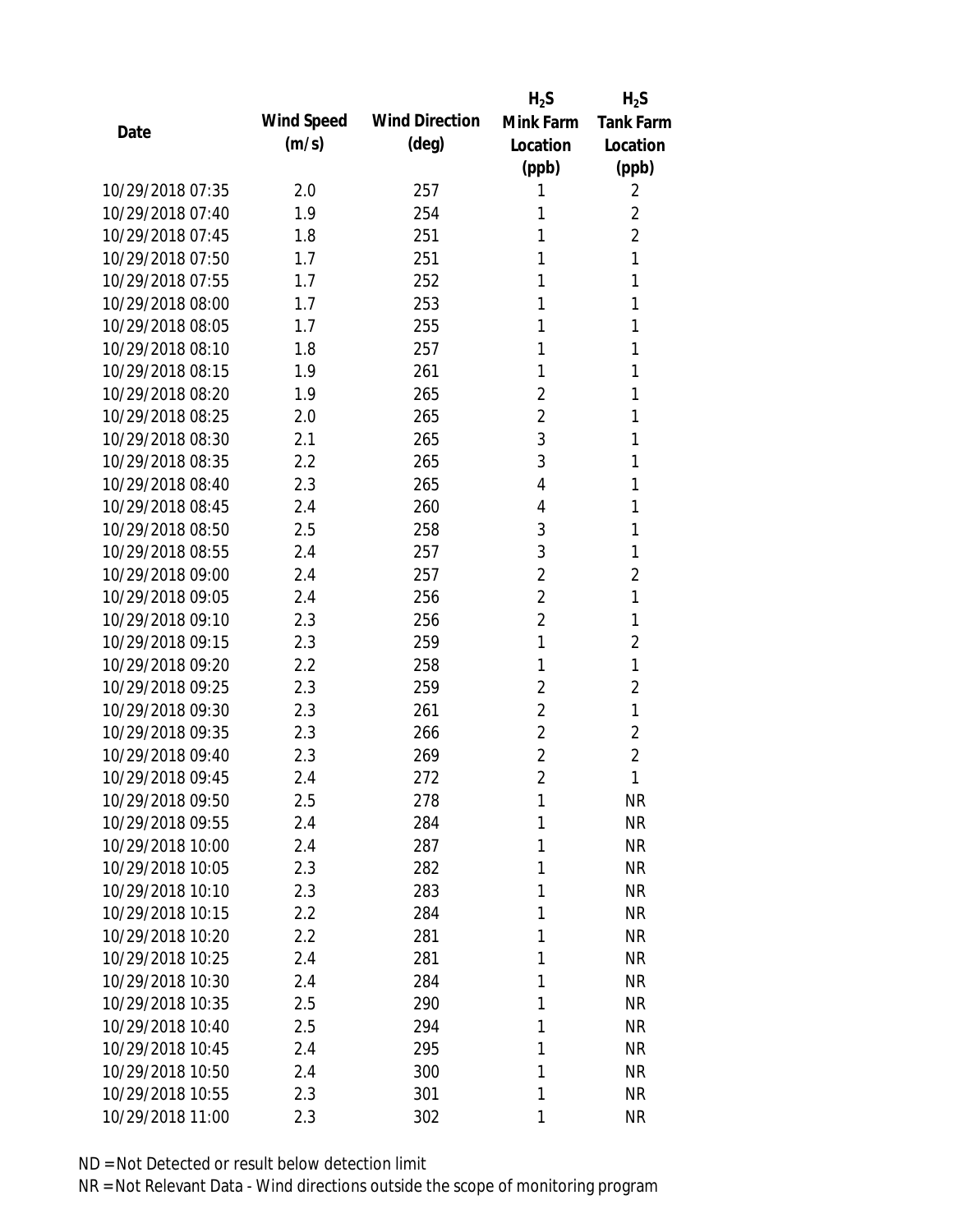|                  |            |                       | $H_2S$    | $H_2S$           |
|------------------|------------|-----------------------|-----------|------------------|
| Date             | Wind Speed | <b>Wind Direction</b> | Mink Farm | <b>Tank Farm</b> |
|                  | (m/s)      | $(\text{deg})$        | Location  | Location         |
|                  |            |                       | (ppb)     | (ppb)            |
| 10/29/2018 11:05 | 2.4        | 303                   | 1         | <b>NR</b>        |
| 10/29/2018 11:10 | 2.5        | 301                   | 1         | <b>NR</b>        |
| 10/29/2018 11:15 | 2.7        | 302                   | 1         | <b>NR</b>        |
| 10/29/2018 11:20 | 2.9        | 297                   | 1         | <b>NR</b>        |
| 10/29/2018 11:25 | 3.0        | 292                   | 1         | <b>NR</b>        |
| 10/29/2018 11:30 | 3.0        | 291                   | 1         | <b>NR</b>        |
| 10/29/2018 11:35 | 2.8        | 289                   | 1         | <b>NR</b>        |
| 10/29/2018 11:40 | 2.9        | 290                   | 1         | <b>NR</b>        |
| 10/29/2018 11:45 | 3.0        | 286                   | 1         | <b>NR</b>        |
| 10/29/2018 11:50 | 3.0        | 286                   | 1         | <b>NR</b>        |
| 10/29/2018 11:55 | 3.0        | 293                   | 1         | <b>NR</b>        |
| 10/29/2018 12:00 | 3.0        | 299                   | 1         | <b>NR</b>        |
| 10/29/2018 12:05 | 3.1        | 298                   | 1         | <b>NR</b>        |
| 10/29/2018 12:10 | 3.1        | 300                   | 1         | <b>NR</b>        |
| 10/29/2018 12:15 | 3.3        | 302                   | 1         | <b>NR</b>        |
| 10/29/2018 12:20 | 3.2        | 303                   | 1         | <b>NR</b>        |
| 10/29/2018 12:25 | 3.2        | 300                   | 1         | <b>NR</b>        |
| 10/29/2018 12:30 | 3.3        | 295                   | 1         | <b>NR</b>        |
| 10/29/2018 12:35 | 3.3        | 292                   | 1         | <b>NR</b>        |
| 10/29/2018 12:40 | 3.3        | 290                   | 1         | <b>NR</b>        |
| 10/29/2018 12:45 | 3.1        | 293                   | 1         | <b>NR</b>        |
| 10/29/2018 12:50 | 3.3        | 297                   | 1         | <b>NR</b>        |
| 10/29/2018 12:55 | 3.2        | 296                   | 1         | <b>NR</b>        |
| 10/29/2018 13:00 | 3.4        | 288                   | 1         | <b>NR</b>        |
| 10/29/2018 13:05 | 3.4        | 283                   | 1         | <b>NR</b>        |
| 10/29/2018 13:10 | 3.4        | 282                   | 1         | <b>NR</b>        |
| 10/29/2018 13:15 | 3.4        | 275                   | 1         | 1                |
| 10/29/2018 13:20 | 3.1        | 266                   | 1         | 1                |
| 10/29/2018 13:25 | 3.2        | 265                   | 1         | 1                |
| 10/29/2018 13:30 | 2.9        | 269                   | 1         | 1                |
| 10/29/2018 13:35 | 2.8        | 272                   | 1         | 1                |
| 10/29/2018 13:40 | 2.7        | 268                   | 1         | 1                |
| 10/29/2018 13:45 | 2.7        | 266                   | 1         | 1                |
| 10/29/2018 13:50 | 2.8        | 270                   | 1         | 1                |
| 10/29/2018 13:55 | 2.7        | 269                   | 1         | 1                |
| 10/29/2018 14:00 | 2.8        | 275                   | 1         | 1                |
| 10/29/2018 14:05 | 2.8        | 278                   | 1         | <b>NR</b>        |
| 10/29/2018 14:10 | 2.8        | 284                   | 1         | <b>NR</b>        |
| 10/29/2018 14:15 | 2.8        | 292                   | 1         | <b>NR</b>        |
| 10/29/2018 14:20 | 2.9        | 298                   | 1         | <b>NR</b>        |
| 10/29/2018 14:25 | 2.9        | 299                   | 1         | <b>NR</b>        |
| 10/29/2018 14:30 | 2.7        | 291                   | 1         | <b>NR</b>        |
|                  |            |                       |           |                  |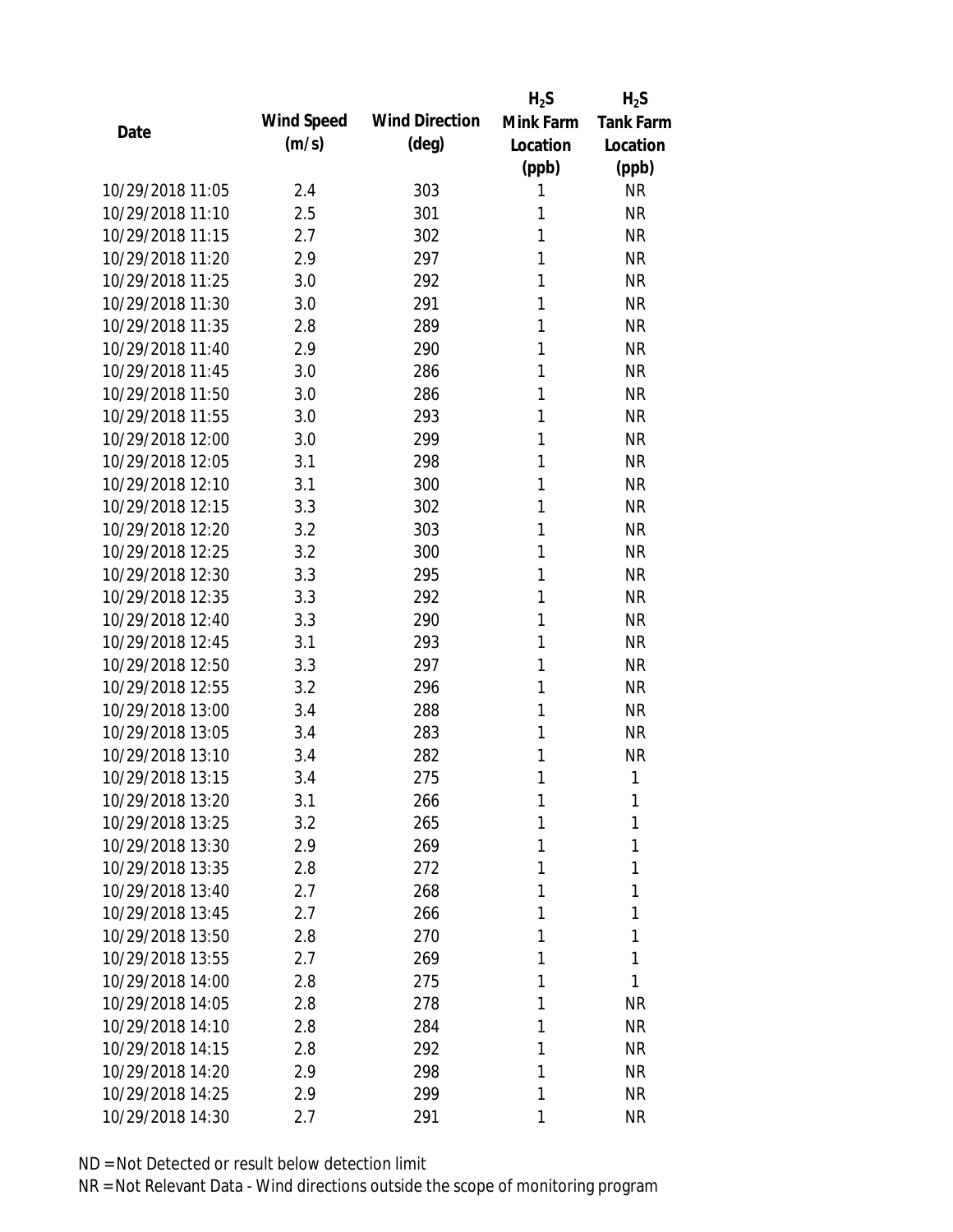|                  |            |                       | $H_2S$    | $H_2S$           |
|------------------|------------|-----------------------|-----------|------------------|
| Date             | Wind Speed | <b>Wind Direction</b> | Mink Farm | <b>Tank Farm</b> |
|                  | (m/s)      | $(\text{deg})$        | Location  | Location         |
|                  |            |                       | (ppb)     | (ppb)            |
| 10/29/2018 14:35 | 2.7        | 285                   | 1         | <b>NR</b>        |
| 10/29/2018 14:40 | 2.6        | 290                   | 1         | <b>NR</b>        |
| 10/29/2018 14:45 | 2.6        | 291                   | 1         | <b>NR</b>        |
| 10/29/2018 14:50 | 2.5        | 289                   | 1         | <b>NR</b>        |
| 10/29/2018 14:55 | 2.4        | 286                   | <b>ND</b> | <b>NR</b>        |
| 10/29/2018 15:00 | 2.6        | 290                   | <b>ND</b> | <b>NR</b>        |
| 10/29/2018 15:05 | 2.5        | 293                   | 1         | <b>NR</b>        |
| 10/29/2018 15:10 | 2.6        | 281                   | 1         | <b>NR</b>        |
| 10/29/2018 15:15 | 2.5        | 277                   | 1         | <b>NR</b>        |
| 10/29/2018 15:20 | 2.3        | 270                   | 1         | 1                |
| 10/29/2018 15:25 | 2.3        | 275                   | 1         | 1                |
| 10/29/2018 15:30 | 2.1        | 270                   | 1         | 1                |
| 10/29/2018 15:35 | 2.0        | 262                   | 1         | 1                |
| 10/29/2018 15:40 | 1.9        | 257                   | <b>NR</b> | <b>NR</b>        |
| 10/29/2018 15:45 | 1.7        | 252                   | 1         | 1                |
| 10/29/2018 15:50 | 1.6        | 246                   | <b>NR</b> | <b>NR</b>        |
| 10/29/2018 15:55 | 1.6        | 240                   | 1         | 1                |
| 10/29/2018 16:00 | 1.7        | 245                   | 1         | 1                |
| 10/29/2018 16:05 | 1.8        | 259                   | 1         | 1                |
| 10/29/2018 16:10 | 1.9        | 266                   | 1         | 1                |
| 10/29/2018 16:15 | 2.1        | 269                   | 1         | 1                |
| 10/29/2018 16:20 | 2.3        | 274                   | 1         | 1                |
| 10/29/2018 16:25 | 2.3        | 278                   | 1         | <b>NR</b>        |
| 10/29/2018 16:30 | 2.2        | 280                   | 1         | <b>NR</b>        |
| 10/29/2018 16:35 | 2.2        | 276                   | 1         | <b>NR</b>        |
| 10/29/2018 16:40 | 2.2        | 277                   | 1         | <b>NR</b>        |
| 10/29/2018 16:45 | 2.1        | 274                   | 1         | 1                |
| 10/29/2018 16:50 | 2.1        | 272                   | 1         | 1                |
| 10/29/2018 16:55 | 2.2        | 263                   | 1         | 1                |
| 10/29/2018 17:00 | 2.2        | 254                   | 1         | 1                |
| 10/29/2018 17:05 | 2.1        | 254                   | 1         | 1                |
| 10/29/2018 17:10 | 2.1        | 257                   | 1         | 1                |
| 10/29/2018 17:15 | 2.0        | 258                   | 1         | 1                |
| 10/29/2018 17:20 | 1.7        | 258                   | 1         | 1                |
| 10/29/2018 17:25 | 1.5        | 260                   | 1         | 1                |
| 10/29/2018 17:30 | 1.4        | 261                   | 1         | 1                |
| 10/29/2018 17:35 | 1.4        | 246                   | 1         | 1                |
| 10/29/2018 17:40 | 1.3        | 224                   | <b>NR</b> | 1                |
| 10/29/2018 17:45 | 1.3        | 204                   | <b>NR</b> | 1                |
| 10/29/2018 17:50 | 1.3        | 188                   | <b>NR</b> | 1                |
| 10/29/2018 17:55 | 1.4        | 178                   | <b>NR</b> | 1                |
| 10/29/2018 18:00 | 1.4        | 171                   | <b>NR</b> | 1                |
|                  |            |                       |           |                  |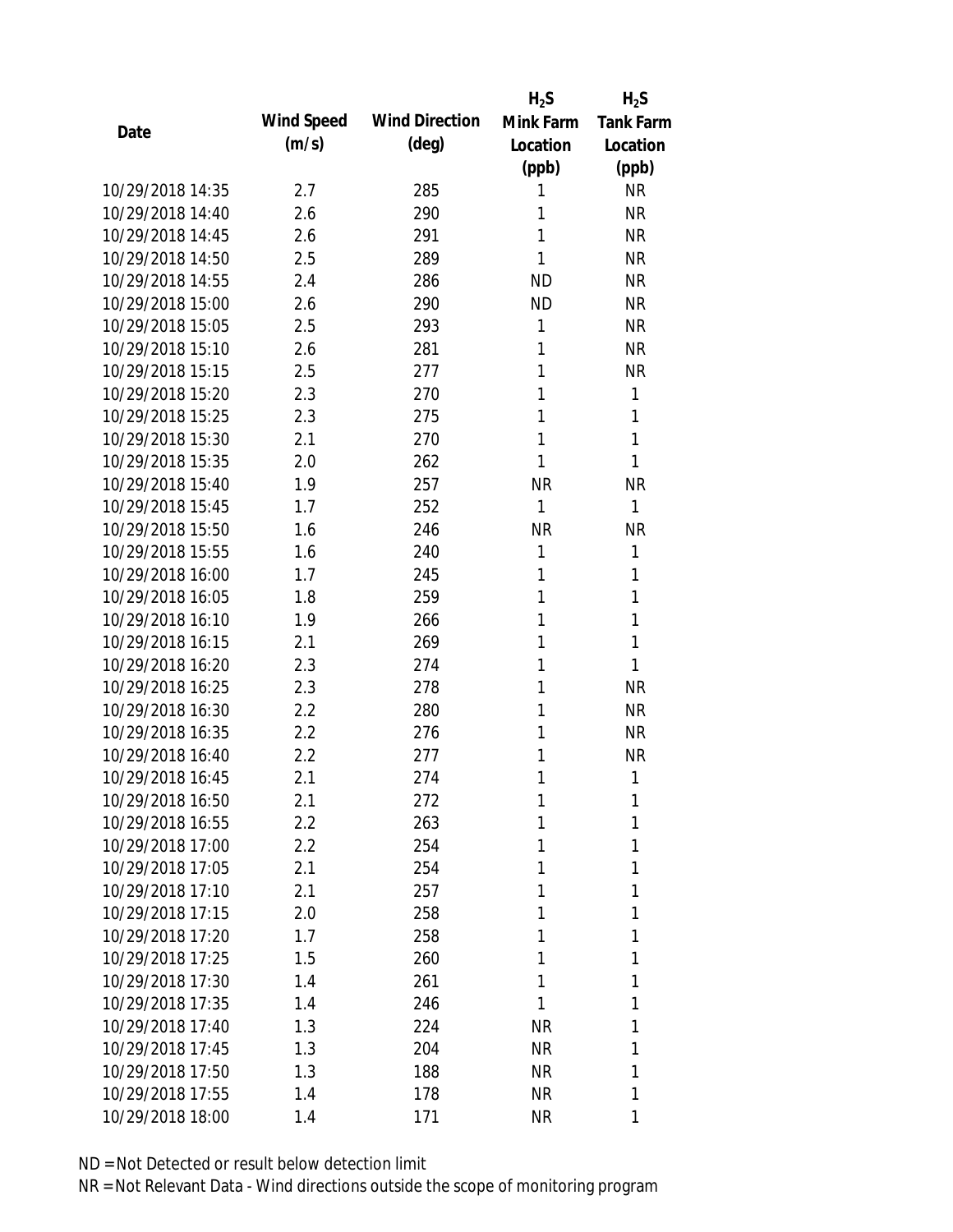|                  |            |                       | $H_2S$    | $H_2S$           |
|------------------|------------|-----------------------|-----------|------------------|
|                  | Wind Speed | <b>Wind Direction</b> | Mink Farm | <b>Tank Farm</b> |
| Date             | (m/s)      | $(\text{deg})$        | Location  | Location         |
|                  |            |                       | (ppb)     | (ppb)            |
| 10/29/2018 18:05 | 1.3        | 174                   | <b>NR</b> | 1                |
| 10/29/2018 18:10 | 1.3        | 174                   | <b>NR</b> | 1                |
| 10/29/2018 18:15 | 1.3        | 170                   | <b>NR</b> | 1                |
| 10/29/2018 18:20 | 1.4        | 174                   | <b>NR</b> | 1                |
| 10/29/2018 18:25 | 1.4        | 175                   | <b>NR</b> | 1                |
| 10/29/2018 18:30 | 1.4        | 173                   | <b>NR</b> | $\mathbf{1}$     |
| 10/29/2018 18:35 | 1.3        | 168                   | <b>NR</b> | <b>NR</b>        |
| 10/29/2018 18:40 | 1.3        | 168                   | <b>NR</b> | <b>NR</b>        |
| 10/29/2018 18:45 | 1.1        | 174                   | <b>NR</b> | $\mathbf{1}$     |
| 10/29/2018 18:50 | 1.0        | 170                   | <b>NR</b> | 1                |
| 10/29/2018 18:55 | 0.9        | 162                   | <b>NR</b> | <b>NR</b>        |
| 10/29/2018 19:00 | 0.9        | 153                   | <b>NR</b> | <b>NR</b>        |
| 10/29/2018 19:05 | 0.9        | 146                   | <b>NR</b> | <b>NR</b>        |
| 10/29/2018 19:10 | 0.9        | 145                   | <b>NR</b> | <b>NR</b>        |
| 10/29/2018 19:15 | 1.0        | 145                   | <b>NR</b> | <b>NR</b>        |
| 10/29/2018 19:20 | 1.0        | 142                   | <b>NR</b> | <b>NR</b>        |
| 10/29/2018 19:25 | 1.0        | 139                   | <b>NR</b> | <b>NR</b>        |
| 10/29/2018 19:30 | 1.0        | 139                   | <b>NR</b> | <b>NR</b>        |
| 10/29/2018 19:35 | 1.0        | 142                   | <b>NR</b> | <b>NR</b>        |
| 10/29/2018 19:40 | 1.1        | 139                   | <b>NR</b> | <b>NR</b>        |
| 10/29/2018 19:45 | 1.2        | 132                   | <b>NR</b> | <b>NR</b>        |
| 10/29/2018 19:50 | 1.3        | 128                   | <b>NR</b> | <b>NR</b>        |
| 10/29/2018 19:55 | 1.4        | 128                   | <b>NR</b> | <b>NR</b>        |
| 10/29/2018 20:00 | 1.6        | 126                   | <b>NR</b> | <b>NR</b>        |
| 10/29/2018 20:05 | 1.9        | 121                   | <b>NR</b> | <b>NR</b>        |
| 10/29/2018 20:10 | 2.3        | 118                   | <b>NR</b> | <b>NR</b>        |
| 10/29/2018 20:15 | 2.6        | 118                   | <b>NR</b> | <b>NR</b>        |
| 10/29/2018 20:20 | 2.8        | 119                   | <b>NR</b> | <b>NR</b>        |
| 10/29/2018 20:25 | 2.9        | 117                   | <b>NR</b> | <b>NR</b>        |
| 10/29/2018 20:30 | 2.9        | 118                   | NR        | <b>NR</b>        |
| 10/29/2018 20:35 | 2.9        | 120                   | <b>NR</b> | <b>NR</b>        |
| 10/29/2018 20:40 | 2.8        | 123                   | <b>NR</b> | <b>NR</b>        |
| 10/29/2018 20:45 | 2.6        | 124                   | <b>NR</b> | <b>NR</b>        |
| 10/29/2018 20:50 | 2.6        | 126                   | <b>NR</b> | <b>NR</b>        |
| 10/29/2018 20:55 | 2.5        | 127                   | <b>NR</b> | <b>NR</b>        |
| 10/29/2018 21:00 | 2.5        | 126                   | <b>NR</b> | <b>NR</b>        |
| 10/29/2018 21:05 | 2.6        | 126                   | <b>NR</b> | <b>NR</b>        |
| 10/29/2018 21:10 | 2.6        | 125                   | <b>NR</b> | <b>NR</b>        |
| 10/29/2018 21:15 | 2.6        | 126                   | <b>NR</b> | <b>NR</b>        |
| 10/29/2018 21:20 | 2.6        | 126                   | <b>NR</b> | <b>NR</b>        |
| 10/29/2018 21:25 | 2.5        | 125                   | <b>NR</b> | <b>NR</b>        |
| 10/29/2018 21:30 | 2.4        | 122                   | <b>NR</b> | <b>NR</b>        |
|                  |            |                       |           |                  |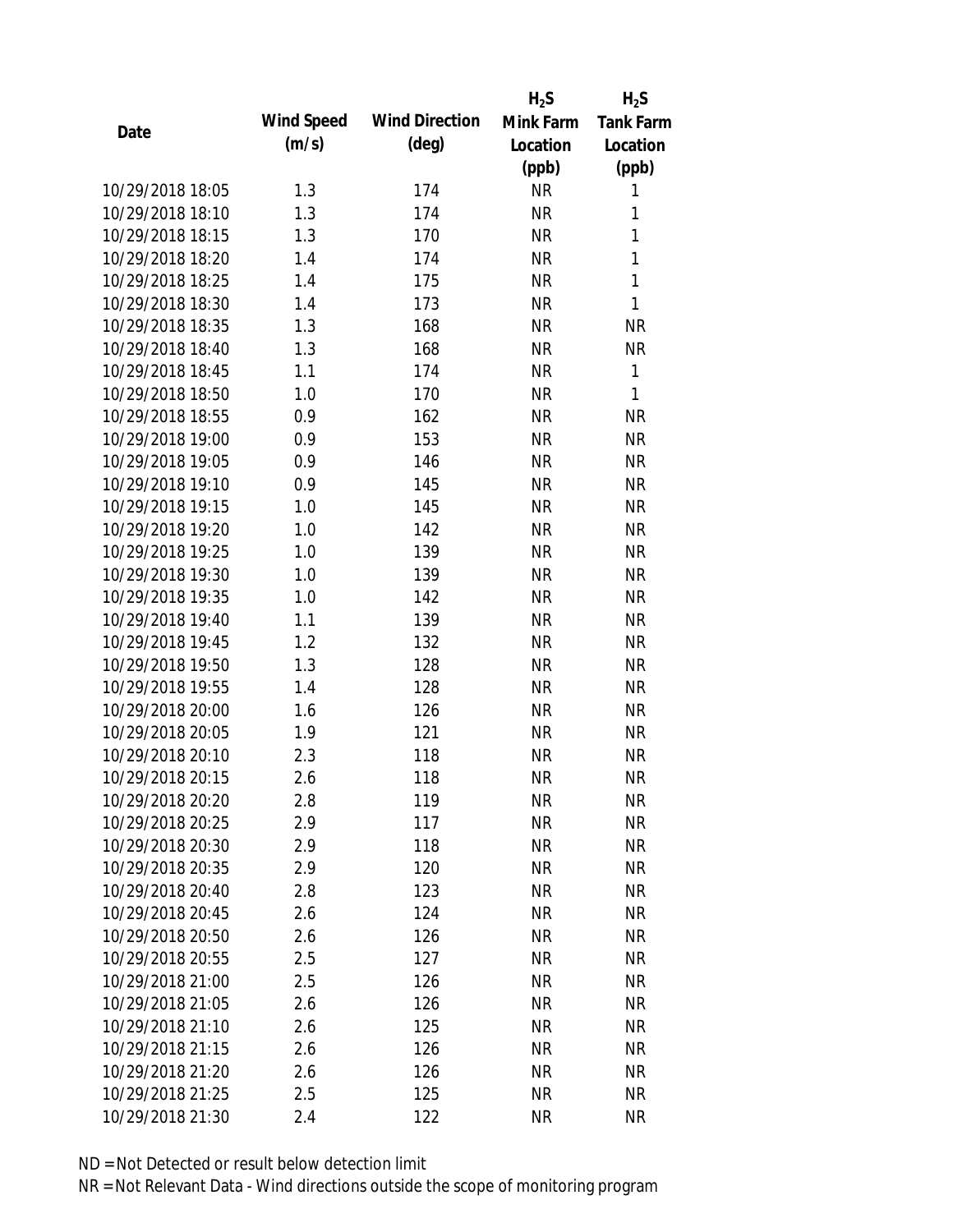|                  |            |                       | $H_2S$    | $H_2S$           |
|------------------|------------|-----------------------|-----------|------------------|
| Date             | Wind Speed | <b>Wind Direction</b> | Mink Farm | <b>Tank Farm</b> |
|                  | (m/s)      | $(\text{deg})$        | Location  | Location         |
|                  |            |                       | (ppb)     | (ppb)            |
| 10/29/2018 21:35 | 2.3        | 115                   | <b>NR</b> | NR               |
| 10/29/2018 21:40 | 2.1        | 106                   | <b>NR</b> | <b>NR</b>        |
| 10/29/2018 21:45 | 2.0        | 100                   | <b>NR</b> | <b>NR</b>        |
| 10/29/2018 21:50 | 1.9        | 95                    | <b>NR</b> | <b>NR</b>        |
| 10/29/2018 21:55 | 1.8        | 90                    | <b>NR</b> | <b>NR</b>        |
| 10/29/2018 22:00 | 1.8        | 88                    | <b>NR</b> | <b>NR</b>        |
| 10/29/2018 22:05 | 1.8        | 90                    | <b>NR</b> | <b>NR</b>        |
| 10/29/2018 22:10 | 1.8        | 93                    | <b>NR</b> | <b>NR</b>        |
| 10/29/2018 22:15 | 1.9        | 92                    | <b>NR</b> | <b>NR</b>        |
| 10/29/2018 22:20 | 2.0        | 94                    | <b>NR</b> | <b>NR</b>        |
| 10/29/2018 22:25 | 2.2        | 97                    | <b>NR</b> | <b>NR</b>        |
| 10/29/2018 22:30 | 2.4        | 101                   | <b>NR</b> | <b>NR</b>        |
| 10/29/2018 22:35 | 2.6        | 107                   | <b>NR</b> | <b>NR</b>        |
| 10/29/2018 22:40 | 2.8        | 107                   | <b>NR</b> | <b>NR</b>        |
| 10/29/2018 22:45 | 2.8        | 107                   | <b>NR</b> | <b>NR</b>        |
| 10/29/2018 22:50 | 2.9        | 104                   | <b>NR</b> | <b>NR</b>        |
| 10/29/2018 22:55 | 2.9        | 101                   | <b>NR</b> | <b>NR</b>        |
| 10/29/2018 23:00 | 2.8        | 97                    | <b>NR</b> | <b>NR</b>        |
| 10/29/2018 23:05 | 2.6        | 93                    | <b>NR</b> | <b>NR</b>        |
| 10/29/2018 23:10 | 2.5        | 92                    | <b>NR</b> | <b>NR</b>        |
| 10/29/2018 23:15 | 2.4        | 93                    | <b>NR</b> | <b>NR</b>        |
| 10/29/2018 23:20 | 2.4        | 95                    | <b>NR</b> | <b>NR</b>        |
| 10/29/2018 23:25 | 2.5        | 98                    | <b>NR</b> | <b>NR</b>        |
| 10/29/2018 23:30 | 2.6        | 102                   | <b>NR</b> | <b>NR</b>        |
| 10/29/2018 23:35 | 2.9        | 105                   | <b>NR</b> | <b>NR</b>        |
| 10/29/2018 23:40 | 3.1        | 108                   | <b>NR</b> | <b>NR</b>        |
| 10/29/2018 23:45 | 3.4        | 111                   | <b>NR</b> | <b>NR</b>        |
| 10/29/2018 23:50 | 3.5        | 113                   | <b>NR</b> | <b>NR</b>        |
| 10/29/2018 23:55 | 3.7        | 114                   | <b>NR</b> | <b>NR</b>        |
| 10/29/2018 24:00 | 3.9        | 114                   | <b>NR</b> | <b>NR</b>        |
| 10/30/2018 00:05 | 4.1        | 115                   | <b>NR</b> | <b>NR</b>        |
| 10/30/2018 00:10 | 4.2        | 117                   | <b>NR</b> | <b>NR</b>        |
| 10/30/2018 00:15 | 4.2        | 120                   | <b>NR</b> | <b>NR</b>        |
| 10/30/2018 00:20 | 4.2        | 123                   | <b>NR</b> | <b>NR</b>        |
| 10/30/2018 00:25 | 4.2        | 125                   | <b>NR</b> | <b>NR</b>        |
| 10/30/2018 00:30 | 4.1        | 128                   | <b>NR</b> | <b>NR</b>        |
| 10/30/2018 00:35 | 4.0        | 129                   | <b>NR</b> | <b>NR</b>        |
| 10/30/2018 00:40 | 3.9        | 130                   | NR        | <b>NR</b>        |
| 10/30/2018 00:45 | 3.8        | 130                   | <b>NR</b> | <b>NR</b>        |
| 10/30/2018 00:50 | 3.7        | 128                   | <b>NR</b> | <b>NR</b>        |
| 10/30/2018 00:55 | 3.5        |                       | <b>NR</b> | <b>NR</b>        |
|                  |            | 127                   |           |                  |
| 10/30/2018 01:00 | 3.5        | 126                   | <b>NR</b> | <b>NR</b>        |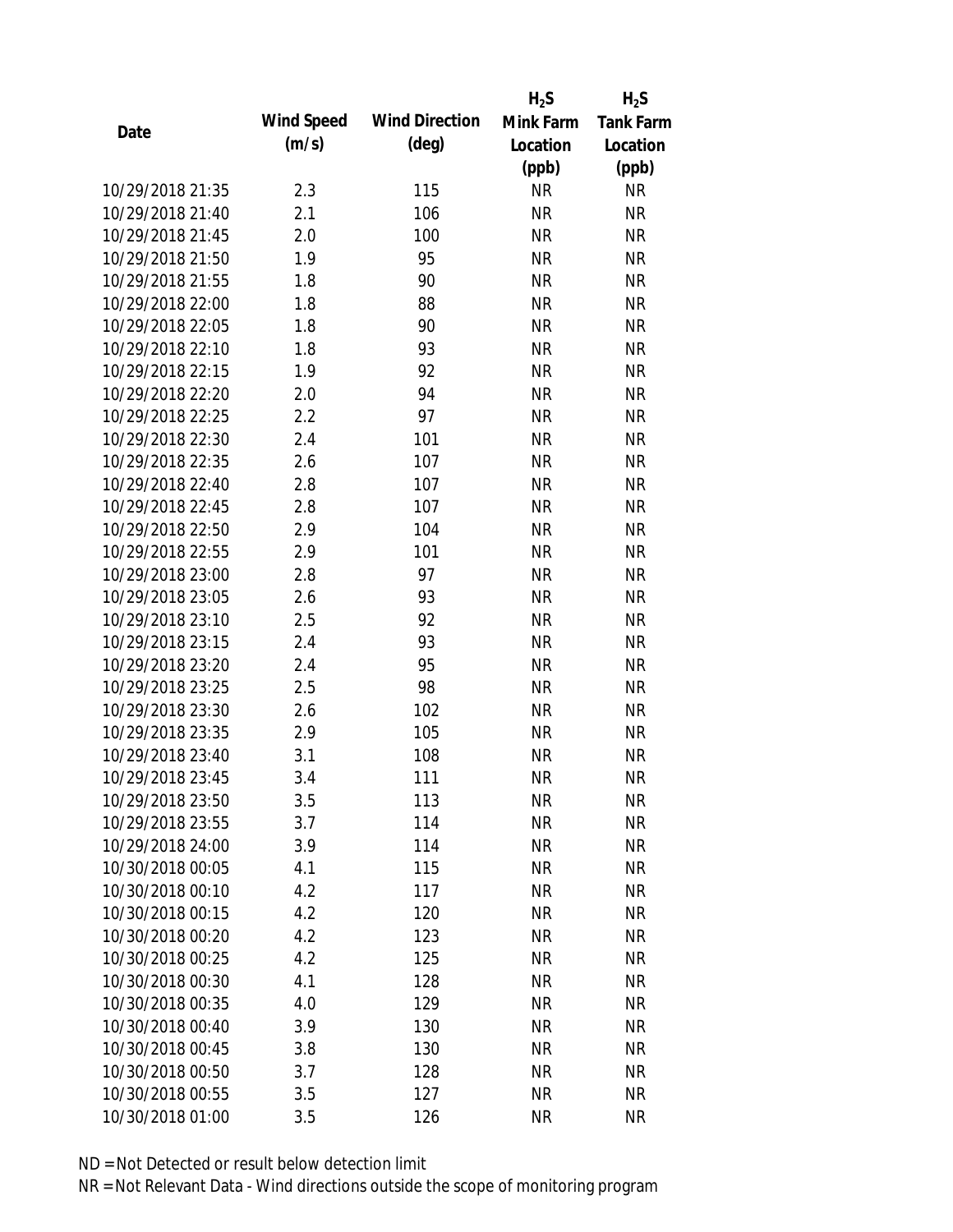|                  |            |                       | $H_2S$    | $H_2S$           |
|------------------|------------|-----------------------|-----------|------------------|
|                  | Wind Speed | <b>Wind Direction</b> | Mink Farm | <b>Tank Farm</b> |
| Date             | (m/s)      | $(\text{deg})$        | Location  | Location         |
|                  |            |                       | (ppb)     | (ppb)            |
| 10/30/2018 01:05 | 3.5        | 126                   | <b>NR</b> | <b>NR</b>        |
| 10/30/2018 01:10 | 3.6        | 127                   | <b>NR</b> | <b>NR</b>        |
| 10/30/2018 01:15 | 3.7        | 128                   | <b>NR</b> | <b>NR</b>        |
| 10/30/2018 01:20 | 3.8        | 129                   | <b>NR</b> | <b>NR</b>        |
| 10/30/2018 01:25 | 3.9        | 130                   | <b>NR</b> | <b>NR</b>        |
| 10/30/2018 01:30 | 3.8        | 131                   | <b>NR</b> | <b>NR</b>        |
| 10/30/2018 01:35 | 3.8        | 131                   | <b>NR</b> | <b>NR</b>        |
| 10/30/2018 01:40 | 3.7        | 130                   | <b>NR</b> | <b>NR</b>        |
| 10/30/2018 01:45 | 3.6        | 130                   | <b>NR</b> | <b>NR</b>        |
| 10/30/2018 01:50 | 3.6        | 129                   | <b>NR</b> | <b>NR</b>        |
| 10/30/2018 01:55 | 3.8        | 130                   | <b>NR</b> | <b>NR</b>        |
| 10/30/2018 02:00 | 3.9        | 130                   | <b>NR</b> | <b>NR</b>        |
| 10/30/2018 02:05 | 4.1        | 132                   | <b>NR</b> | <b>NR</b>        |
| 10/30/2018 02:10 | 4.3        | 133                   | <b>NR</b> | <b>NR</b>        |
| 10/30/2018 02:15 | 4.5        | 133                   | <b>NR</b> | <b>NR</b>        |
| 10/30/2018 02:20 | 4.5        | 133                   | <b>NR</b> | <b>NR</b>        |
| 10/30/2018 02:25 | 4.4        | 132                   | <b>NR</b> | <b>NR</b>        |
| 10/30/2018 02:30 | 4.4        | 132                   | <b>NR</b> | <b>NR</b>        |
| 10/30/2018 02:35 | 4.3        | 131                   | <b>NR</b> | <b>NR</b>        |
| 10/30/2018 02:40 | 4.1        | 130                   | <b>NR</b> | <b>NR</b>        |
| 10/30/2018 02:45 | 4.0        | 128                   | <b>NR</b> | <b>NR</b>        |
| 10/30/2018 02:50 | 3.9        | 126                   | <b>NR</b> | <b>NR</b>        |
| 10/30/2018 02:55 | 3.8        | 125                   | <b>NR</b> | <b>NR</b>        |
| 10/30/2018 03:00 | 3.6        | 124                   | <b>NR</b> | <b>NR</b>        |
| 10/30/2018 03:05 | 3.6        | 122                   | <b>NR</b> | <b>NR</b>        |
| 10/30/2018 03:10 | 3.5        | 121                   | <b>NR</b> | <b>NR</b>        |
| 10/30/2018 03:15 | 3.4        | 121                   | <b>NR</b> | <b>NR</b>        |
| 10/30/2018 03:20 | 3.4        | 122                   | <b>NR</b> | <b>NR</b>        |
| 10/30/2018 03:25 | 3.4        | 123                   | <b>NR</b> | <b>NR</b>        |
| 10/30/2018 03:30 | 3.7        | 125                   | <b>NR</b> | <b>NR</b>        |
| 10/30/2018 03:35 | 3.8        | 127                   | <b>NR</b> | <b>NR</b>        |
| 10/30/2018 03:40 | 3.9        | 128                   | <b>NR</b> | <b>NR</b>        |
| 10/30/2018 03:45 | 4.0        | 128                   | <b>NR</b> | <b>NR</b>        |
| 10/30/2018 03:50 | 4.2        | 129                   | <b>NR</b> | <b>NR</b>        |
| 10/30/2018 03:55 | 4.4        | 129                   | <b>NR</b> | <b>NR</b>        |
| 10/30/2018 04:00 | 4.5        | 129                   | <b>NR</b> | <b>NR</b>        |
| 10/30/2018 04:05 | 4.5        | 129                   | <b>NR</b> | <b>NR</b>        |
| 10/30/2018 04:10 | 4.5        | 130                   | <b>NR</b> | <b>NR</b>        |
| 10/30/2018 04:15 | 4.6        | 130                   | <b>NR</b> | <b>NR</b>        |
| 10/30/2018 04:20 | 4.5        | 130                   | <b>NR</b> | <b>NR</b>        |
| 10/30/2018 04:25 | 4.3        | 131                   | <b>NR</b> | <b>NR</b>        |
| 10/30/2018 04:30 | 4.3        | 131                   | <b>NR</b> | <b>NR</b>        |
|                  |            |                       |           |                  |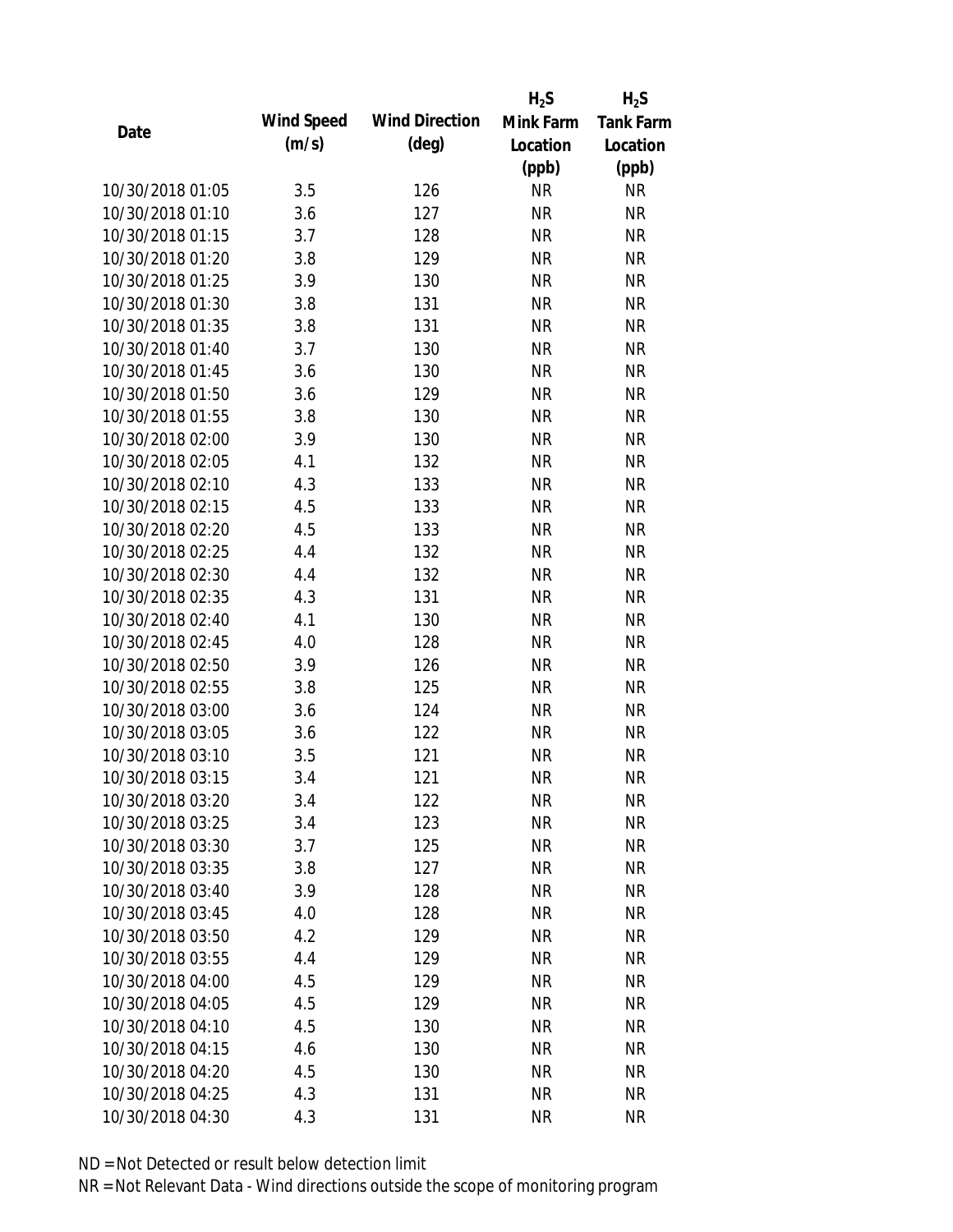|                  |            |                       | $H_2S$    | $H_2S$           |
|------------------|------------|-----------------------|-----------|------------------|
| Date             | Wind Speed | <b>Wind Direction</b> | Mink Farm | <b>Tank Farm</b> |
|                  | (m/s)      | $(\text{deg})$        | Location  | Location         |
|                  |            |                       | (ppb)     | (ppb)            |
| 10/30/2018 04:35 | 4.2        | 131                   | <b>NR</b> | <b>NR</b>        |
| 10/30/2018 04:40 | 4.3        | 131                   | <b>NR</b> | <b>NR</b>        |
| 10/30/2018 04:45 | 4.4        | 130                   | <b>NR</b> | <b>NR</b>        |
| 10/30/2018 04:50 | 4.5        | 131                   | <b>NR</b> | <b>NR</b>        |
| 10/30/2018 04:55 | 4.6        | 131                   | <b>NR</b> | <b>NR</b>        |
| 10/30/2018 05:00 | 4.6        | 130                   | <b>NR</b> | <b>NR</b>        |
| 10/30/2018 05:05 | 4.5        | 130                   | <b>NR</b> | <b>NR</b>        |
| 10/30/2018 05:10 | 4.4        | 130                   | <b>NR</b> | <b>NR</b>        |
| 10/30/2018 05:15 | 4.3        | 129                   | <b>NR</b> | <b>NR</b>        |
| 10/30/2018 05:20 | 4.2        | 129                   | <b>NR</b> | <b>NR</b>        |
| 10/30/2018 05:25 | 4.1        | 130                   | <b>NR</b> | <b>NR</b>        |
| 10/30/2018 05:30 | 4.1        | 130                   | <b>NR</b> | <b>NR</b>        |
| 10/30/2018 05:35 | 4.0        | 130                   | <b>NR</b> | <b>NR</b>        |
| 10/30/2018 05:40 | 4.1        | 130                   | <b>NR</b> | <b>NR</b>        |
| 10/30/2018 05:45 | 4.0        | 130                   | <b>NR</b> | <b>NR</b>        |
| 10/30/2018 05:50 | 3.9        | 130                   | <b>NR</b> | <b>NR</b>        |
| 10/30/2018 05:55 | 3.7        | 131                   | <b>NR</b> | <b>NR</b>        |
| 10/30/2018 06:00 | 3.6        | 131                   | <b>NR</b> | <b>NR</b>        |
| 10/30/2018 06:05 | 3.7        | 132                   | <b>NR</b> | <b>NR</b>        |
| 10/30/2018 06:10 | 3.5        | 133                   | <b>NR</b> | <b>NR</b>        |
| 10/30/2018 06:15 | 3.3        | 134                   | <b>NR</b> | <b>NR</b>        |
| 10/30/2018 06:20 | 3.2        | 135                   | <b>NR</b> | <b>NR</b>        |
| 10/30/2018 06:25 | 3.1        | 135                   | <b>NR</b> | <b>NR</b>        |
| 10/30/2018 06:30 | 3.0        | 137                   | <b>NR</b> | <b>NR</b>        |
| 10/30/2018 06:35 | 2.9        | 139                   | <b>NR</b> | <b>NR</b>        |
| 10/30/2018 06:40 | 3.0        | 142                   | <b>NR</b> | <b>NR</b>        |
| 10/30/2018 06:45 | 3.2        | 145                   | <b>NR</b> | <b>NR</b>        |
| 10/30/2018 06:50 | 3.6        | 148                   | <b>NR</b> | <b>NR</b>        |
| 10/30/2018 06:55 | 4.0        | 152                   | <b>NR</b> | <b>NR</b>        |
| 10/30/2018 07:00 | 4.3        | 152                   | <b>NR</b> | <b>NR</b>        |
| 10/30/2018 07:05 | 4.6        | 154                   | <b>NR</b> | <b>NR</b>        |
| 10/30/2018 07:10 | 4.7        | 154                   | <b>NR</b> | <b>NR</b>        |
| 10/30/2018 07:15 | 4.8        | 153                   | <b>NR</b> | <b>NR</b>        |
| 10/30/2018 07:20 | 4.7        | 153                   | <b>NR</b> | <b>NR</b>        |
| 10/30/2018 07:25 | 4.5        | 153                   | <b>NR</b> | <b>NR</b>        |
| 10/30/2018 07:30 | 4.5        | 155                   | <b>NR</b> | <b>NR</b>        |
| 10/30/2018 07:35 | 4.5        | 153                   | <b>NR</b> | <b>NR</b>        |
| 10/30/2018 07:40 | 4.5        | 153                   | NR        | <b>NR</b>        |
| 10/30/2018 07:45 | 4.6        | 154                   | <b>NR</b> | <b>NR</b>        |
| 10/30/2018 07:50 | 4.8        | 156                   | <b>NR</b> | <b>NR</b>        |
| 10/30/2018 07:55 | 5.1        | 158                   | <b>NR</b> | <b>NR</b>        |
| 10/30/2018 08:00 | 5.5        | 159                   | <b>NR</b> | <b>NR</b>        |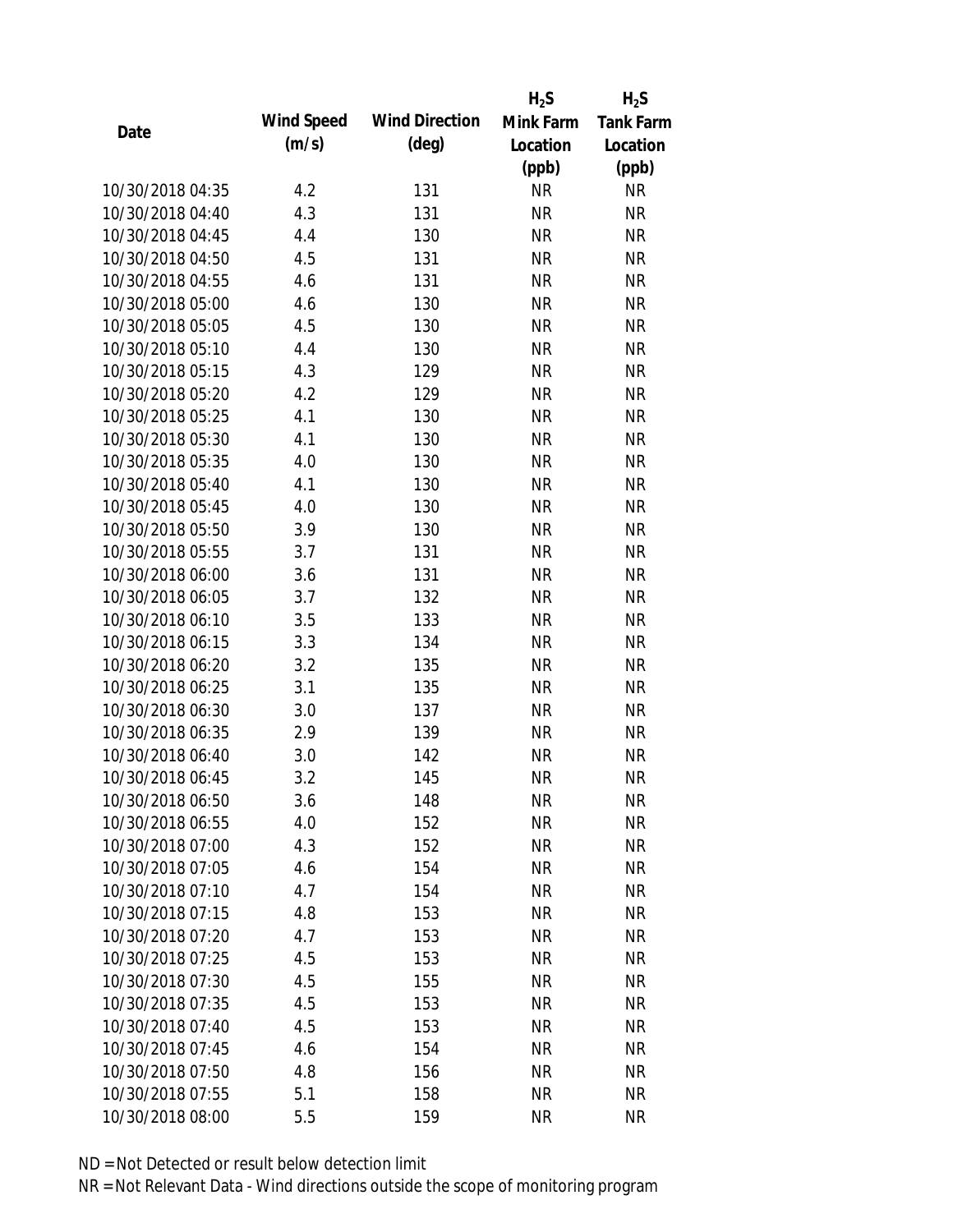|                  |            |                       | $H_2S$    | $H_2S$           |
|------------------|------------|-----------------------|-----------|------------------|
| Date             | Wind Speed | <b>Wind Direction</b> | Mink Farm | <b>Tank Farm</b> |
|                  | (m/s)      | $(\text{deg})$        | Location  | Location         |
|                  |            |                       | (ppb)     | (ppb)            |
| 10/30/2018 08:05 | 5.6        | 161                   | <b>NR</b> | <b>NR</b>        |
| 10/30/2018 08:10 | 5.7        | 162                   | <b>NR</b> | <b>NR</b>        |
| 10/30/2018 08:15 | 5.9        | 163                   | <b>NR</b> | <b>NR</b>        |
| 10/30/2018 08:20 | 6.0        | 164                   | NR        | <b>NR</b>        |
| 10/30/2018 08:25 | 6.0        | 164                   | <b>NR</b> | <b>NR</b>        |
| 10/30/2018 08:30 | 6.1        | 165                   | <b>NR</b> | <b>NR</b>        |
| 10/30/2018 08:35 | 6.2        | 166                   | NR        | <b>NR</b>        |
| 10/30/2018 08:40 | 6.2        | 167                   | <b>NR</b> | <b>NR</b>        |
| 10/30/2018 08:45 | 6.2        | 168                   | <b>NR</b> | <b>NR</b>        |
| 10/30/2018 08:50 | 6.2        | 169                   | <b>NR</b> | <b>NR</b>        |
| 10/30/2018 08:55 | 6.1        | 169                   | <b>NR</b> | <b>NR</b>        |
| 10/30/2018 09:00 | 6.1        | 169                   | NR        | <b>NR</b>        |
| 10/30/2018 09:05 | 6.2        | 168                   | <b>NR</b> | <b>NR</b>        |
| 10/30/2018 09:10 | 6.3        | 169                   | <b>NR</b> | <b>NR</b>        |
| 10/30/2018 09:15 | 6.5        | 169                   | <b>NR</b> | <b>NR</b>        |
| 10/30/2018 09:20 | 6.6        | 169                   | <b>NR</b> | <b>NR</b>        |
| 10/30/2018 09:25 | 6.5        | 169                   | NR        | <b>NR</b>        |
| 10/30/2018 09:30 | 6.4        | 169                   | <b>NR</b> | <b>NR</b>        |
| 10/30/2018 09:35 | 6.4        | 169                   | <b>NR</b> | <b>NR</b>        |
| 10/30/2018 09:40 | 6.3        | 170                   | <b>NR</b> | 1                |
| 10/30/2018 09:45 | 6.2        | 171                   | <b>NR</b> | 1                |
| 10/30/2018 09:50 | 6.0        | 172                   | <b>NR</b> | $\mathbf{1}$     |
| 10/30/2018 09:55 | 5.9        | 173                   | <b>NR</b> | 1                |
| 10/30/2018 10:00 | 5.6        | 174                   | <b>NR</b> | $\mathbf{1}$     |
| 10/30/2018 10:05 | 5.4        | 177                   | <b>NR</b> | 1                |
| 10/30/2018 10:10 | 5.1        | 177                   | <b>NR</b> | $\mathbf{1}$     |
| 10/30/2018 10:15 | 4.9        | 177                   | <b>NR</b> | 1                |
| 10/30/2018 10:20 | 4.8        | 178                   | <b>NR</b> | 1                |
| 10/30/2018 10:25 | 4.7        | 179                   | <b>NR</b> | 1                |
| 10/30/2018 10:30 | 4.7        | 182                   | NR        | 1                |
| 10/30/2018 10:35 | 4.7        | 182                   | NR        | 1                |
| 10/30/2018 10:40 | 4.9        | 181                   | NR        | 1                |
| 10/30/2018 10:45 | 4.8        | 182                   | NR        | 1                |
| 10/30/2018 10:50 | 4.8        | 182                   | <b>NR</b> | 1                |
| 10/30/2018 10:55 | 4.9        | 179                   | <b>NR</b> | 1                |
| 10/30/2018 11:00 | 5.0        | 176                   | NR        | 1                |
| 10/30/2018 11:05 | 4.9        | 174                   | NR        | 1                |
| 10/30/2018 11:10 | 4.8        | 175                   | NR        | 1                |
| 10/30/2018 11:15 | 4.6        | 174                   | NR        | 1                |
| 10/30/2018 11:20 | 4.4        | 173                   | <b>NR</b> | 1                |
| 10/30/2018 11:25 | 4.2        | 175                   | <b>NR</b> | 1                |
| 10/30/2018 11:30 | 4.2        | 174                   | <b>NR</b> | 1                |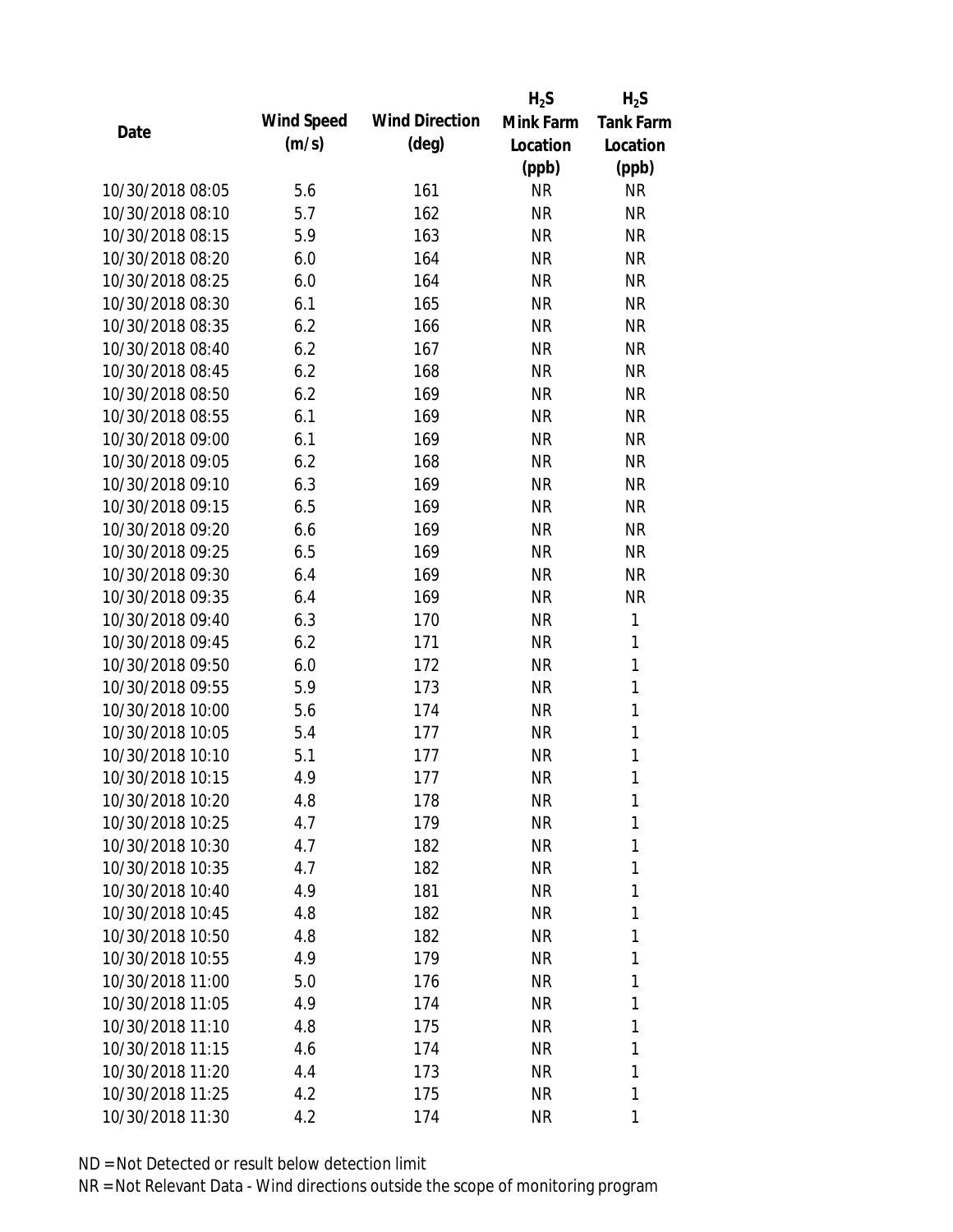|                  |            |                       | $H_2S$    | $H_2S$           |
|------------------|------------|-----------------------|-----------|------------------|
| Date             | Wind Speed | <b>Wind Direction</b> | Mink Farm | <b>Tank Farm</b> |
|                  | (m/s)      | $(\text{deg})$        | Location  | Location         |
|                  |            |                       | (ppb)     | (ppb)            |
| 10/30/2018 11:35 | 4.2        | 176                   | <b>NR</b> | 1                |
| 10/30/2018 11:40 | 4.2        | 175                   | <b>NR</b> | 1                |
| 10/30/2018 11:45 | 4.2        | 174                   | <b>NR</b> | 1                |
| 10/30/2018 11:50 | 4.3        | 175                   | <b>NR</b> | 1                |
| 10/30/2018 11:55 | 4.4        | 174                   | <b>NR</b> | 1                |
| 10/30/2018 12:00 | 4.3        | 175                   | <b>NR</b> | 1                |
| 10/30/2018 12:05 | 4.2        | 174                   | <b>NR</b> | 1                |
| 10/30/2018 12:10 | 4.0        | 172                   | <b>NR</b> | 1                |
| 10/30/2018 12:15 | 3.9        | 173                   | <b>NR</b> | 1                |
| 10/30/2018 12:20 | 4.0        | 173                   | <b>NR</b> | 1                |
| 10/30/2018 12:25 | 3.9        | 172                   | <b>NR</b> | 1                |
| 10/30/2018 12:30 | 3.8        | 172                   | <b>NR</b> | 1                |
| 10/30/2018 12:35 | 3.9        | 173                   | <b>NR</b> | 1                |
| 10/30/2018 12:40 | 4.0        | 175                   | <b>NR</b> | 1                |
| 10/30/2018 12:45 | 4.2        | 177                   | <b>NR</b> | 1                |
| 10/30/2018 12:50 | 4.2        | 178                   | <b>NR</b> | 1                |
| 10/30/2018 12:55 | 4.3        | 180                   | <b>NR</b> | 1                |
| 10/30/2018 13:00 | 4.4        | 182                   | <b>NR</b> | 1                |
| 10/30/2018 13:05 | 4.5        | 184                   | <b>NR</b> | 1                |
| 10/30/2018 13:10 | 4.4        | 185                   | <b>NR</b> | 1                |
| 10/30/2018 13:15 | 4.5        | 182                   | <b>NR</b> | 1                |
| 10/30/2018 13:20 | 4.5        | 181                   | <b>NR</b> | 1                |
| 10/30/2018 13:25 | 4.5        | 182                   | <b>NR</b> | 1                |
| 10/30/2018 13:30 | 4.3        | 181                   | <b>NR</b> | 1                |
| 10/30/2018 13:35 | 4.2        | 180                   | <b>NR</b> | 1                |
| 10/30/2018 13:40 | 4.2        | 180                   | <b>NR</b> | 1                |
| 10/30/2018 13:45 | 3.9        | 182                   | <b>NR</b> | 1                |
| 10/30/2018 13:50 | 3.7        | 181                   | <b>NR</b> | 1                |
| 10/30/2018 13:55 | 3.6        | 177                   | <b>NR</b> | 1                |
| 10/30/2018 14:00 | 3.5        | 175                   | <b>NR</b> | 1                |
| 10/30/2018 14:05 | 3.5        | 173                   | <b>NR</b> | 1                |
| 10/30/2018 14:10 | 3.5        | 169                   | <b>NR</b> | <b>NR</b>        |
| 10/30/2018 14:15 | 3.5        | 168                   | <b>NR</b> | <b>NR</b>        |
| 10/30/2018 14:20 | 3.5        | 168                   | <b>NR</b> | <b>NR</b>        |
| 10/30/2018 14:25 | 3.7        | 168                   | <b>NR</b> | <b>NR</b>        |
| 10/30/2018 14:30 | 3.8        | 168                   | <b>NR</b> | <b>NR</b>        |
| 10/30/2018 14:35 |            |                       | <b>NR</b> | $\mathbf{1}$     |
|                  | 3.8        | 170                   |           |                  |
| 10/30/2018 14:40 | 3.8        | 169                   | <b>NR</b> | <b>NR</b>        |
| 10/30/2018 14:45 | 3.7        | 168                   | <b>NR</b> | <b>NR</b>        |
| 10/30/2018 14:50 | 3.5        | 168                   | <b>NR</b> | NR               |
| 10/30/2018 14:55 | 3.3        | 168                   | <b>NR</b> | <b>NR</b>        |
| 10/30/2018 15:00 | 3.1        | 169                   | <b>NR</b> | <b>NR</b>        |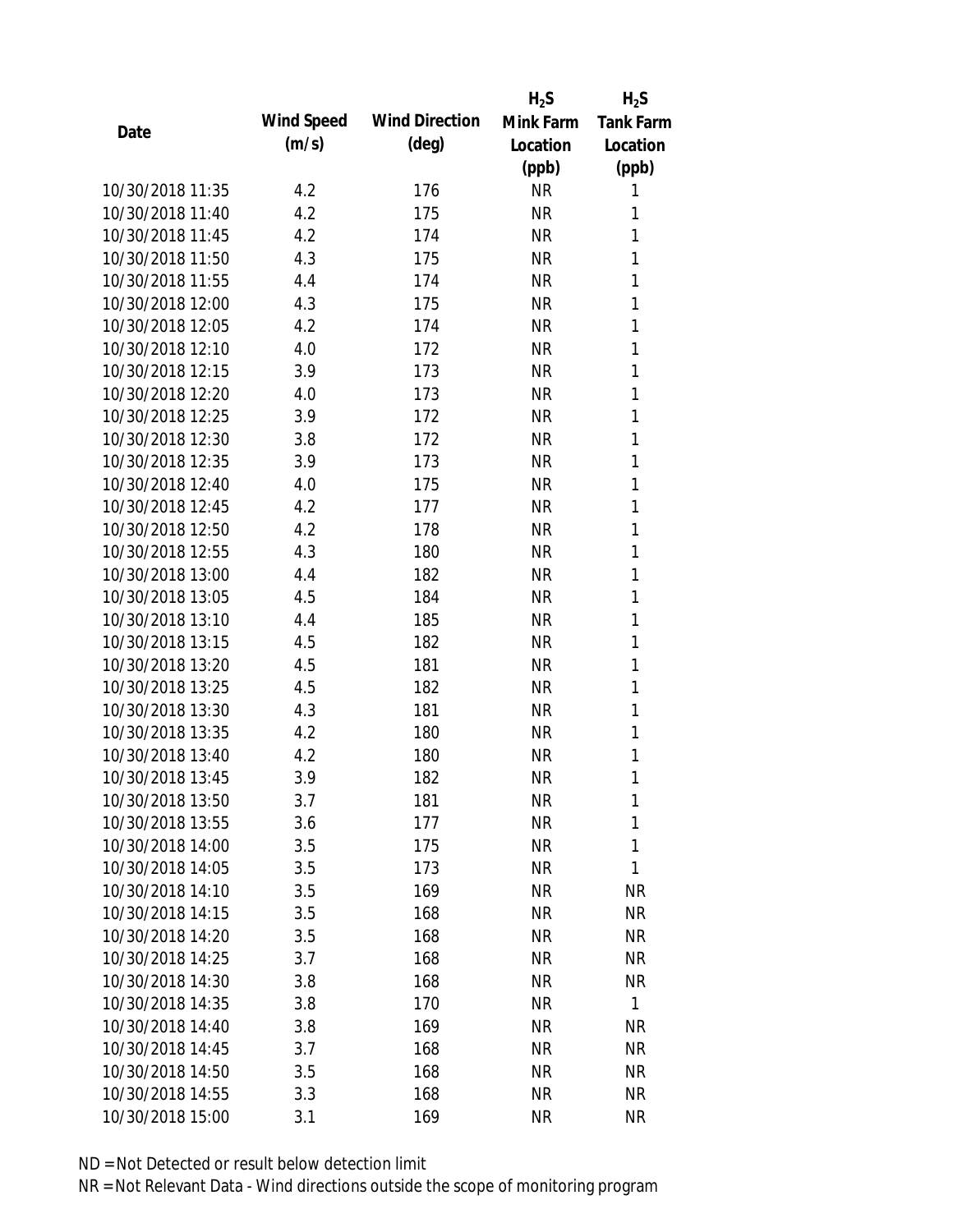|                  |            |                       | $H_2S$    | $H_2S$           |
|------------------|------------|-----------------------|-----------|------------------|
|                  | Wind Speed | <b>Wind Direction</b> | Mink Farm | <b>Tank Farm</b> |
| Date             | (m/s)      | $(\text{deg})$        | Location  | Location         |
|                  |            |                       | (ppb)     | (ppb)            |
| 10/30/2018 15:05 | 2.9        | 167                   | <b>NR</b> | <b>NR</b>        |
| 10/30/2018 15:10 | 2.8        | 168                   | <b>NR</b> | <b>NR</b>        |
| 10/30/2018 15:15 | 2.6        | 167                   | <b>NR</b> | <b>NR</b>        |
| 10/30/2018 15:20 | 2.7        | 170                   | NR        | $\mathbf{1}$     |
| 10/30/2018 15:25 | 2.7        | 173                   | <b>NR</b> | $\mathbf{1}$     |
| 10/30/2018 15:30 | 2.7        | 171                   | <b>NR</b> | 1                |
| 10/30/2018 15:35 | 2.9        | 172                   | NR        | 1                |
| 10/30/2018 15:40 | 3.0        | 173                   | <b>NR</b> | $\mathbf{1}$     |
| 10/30/2018 15:45 | 3.3        | 172                   | <b>NR</b> | 1                |
| 10/30/2018 15:50 | 3.4        | 169                   | <b>NR</b> | <b>NR</b>        |
| 10/30/2018 15:55 | 3.5        | 166                   | <b>NR</b> | <b>NR</b>        |
| 10/30/2018 16:00 | 3.6        | 167                   | NR        | <b>NR</b>        |
| 10/30/2018 16:05 | 3.5        | 164                   | <b>NR</b> | <b>NR</b>        |
| 10/30/2018 16:10 | 3.4        | 162                   | <b>NR</b> | <b>NR</b>        |
| 10/30/2018 16:15 | 3.1        | 161                   | <b>NR</b> | <b>NR</b>        |
| 10/30/2018 16:20 | 2.9        | 161                   | <b>NR</b> | <b>NR</b>        |
| 10/30/2018 16:25 | 2.8        | 159                   | <b>NR</b> | <b>NR</b>        |
| 10/30/2018 16:30 | 2.5        | 156                   | <b>NR</b> | <b>NR</b>        |
| 10/30/2018 16:35 | 2.4        | 156                   | NR        | <b>NR</b>        |
| 10/30/2018 16:40 | 2.4        | 155                   | <b>NR</b> | <b>NR</b>        |
| 10/30/2018 16:45 | 2.4        | 156                   | <b>NR</b> | <b>NR</b>        |
| 10/30/2018 16:50 | 2.4        | 153                   | NR        | <b>NR</b>        |
| 10/30/2018 16:55 | 2.5        | 154                   | <b>NR</b> | <b>NR</b>        |
| 10/30/2018 17:00 | 2.6        | 156                   | <b>NR</b> | <b>NR</b>        |
| 10/30/2018 17:05 | 2.6        | 157                   | <b>NR</b> | <b>NR</b>        |
| 10/30/2018 17:10 | 2.6        | 158                   | <b>NR</b> | <b>NR</b>        |
| 10/30/2018 17:15 | 2.6        | 158                   | <b>NR</b> | <b>NR</b>        |
| 10/30/2018 17:20 | 2.7        | 159                   | <b>NR</b> | <b>NR</b>        |
| 10/30/2018 17:25 | 2.8        | 161                   | <b>NR</b> | <b>NR</b>        |
| 10/30/2018 17:30 | 3.2        | 164                   | NR        | <b>NR</b>        |
| 10/30/2018 17:35 | 3.4        | 167                   | NR        | <b>NR</b>        |
| 10/30/2018 17:40 | 3.8        | 171                   | NR        | 1                |
| 10/30/2018 17:45 | 4.2        | 174                   | NR        | 1                |
| 10/30/2018 17:50 | 4.6        | 178                   | <b>NR</b> | 1                |
| 10/30/2018 17:55 | 4.7        | 181                   | NR        | 1                |
| 10/30/2018 18:00 | 4.8        | 182                   | NR        | 1                |
| 10/30/2018 18:05 | 4.9        | 182                   | NR        | 1                |
| 10/30/2018 18:10 | 5.0        | 182                   | NR        | 1                |
| 10/30/2018 18:15 | 4.9        | 182                   | NR        | 1                |
| 10/30/2018 18:20 | 5.0        | 182                   | NR        | 1                |
| 10/30/2018 18:25 | 5.1        | 183                   | <b>NR</b> | 1                |
| 10/30/2018 18:30 | 5.1        | 185                   | <b>NR</b> | 1                |
|                  |            |                       |           |                  |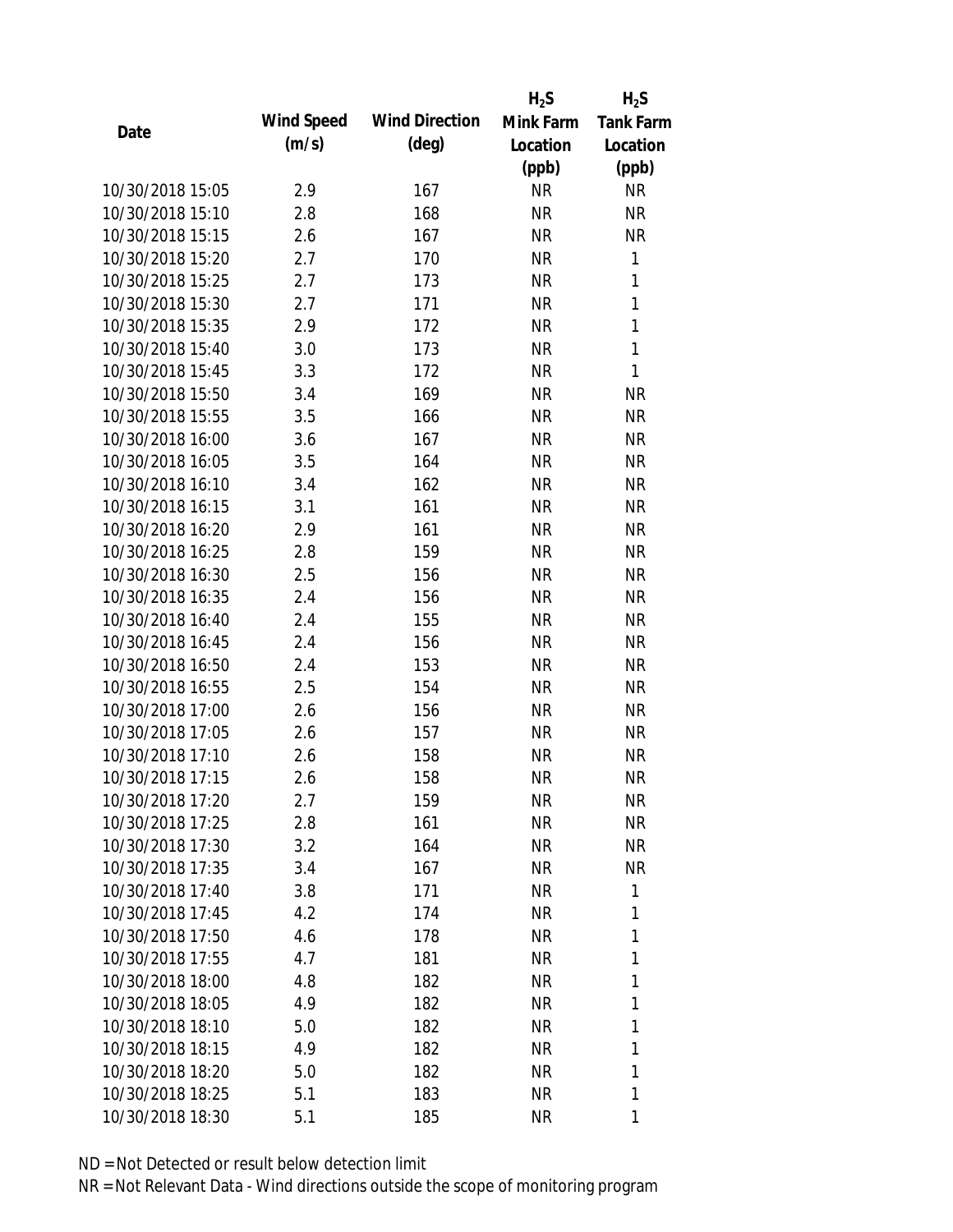|                  |            |                       | $H_2S$         | $H_2S$           |
|------------------|------------|-----------------------|----------------|------------------|
| Date             | Wind Speed | <b>Wind Direction</b> | Mink Farm      | <b>Tank Farm</b> |
|                  | (m/s)      | $(\text{deg})$        | Location       | Location         |
|                  |            |                       | (ppb)          | (ppb)            |
| 10/30/2018 18:35 | 5.0        | 186                   | <b>NR</b>      | 1                |
| 10/30/2018 18:40 | 5.0        | 188                   | <b>NR</b>      | 1                |
| 10/30/2018 18:45 | 5.1        | 189                   | <b>NR</b>      | 1                |
| 10/30/2018 18:50 | 4.9        | 193                   | <b>NR</b>      | 1                |
| 10/30/2018 18:55 | 4.9        | 203                   | <b>NR</b>      | 1                |
| 10/30/2018 19:00 | 4.9        | 218                   | <b>NR</b>      | <b>NR</b>        |
| 10/30/2018 19:05 | 4.6        | 231                   | <b>NR</b>      | <b>NR</b>        |
| 10/30/2018 19:10 | 4.0        | 243                   | <b>NR</b>      | <b>NR</b>        |
| 10/30/2018 19:15 | 3.6        | 262                   | 1              | 1                |
| 10/30/2018 19:20 | 3.1        | 271                   | 1              | 1                |
| 10/30/2018 19:25 | 2.6        | 269                   | 1              | 1                |
| 10/30/2018 19:30 | 2.0        | 263                   | 1              | 1                |
| 10/30/2018 19:35 | 1.7        | 272                   | 1              | <b>ND</b>        |
| 10/30/2018 19:40 | 1.8        | 281                   | 1              | <b>NR</b>        |
| 10/30/2018 19:45 | 1.7        | 283                   | $\overline{2}$ | <b>NR</b>        |
| 10/30/2018 19:50 | 1.7        | 296                   | $\overline{2}$ | <b>NR</b>        |
| 10/30/2018 19:55 | 1.9        | 309                   | 1              | <b>NR</b>        |
| 10/30/2018 20:00 | 2.0        | 321                   | 1              | <b>NR</b>        |
| 10/30/2018 20:05 | 2.2        | 325                   | 1              | <b>NR</b>        |
| 10/30/2018 20:10 | 2.1        | 330                   | 1              | <b>NR</b>        |
| 10/30/2018 20:15 | 2.3        | 335                   | 1              | <b>NR</b>        |
| 10/30/2018 20:20 | 2.3        | 339                   | 1              | <b>NR</b>        |
| 10/30/2018 20:25 | 2.3        | 339                   | 1              | <b>NR</b>        |
| 10/30/2018 20:30 | 2.3        | 339                   | 1              | <b>NR</b>        |
| 10/30/2018 20:35 | 2.3        | 344                   | 1              | <b>NR</b>        |
| 10/30/2018 20:40 | 2.4        | 346                   | 1              | <b>NR</b>        |
| 10/30/2018 20:45 | 2.2        | 347                   | 1              | <b>NR</b>        |
| 10/30/2018 20:50 | 2.2        | 346                   | 1              | <b>NR</b>        |
| 10/30/2018 20:55 | 2.2        | 346                   | 1              | <b>NR</b>        |
| 10/30/2018 21:00 | 2.2        | 344                   | 1              | <b>NR</b>        |
| 10/30/2018 21:05 | $2.2\,$    | 341                   | 2              | <b>NR</b>        |
| 10/30/2018 21:10 | 2.1        | 344                   | $\overline{2}$ | <b>NR</b>        |
| 10/30/2018 21:15 | 1.8        | 344                   | $\overline{2}$ | <b>NR</b>        |
| 10/30/2018 21:20 | 1.6        | 345                   | $\overline{2}$ | <b>NR</b>        |
| 10/30/2018 21:25 | 1.5        | 345                   | $\overline{2}$ | <b>NR</b>        |
| 10/30/2018 21:30 | 1.4        | 347                   | 1              | <b>NR</b>        |
| 10/30/2018 21:35 | 1.3        | 350                   | 1              | <b>NR</b>        |
| 10/30/2018 21:40 | 1.4        | 348                   | 1              | <b>NR</b>        |
| 10/30/2018 21:45 | 1.5        | 352                   | 1              | <b>NR</b>        |
| 10/30/2018 21:50 | 1.5        | 356                   | $\overline{2}$ | <b>NR</b>        |
| 10/30/2018 21:55 | 1.5        | 359                   | 1              | <b>NR</b>        |
| 10/30/2018 22:00 | 1.5        | 360                   | 1              | <b>NR</b>        |
|                  |            |                       |                |                  |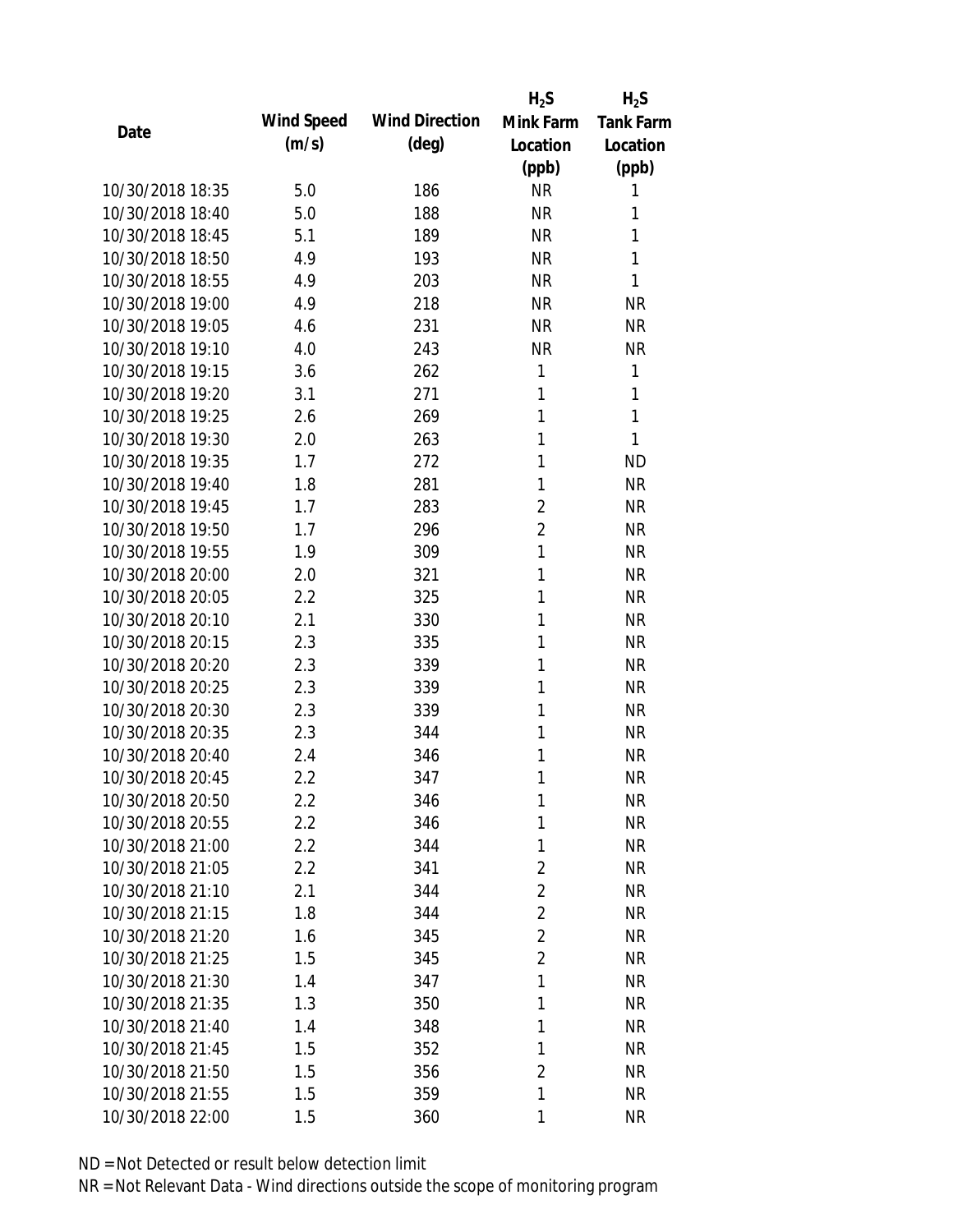|                  |            |                       | $H_2S$         | $H_2S$           |
|------------------|------------|-----------------------|----------------|------------------|
|                  | Wind Speed | <b>Wind Direction</b> | Mink Farm      | <b>Tank Farm</b> |
| Date             | (m/s)      | $(\text{deg})$        | Location       | Location         |
|                  |            |                       | (ppb)          | (ppb)            |
| 10/30/2018 22:05 | 1.6        | $\overline{2}$        | 1              | <b>NR</b>        |
| 10/30/2018 22:10 | 1.7        | 4                     | 1              | <b>NR</b>        |
| 10/30/2018 22:15 | 1.7        | 3                     | 1              | <b>NR</b>        |
| 10/30/2018 22:20 | 1.8        | 360                   | 1              | <b>NR</b>        |
| 10/30/2018 22:25 | 1.8        | 358                   | 1              | <b>NR</b>        |
| 10/30/2018 22:30 | 1.9        | 357                   | 1              | <b>NR</b>        |
| 10/30/2018 22:35 | 1.9        | 354                   | 1              | <b>NR</b>        |
| 10/30/2018 22:40 | 1.8        | 350                   | 1              | <b>NR</b>        |
| 10/30/2018 22:45 | 1.9        | 346                   | $\overline{2}$ | <b>NR</b>        |
| 10/30/2018 22:50 | 2.1        | 344                   | $\overline{2}$ | <b>NR</b>        |
| 10/30/2018 22:55 | 2.1        | 342                   | $\overline{2}$ | <b>NR</b>        |
| 10/30/2018 23:00 | 2.1        | 344                   | $\overline{2}$ | <b>NR</b>        |
| 10/30/2018 23:05 | 1.9        | 342                   | $\overline{2}$ | <b>NR</b>        |
| 10/30/2018 23:10 | 1.7        | 342                   | $\overline{2}$ | <b>NR</b>        |
| 10/30/2018 23:15 | 1.6        | 355                   | <b>NR</b>      | <b>NR</b>        |
| 10/30/2018 23:20 | 1.3        | 43                    | <b>NR</b>      | <b>NR</b>        |
| 10/30/2018 23:25 | 1.0        | 92                    | <b>NR</b>      | <b>NR</b>        |
| 10/30/2018 23:30 | 0.9        | 98                    | <b>NR</b>      | <b>NR</b>        |
| 10/30/2018 23:35 | 1.2        | 76                    | <b>NR</b>      | <b>NR</b>        |
| 10/30/2018 23:40 | 1.2        | 45                    | <b>NR</b>      | <b>NR</b>        |
| 10/30/2018 23:45 | 1.1        | 5                     | $\mathbf{1}$   | <b>NR</b>        |
| 10/30/2018 23:50 | 1.3        | 350                   | $\mathbf{1}$   | <b>NR</b>        |
| 10/30/2018 23:55 | 1.5        | 346                   | 1              | <b>NR</b>        |
| 10/30/2018 24:00 | 1.7        | 340                   | 1              | <b>NR</b>        |
| 10/31/2018 00:05 | 1.8        | 342                   | 1              | <b>NR</b>        |
| 10/31/2018 00:10 | 2.1        | 346                   | 1              | <b>NR</b>        |
| 10/31/2018 00:15 | 2.3        | 349                   | 1              | <b>NR</b>        |
| 10/31/2018 00:20 | 2.5        | 352                   | 1              | <b>NR</b>        |
| 10/31/2018 00:25 | 2.6        | 356                   | 1              | <b>NR</b>        |
| 10/31/2018 00:30 | 2.5        | 356                   | 1              | <b>NR</b>        |
| 10/31/2018 00:35 | 2.4        | 353                   | 1              | <b>NR</b>        |
| 10/31/2018 00:40 | 2.4        | 349                   | 1              | <b>NR</b>        |
| 10/31/2018 00:45 | 2.3        | 348                   | 1              | <b>NR</b>        |
| 10/31/2018 00:50 | 2.3        | 350                   | 1              | <b>NR</b>        |
| 10/31/2018 00:55 | 2.5        | 352                   | 1              | <b>NR</b>        |
| 10/31/2018 01:00 | 2.7        | 356                   | 1              | <b>NR</b>        |
| 10/31/2018 01:05 | 2.9        | 360                   | 1              | <b>NR</b>        |
| 10/31/2018 01:10 | 3.0        | 2                     | 1              | <b>NR</b>        |
| 10/31/2018 01:15 | 3.2        | $\overline{4}$        | 1              | <b>NR</b>        |
| 10/31/2018 01:20 | 3.4        | 1                     | 1              | <b>NR</b>        |
| 10/31/2018 01:25 | 3.5        | 359                   | 1              | <b>NR</b>        |
| 10/31/2018 01:30 |            |                       |                | <b>NR</b>        |
|                  | 3.6        | 360                   | 1              |                  |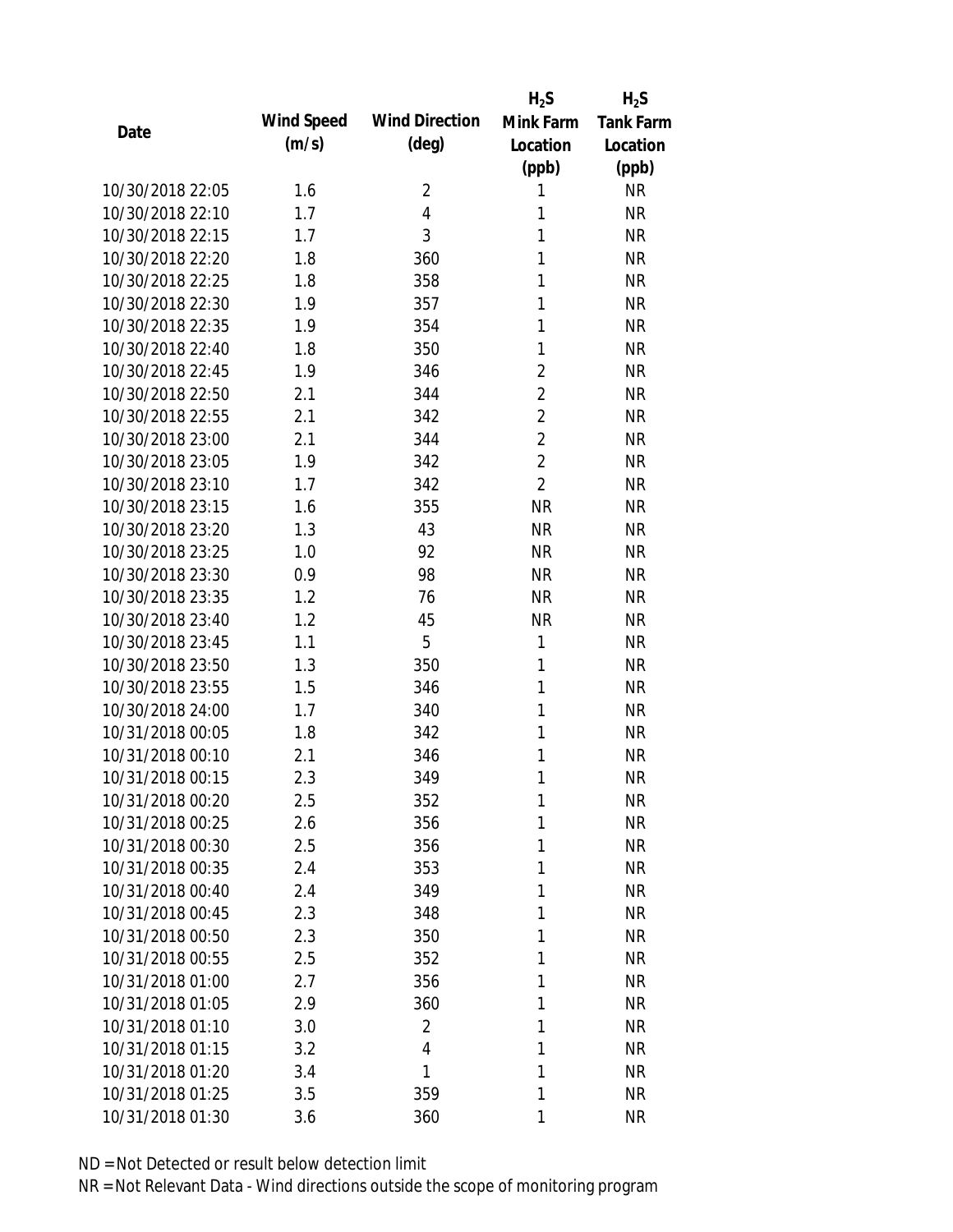|                  |            |                       | $H_2S$    | $H_2S$           |
|------------------|------------|-----------------------|-----------|------------------|
| Date             | Wind Speed | <b>Wind Direction</b> | Mink Farm | <b>Tank Farm</b> |
|                  | (m/s)      | $(\text{deg})$        | Location  | Location         |
|                  |            |                       | (ppb)     | (ppb)            |
| 10/31/2018 01:35 | 3.7        | 360                   | 1         | <b>NR</b>        |
| 10/31/2018 01:40 | 3.9        | $\overline{2}$        | 1         | <b>NR</b>        |
| 10/31/2018 01:45 | 4.1        | $\overline{2}$        | 1         | <b>NR</b>        |
| 10/31/2018 01:50 | 4.2        | 6                     | 1         | <b>NR</b>        |
| 10/31/2018 01:55 | 4.3        | 8                     | 1         | <b>NR</b>        |
| 10/31/2018 02:00 | 4.3        | 10                    | 1         | <b>NR</b>        |
| 10/31/2018 02:05 | 4.4        | 11                    | 1         | <b>NR</b>        |
| 10/31/2018 02:10 | 4.2        | 12                    | 1         | <b>NR</b>        |
| 10/31/2018 02:15 | 3.8        | 11                    | 1         | <b>NR</b>        |
| 10/31/2018 02:20 | 3.4        | $\overline{7}$        | 1         | <b>NR</b>        |
| 10/31/2018 02:25 | 3.1        | 5                     | 1         | <b>NR</b>        |
| 10/31/2018 02:30 | 2.7        | 360                   | 1         | <b>NR</b>        |
| 10/31/2018 02:35 | 2.4        | 358                   | 1         | <b>NR</b>        |
| 10/31/2018 02:40 | 2.4        | 358                   | 1         | <b>NR</b>        |
| 10/31/2018 02:45 | 2.5        | $\overline{2}$        | 1         | <b>NR</b>        |
| 10/31/2018 02:50 | 2.5        | 5                     | 1         | <b>NR</b>        |
| 10/31/2018 02:55 | 2.5        | $\overline{2}$        | 1         | <b>NR</b>        |
| 10/31/2018 03:00 | 2.7        | 360                   | 1         | <b>NR</b>        |
| 10/31/2018 03:05 | 2.7        | 357                   | 1         | <b>NR</b>        |
| 10/31/2018 03:10 | 2.6        | 351                   | 1         | <b>NR</b>        |
| 10/31/2018 03:15 | 2.5        | 343                   | 1         | <b>NR</b>        |
| 10/31/2018 03:20 | 2.5        | 338                   | 1         | <b>NR</b>        |
| 10/31/2018 03:25 | 2.5        | 337                   | 1         | <b>NR</b>        |
| 10/31/2018 03:30 | 2.4        | 338                   | 1         | <b>NR</b>        |
| 10/31/2018 03:35 | 2.4        | 338                   | 1         | <b>NR</b>        |
| 10/31/2018 03:40 | 2.4        | 340                   | 1         | <b>NR</b>        |
| 10/31/2018 03:45 | 2.3        | 343                   | 1         | <b>NR</b>        |
| 10/31/2018 03:50 | 2.4        | 346                   | 1         | <b>NR</b>        |
| 10/31/2018 03:55 | 2.3        | 347                   | 1         | <b>NR</b>        |
| 10/31/2018 04:00 | 2.4        | 347                   | 1         | <b>NR</b>        |
| 10/31/2018 04:05 | 2.6        | 350                   | 1         | <b>NR</b>        |
| 10/31/2018 04:10 | 2.6        | 351                   | 1         | <b>NR</b>        |
| 10/31/2018 04:15 | 2.7        | 352                   | 1         | <b>NR</b>        |
| 10/31/2018 04:20 | 2.7        | 352                   | 1         | <b>NR</b>        |
| 10/31/2018 04:25 | 2.8        | 354                   | 1         | <b>NR</b>        |
| 10/31/2018 04:30 | 2.8        | 357                   | 1         | <b>NR</b>        |
| 10/31/2018 04:35 | 2.7        | 354                   | 1         | <b>NR</b>        |
| 10/31/2018 04:40 | 2.7        | 352                   | 1         | <b>NR</b>        |
| 10/31/2018 04:45 | 2.6        | 350                   | 1         | <b>NR</b>        |
| 10/31/2018 04:50 | 2.7        | 349                   | 1         | <b>NR</b>        |
| 10/31/2018 04:55 |            |                       | 1         | <b>NR</b>        |
|                  | 2.7        | 348                   |           |                  |
| 10/31/2018 05:00 | 2.6        | 345                   | 1         | <b>NR</b>        |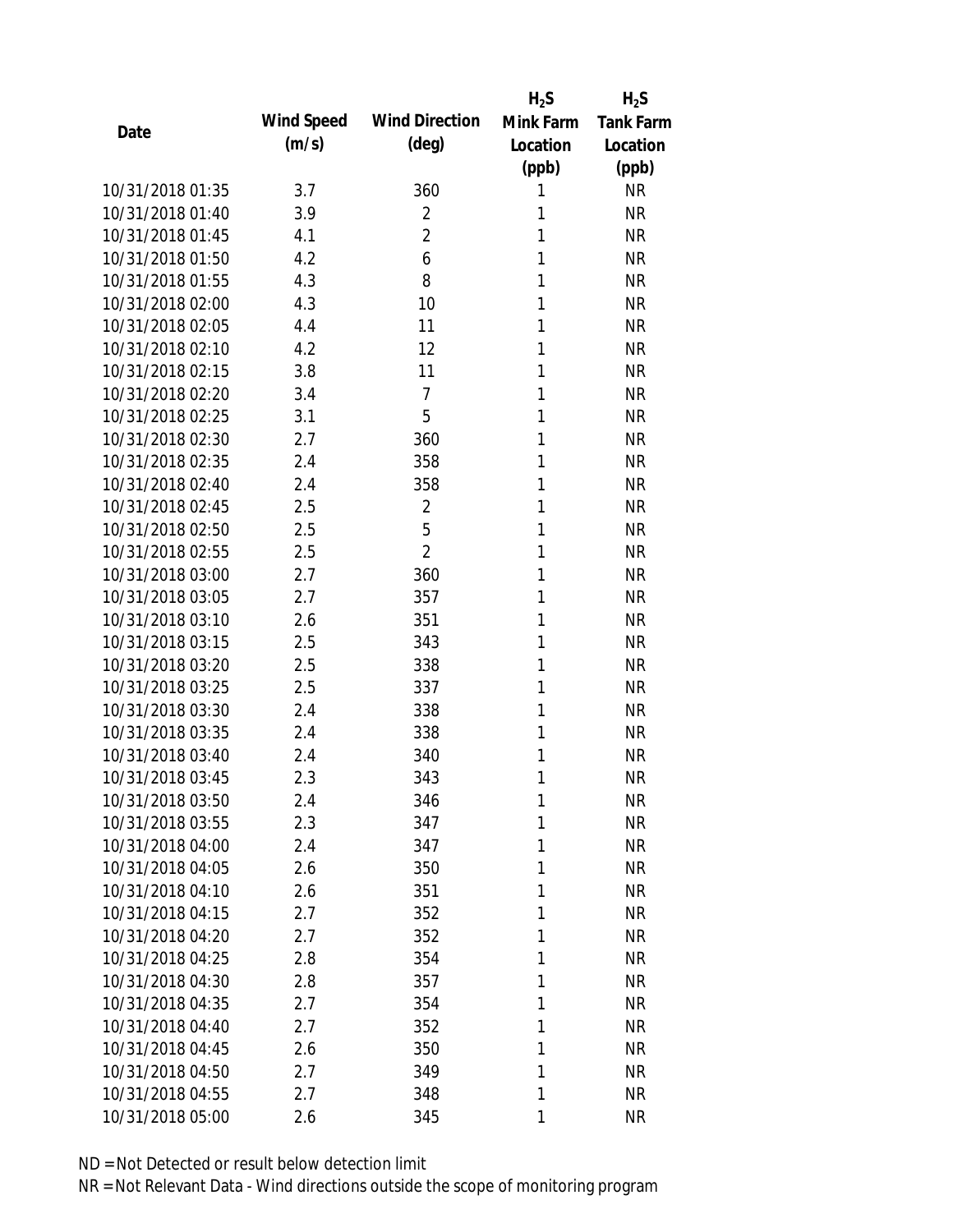|                  |            |                       | $H_2S$         | $H_2S$           |
|------------------|------------|-----------------------|----------------|------------------|
| Date             | Wind Speed | <b>Wind Direction</b> | Mink Farm      | <b>Tank Farm</b> |
|                  | (m/s)      | $(\text{deg})$        | Location       | Location         |
|                  |            |                       | (ppb)          | (ppb)            |
| 10/31/2018 05:05 | 2.6        | 346                   | 1              | <b>NR</b>        |
| 10/31/2018 05:10 | 2.5        | 348                   | 1              | <b>NR</b>        |
| 10/31/2018 05:15 | 2.4        | 348                   | 1              | <b>NR</b>        |
| 10/31/2018 05:20 | 2.3        | 349                   | $\overline{2}$ | <b>NR</b>        |
| 10/31/2018 05:25 | 2.3        | 349                   | $\overline{2}$ | <b>NR</b>        |
| 10/31/2018 05:30 | 2.3        | 351                   | $\overline{2}$ | <b>NR</b>        |
| 10/31/2018 05:35 | 2.4        | 352                   | $\overline{2}$ | <b>NR</b>        |
| 10/31/2018 05:40 | 2.4        | 352                   | $\mathbf{1}$   | <b>NR</b>        |
| 10/31/2018 05:45 | 2.5        | 352                   | 1              | <b>NR</b>        |
| 10/31/2018 05:50 | 2.6        | 352                   | 1              | <b>NR</b>        |
| 10/31/2018 05:55 | 2.5        | 352                   | 1              | <b>NR</b>        |
| 10/31/2018 06:00 | 2.5        | 353                   | 1              | <b>NR</b>        |
| 10/31/2018 06:05 | 2.4        | 352                   | 1              | <b>NR</b>        |
| 10/31/2018 06:10 | 2.4        | 351                   | 1              | <b>NR</b>        |
| 10/31/2018 06:15 | 2.4        | 350                   | 1              | <b>NR</b>        |
| 10/31/2018 06:20 | 2.4        | 348                   | 1              | <b>NR</b>        |
| 10/31/2018 06:25 | 2.5        | 347                   | 1              | <b>NR</b>        |
| 10/31/2018 06:30 | 2.5        | 345                   | 1              | <b>NR</b>        |
| 10/31/2018 06:35 | 2.6        | 345                   | 1              | <b>NR</b>        |
| 10/31/2018 06:40 | 2.7        | 346                   | $\overline{2}$ | <b>NR</b>        |
| 10/31/2018 06:45 | 2.8        | 348                   | $\mathbf{1}$   | <b>NR</b>        |
| 10/31/2018 06:50 | 2.9        | 349                   | 1              | <b>NR</b>        |
| 10/31/2018 06:55 | 2.8        | 351                   | 1              | <b>NR</b>        |
| 10/31/2018 07:00 | 2.8        | 352                   | 1              | <b>NR</b>        |
| 10/31/2018 07:05 | 2.7        | 354                   | 1              | <b>NR</b>        |
| 10/31/2018 07:10 | 2.7        | 355                   | 1              | <b>NR</b>        |
| 10/31/2018 07:15 | 2.6        | 355                   | 1              | <b>NR</b>        |
| 10/31/2018 07:20 | 2.5        | 355                   | 1              | <b>NR</b>        |
| 10/31/2018 07:25 | 2.6        | 356                   | 1              | <b>NR</b>        |
| 10/31/2018 07:30 | 2.7        | 356                   | 1              | <b>NR</b>        |
| 10/31/2018 07:35 | 2.8        | 355                   | 1              | <b>NR</b>        |
| 10/31/2018 07:40 | 2.8        | 353                   | 1              | <b>NR</b>        |
| 10/31/2018 07:45 | 2.9        | 353                   | 1              | <b>NR</b>        |
| 10/31/2018 07:50 | 2.9        | 352                   | 1              | <b>NR</b>        |
| 10/31/2018 07:55 | 2.8        | 351                   | 1              | <b>NR</b>        |
| 10/31/2018 08:00 | 2.7        | 351                   | 1              | <b>NR</b>        |
| 10/31/2018 08:05 | 2.6        | 351                   | 1              | <b>NR</b>        |
| 10/31/2018 08:10 | 2.6        | 352                   | 1              | <b>NR</b>        |
| 10/31/2018 08:15 | 2.5        | 352                   | 1              | <b>NR</b>        |
| 10/31/2018 08:20 | 2.5        | 353                   | 1              | <b>NR</b>        |
| 10/31/2018 08:25 | 2.4        | 353                   | 1              | <b>NR</b>        |
| 10/31/2018 08:30 | 2.4        | 352                   | 1              | <b>NR</b>        |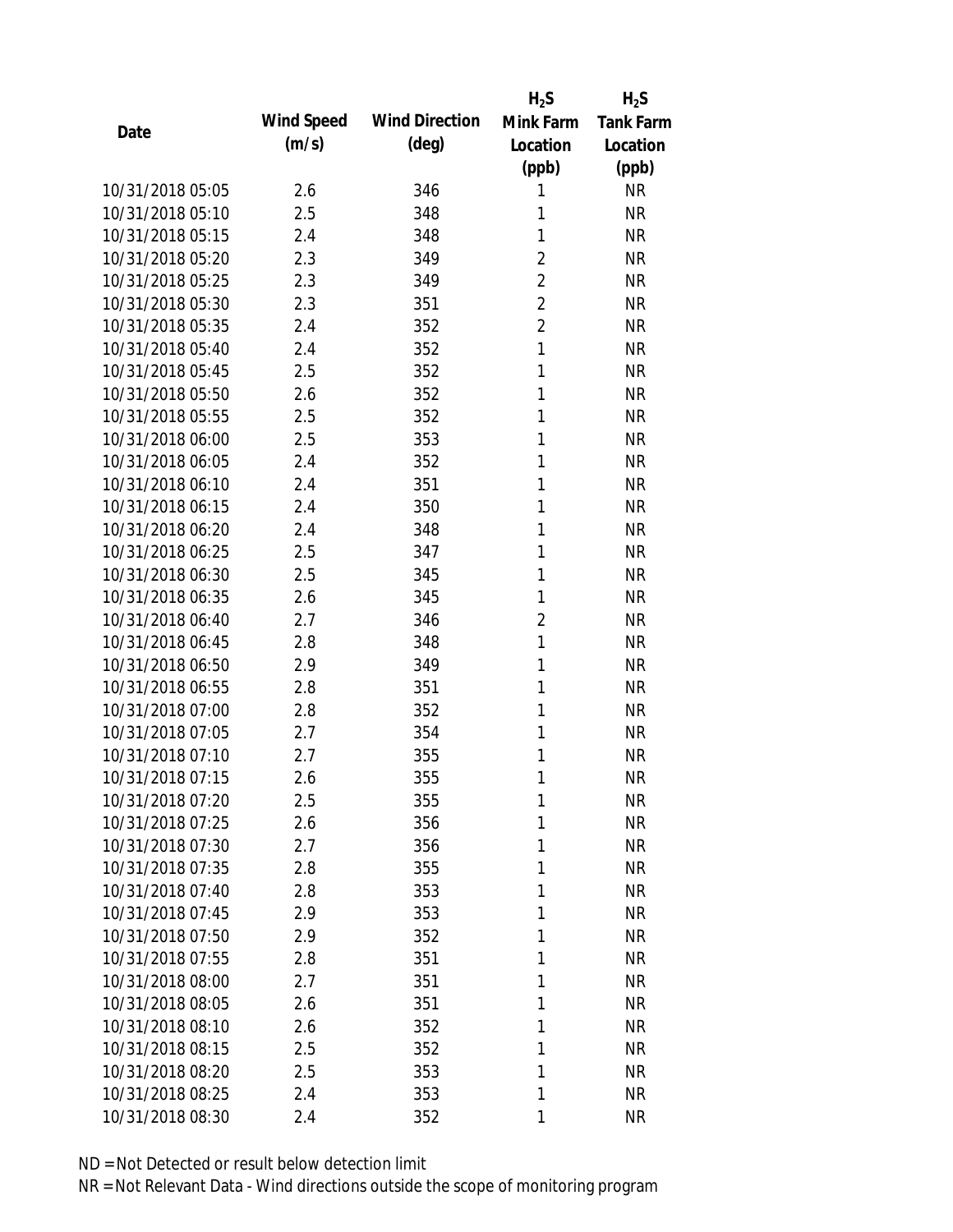|                  |            |                       | $H_2S$         | $H_2S$           |
|------------------|------------|-----------------------|----------------|------------------|
| Date             | Wind Speed | <b>Wind Direction</b> | Mink Farm      | <b>Tank Farm</b> |
|                  | (m/s)      | $(\text{deg})$        | Location       | Location         |
|                  |            |                       | (ppb)          | (ppb)            |
| 10/31/2018 08:35 | 2.4        | 351                   | 1              | <b>NR</b>        |
| 10/31/2018 08:40 | 2.4        | 352                   | 1              | <b>NR</b>        |
| 10/31/2018 08:45 | 2.4        | 353                   | 1              | <b>NR</b>        |
| 10/31/2018 08:50 | 2.4        | 352                   | 1              | <b>NR</b>        |
| 10/31/2018 08:55 | 2.5        | 351                   | 1              | <b>NR</b>        |
| 10/31/2018 09:00 | 2.4        | 351                   | 1              | <b>NR</b>        |
| 10/31/2018 09:05 | 2.4        | 350                   | 1              | <b>NR</b>        |
| 10/31/2018 09:10 | 2.4        | 350                   | 1              | <b>NR</b>        |
| 10/31/2018 09:15 | 2.4        | 350                   | 1              | <b>NR</b>        |
| 10/31/2018 09:20 | 2.4        | 351                   | $\overline{2}$ | <b>NR</b>        |
| 10/31/2018 09:25 | 2.4        | 353                   | $\overline{2}$ | <b>NR</b>        |
| 10/31/2018 09:30 | 2.5        | 355                   | $\overline{2}$ | <b>NR</b>        |
| 10/31/2018 09:35 | 2.6        | 356                   | $\overline{2}$ | <b>NR</b>        |
| 10/31/2018 09:40 | 2.6        | 355                   | $\overline{2}$ | <b>NR</b>        |
| 10/31/2018 09:45 | 2.6        | 355                   | 1              | <b>NR</b>        |
| 10/31/2018 09:50 | 2.5        | 355                   | 1              | <b>NR</b>        |
| 10/31/2018 09:55 | 2.6        | 355                   | 1              | <b>NR</b>        |
| 10/31/2018 10:00 | 2.6        | 354                   | 1              | <b>NR</b>        |
| 10/31/2018 10:05 | 2.5        | 353                   | $\mathbf{1}$   | <b>NR</b>        |
| 10/31/2018 10:10 | 2.6        | 353                   | 1              | <b>NR</b>        |
| 10/31/2018 10:15 | 2.6        | 353                   | 1              | <b>NR</b>        |
| 10/31/2018 10:20 | 2.6        | 352                   | 1              | <b>NR</b>        |
| 10/31/2018 10:25 | 2.7        | 351                   | 1              | <b>NR</b>        |
| 10/31/2018 10:30 | 2.7        | 350                   | 1              | <b>NR</b>        |
| 10/31/2018 10:35 | 2.7        | 350                   | 1              | <b>NR</b>        |
| 10/31/2018 10:40 | 2.6        | 352                   | 1              | <b>NR</b>        |
| 10/31/2018 10:45 | 2.5        | 352                   | $\mathbf{1}$   | <b>NR</b>        |
| 10/31/2018 10:50 | 2.4        | 354                   | 1              | <b>NR</b>        |
| 10/31/2018 10:55 | 2.3        | 357                   | 1              | <b>NR</b>        |
| 10/31/2018 11:00 | 2.4        | 360                   | 1              | <b>NR</b>        |
| 10/31/2018 11:05 | 2.6        | 3                     | 1              | <b>NR</b>        |
| 10/31/2018 11:10 | 2.7        | 5                     | 1              | <b>NR</b>        |
| 10/31/2018 11:15 | 2.8        | 6                     | 1              | <b>NR</b>        |
| 10/31/2018 11:20 | 2.8        | 4                     | 1              | <b>NR</b>        |
| 10/31/2018 11:25 | 2.9        | 4                     | 1              | <b>NR</b>        |
| 10/31/2018 11:30 | 2.8        | 4                     | 1              | <b>NR</b>        |
| 10/31/2018 11:35 | 2.7        | 3                     | 1              | <b>NR</b>        |
| 10/31/2018 11:40 | 2.7        | 4                     | 1              | <b>NR</b>        |
| 10/31/2018 11:45 | 2.9        | $\overline{7}$        | 1              | <b>NR</b>        |
| 10/31/2018 11:50 | 2.9        | 11                    | 1              | <b>NR</b>        |
| 10/31/2018 11:55 | 2.9        | 11                    | 1              | <b>NR</b>        |
| 10/31/2018 12:00 | 2.8        | 8                     | 1              | <b>NR</b>        |
|                  |            |                       |                |                  |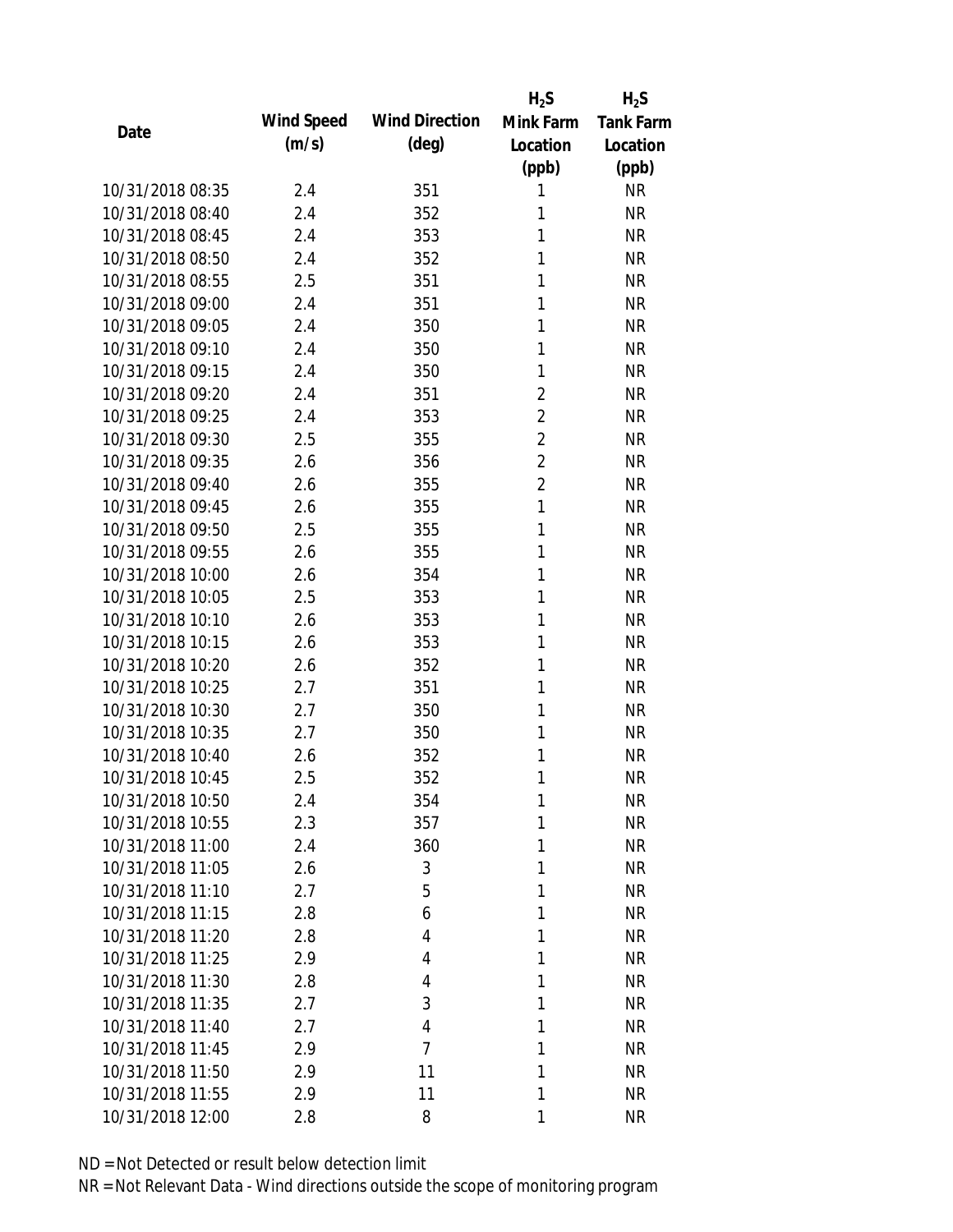|                  |            |                       | $H_2S$       | $H_2S$           |
|------------------|------------|-----------------------|--------------|------------------|
| Date             | Wind Speed | <b>Wind Direction</b> | Mink Farm    | <b>Tank Farm</b> |
|                  | (m/s)      | $(\text{deg})$        | Location     | Location         |
|                  |            |                       | (ppb)        | (ppb)            |
| 10/31/2018 12:05 | 2.9        | 8                     | 1            | <b>NR</b>        |
| 10/31/2018 12:10 | 2.5        | 1                     | 1            | <b>NR</b>        |
| 10/31/2018 12:15 | 2.3        | 350                   | 1            | <b>NR</b>        |
| 10/31/2018 12:20 | 2.0        | 340                   | 1            | <b>NR</b>        |
| 10/31/2018 12:25 | 1.8        | 336                   | 1            | <b>NR</b>        |
| 10/31/2018 12:30 | 1.7        | 339                   | 1            | <b>NR</b>        |
| 10/31/2018 12:35 | 1.5        | 340                   | <b>NR</b>    | <b>NR</b>        |
| 10/31/2018 12:40 | 1.3        | 345                   | <b>NR</b>    | <b>NR</b>        |
| 10/31/2018 12:45 | 1.1        | 13                    | <b>NR</b>    | <b>NR</b>        |
| 10/31/2018 12:50 | 1.2        | 29                    | <b>NR</b>    | <b>NR</b>        |
| 10/31/2018 12:55 | 1.1        | 38                    | <b>NR</b>    | <b>NR</b>        |
| 10/31/2018 13:00 | 1.1        | 40                    | <b>NR</b>    | <b>NR</b>        |
| 10/31/2018 13:05 | 1.0        | 18                    | <b>NR</b>    | <b>NR</b>        |
| 10/31/2018 13:10 | 1.2        | 15                    | 1            | <b>NR</b>        |
| 10/31/2018 13:15 | 1.3        | 14                    | 1            | <b>NR</b>        |
| 10/31/2018 13:20 | 1.6        | 10                    | 1            | <b>NR</b>        |
| 10/31/2018 13:25 | 1.9        | 14                    | $\mathbf{1}$ | <b>NR</b>        |
| 10/31/2018 13:30 | 2.3        | 12                    | 1            | <b>NR</b>        |
| 10/31/2018 13:35 | 2.6        | 17                    | $\mathbf{1}$ | <b>NR</b>        |
| 10/31/2018 13:40 | 2.8        | 12                    | 1            | <b>NR</b>        |
| 10/31/2018 13:45 | 2.8        | 15                    | 1            | <b>NR</b>        |
| 10/31/2018 13:50 | 2.7        | 12                    | $\mathbf{1}$ | <b>NR</b>        |
| 10/31/2018 13:55 | 2.8        | 6                     | 1            | <b>NR</b>        |
| 10/31/2018 14:00 | 2.7        | $\overline{4}$        | 1            | <b>NR</b>        |
| 10/31/2018 14:05 | 2.6        | 360                   | <b>ND</b>    | <b>NR</b>        |
| 10/31/2018 14:10 | 2.7        | $\overline{2}$        | <b>ND</b>    | <b>NR</b>        |
| 10/31/2018 14:15 | 2.7        | 353                   | <b>ND</b>    | <b>NR</b>        |
| 10/31/2018 14:20 | 2.8        | 355                   | 1            | <b>NR</b>        |
| 10/31/2018 14:25 | 2.8        | 359                   | 1            | <b>NR</b>        |
| 10/31/2018 14:30 | 2.9        | 358                   | 1            | <b>NR</b>        |
| 10/31/2018 14:35 | 3.0        | 359                   | 1            | <b>NR</b>        |
| 10/31/2018 14:40 | 3.2        | 1                     | <b>ND</b>    | <b>NR</b>        |
| 10/31/2018 14:45 | 3.5        | 7                     | <b>ND</b>    | <b>NR</b>        |
| 10/31/2018 14:50 | 3.7        | 8                     | <b>ND</b>    | <b>NR</b>        |
| 10/31/2018 14:55 | 3.7        | 4                     | <b>ND</b>    | <b>NR</b>        |
| 10/31/2018 15:00 | 3.5        | $\overline{2}$        | <b>ND</b>    | <b>NR</b>        |
| 10/31/2018 15:05 | 3.5        | 1                     | 1            | <b>NR</b>        |
| 10/31/2018 15:10 | 3.4        | 3                     | 1            | <b>NR</b>        |
| 10/31/2018 15:15 | 3.2        | 355                   | 1            | <b>NR</b>        |
| 10/31/2018 15:20 | 2.9        | 358                   | 1            | <b>NR</b>        |
| 10/31/2018 15:25 | 2.8        | 359                   | 1            | <b>NR</b>        |
| 10/31/2018 15:30 | 2.7        | 359                   | 1            | <b>NR</b>        |
|                  |            |                       |              |                  |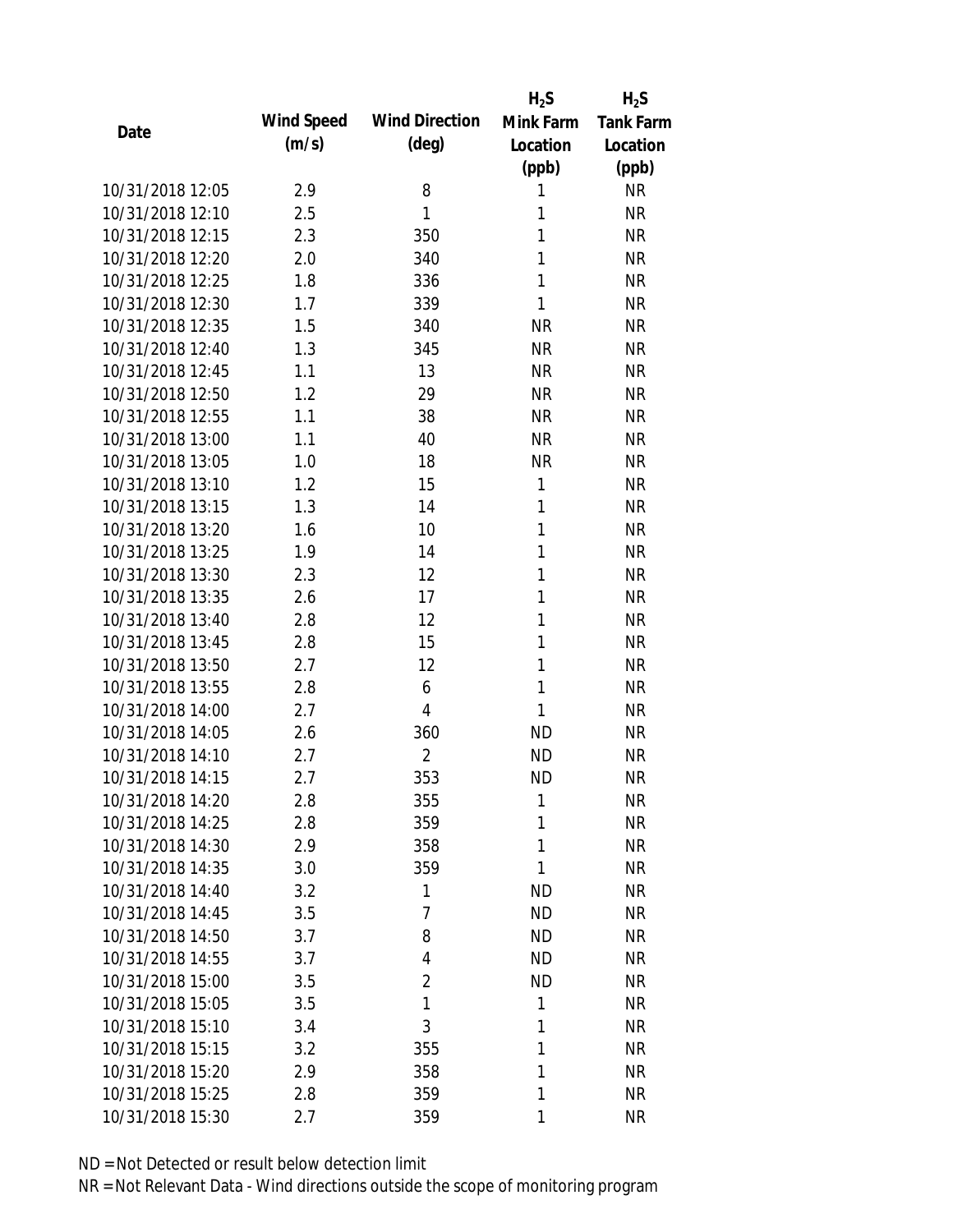|                  |            |                       | $H_2S$    | $H_2S$           |
|------------------|------------|-----------------------|-----------|------------------|
| Date             | Wind Speed | <b>Wind Direction</b> | Mink Farm | <b>Tank Farm</b> |
|                  | (m/s)      | $(\text{deg})$        | Location  | Location         |
|                  |            |                       | (ppb)     | (ppb)            |
| 10/31/2018 15:35 | 2.6        | 355                   | 1         | <b>NR</b>        |
| 10/31/2018 15:40 | 2.4        | 354                   | 1         | <b>NR</b>        |
| 10/31/2018 15:45 | 2.4        | $\overline{4}$        | 1         | <b>NR</b>        |
| 10/31/2018 15:50 | 2.4        | 360                   | 1         | <b>NR</b>        |
| 10/31/2018 15:55 | 2.3        | 358                   | 1         | <b>NR</b>        |
| 10/31/2018 16:00 | 2.2        | 358                   | 1         | <b>NR</b>        |
| 10/31/2018 16:05 | 2.2        | 359                   | 1         | <b>NR</b>        |
| 10/31/2018 16:10 | 2.1        | 350                   | 1         | <b>NR</b>        |
| 10/31/2018 16:15 | 2.0        | 339                   | 1         | <b>NR</b>        |
| 10/31/2018 16:20 | 2.0        | 336                   | 1         | <b>NR</b>        |
| 10/31/2018 16:25 | 2.0        | 335                   | 1         | <b>NR</b>        |
| 10/31/2018 16:30 | 1.8        | 334                   | 1         | <b>NR</b>        |
| 10/31/2018 16:35 | 1.6        | 336                   | 1         | <b>NR</b>        |
| 10/31/2018 16:40 | 1.6        | 343                   | 1         | <b>NR</b>        |
| 10/31/2018 16:45 | 1.6        | 343                   | 1         | <b>NR</b>        |
| 10/31/2018 16:50 | 1.6        | 343                   | 1         | <b>NR</b>        |
| 10/31/2018 16:55 | 1.7        | 343                   | 1         | <b>NR</b>        |
| 10/31/2018 17:00 | 1.9        | 342                   | 1         | <b>NR</b>        |
| 10/31/2018 17:05 | 2.0        | 341                   | 1         | <b>NR</b>        |
| 10/31/2018 17:10 | 2.0        | 336                   | 1         | <b>NR</b>        |
| 10/31/2018 17:15 | 1.9        | 339                   | 1         | <b>NR</b>        |
| 10/31/2018 17:20 | 2.0        | 340                   | 1         | <b>NR</b>        |
| 10/31/2018 17:25 | 2.0        | 340                   | 1         | <b>NR</b>        |
| 10/31/2018 17:30 | 2.0        | 340                   | 1         | <b>NR</b>        |
| 10/31/2018 17:35 | 2.0        | 340                   | 1         | <b>NR</b>        |
| 10/31/2018 17:40 | 2.2        | 342                   | 1         | <b>NR</b>        |
| 10/31/2018 17:45 | 2.4        | 342                   | 1         | <b>NR</b>        |
| 10/31/2018 17:50 | 2.5        | 340                   | 1         | <b>NR</b>        |
| 10/31/2018 17:55 | 2.5        | 338                   | 1         | <b>NR</b>        |
| 10/31/2018 18:00 | 2.6        | 336                   | 1         | <b>NR</b>        |
| 10/31/2018 18:05 | 2.6        | 333                   | 1         | <b>NR</b>        |
| 10/31/2018 18:10 | 2.6        | 331                   | 1         | <b>NR</b>        |
| 10/31/2018 18:15 | 2.6        | 330                   | 1         | <b>NR</b>        |
| 10/31/2018 18:20 | 2.6        | 330                   | 1         | <b>NR</b>        |
| 10/31/2018 18:25 | 2.6        | 330                   | 1         | <b>NR</b>        |
| 10/31/2018 18:30 | 2.7        | 332                   | 1         | <b>NR</b>        |
| 10/31/2018 18:35 | 2.7        | 333                   | 1         | <b>NR</b>        |
| 10/31/2018 18:40 | 2.7        | 334                   | 1         | <b>NR</b>        |
| 10/31/2018 18:45 | 2.6        | 334                   | 1         | <b>NR</b>        |
| 10/31/2018 18:50 | 2.5        | 334                   | 1         | <b>NR</b>        |
| 10/31/2018 18:55 | 2.4        | 335                   | 1         | <b>NR</b>        |
| 10/31/2018 19:00 | 2.3        | 334                   | 1         | <b>NR</b>        |
|                  |            |                       |           |                  |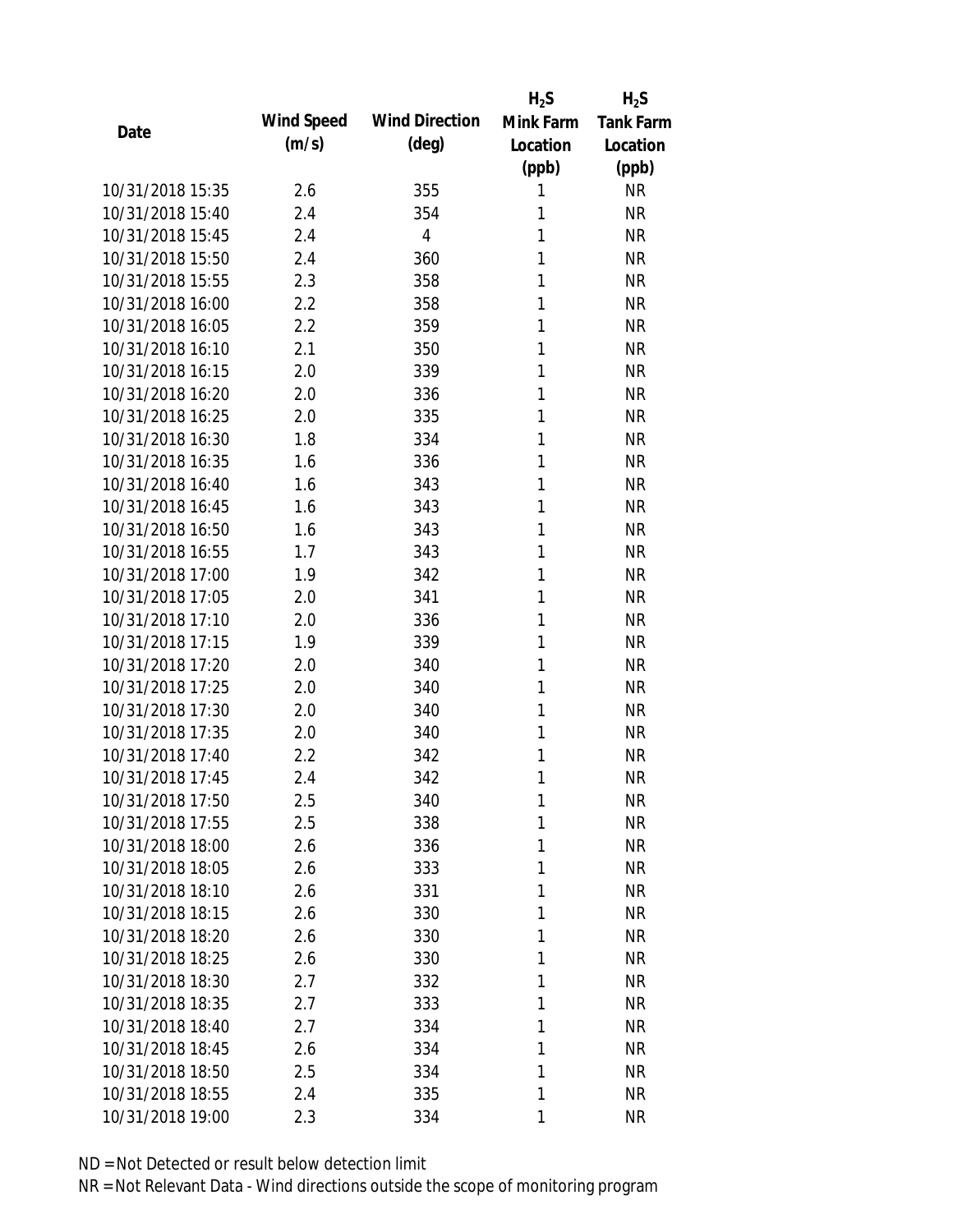|                  |            |                       | $H_2S$         | $H_2S$           |
|------------------|------------|-----------------------|----------------|------------------|
| Date             | Wind Speed | <b>Wind Direction</b> | Mink Farm      | <b>Tank Farm</b> |
|                  | (m/s)      | $(\text{deg})$        | Location       | Location         |
|                  |            |                       | (ppb)          | (ppb)            |
| 10/31/2018 19:05 | 2.2        | 333                   | 1              | <b>NR</b>        |
| 10/31/2018 19:10 | 2.2        | 334                   | 1              | <b>NR</b>        |
| 10/31/2018 19:15 | 2.2        | 335                   | 1              | <b>NR</b>        |
| 10/31/2018 19:20 | 2.1        | 336                   | 1              | <b>NR</b>        |
| 10/31/2018 19:25 | 2.1        | 338                   | 1              | <b>NR</b>        |
| 10/31/2018 19:30 | 2.1        | 340                   | 1              | <b>NR</b>        |
| 10/31/2018 19:35 | 2.1        | 344                   | 1              | <b>NR</b>        |
| 10/31/2018 19:40 | 2.0        | 346                   | $\overline{2}$ | <b>NR</b>        |
| 10/31/2018 19:45 | 1.7        | 346                   | $\overline{2}$ | <b>NR</b>        |
| 10/31/2018 19:50 | 1.4        | 347                   | $\overline{2}$ | <b>NR</b>        |
| 10/31/2018 19:55 | 1.1        | 347                   | $\overline{2}$ | <b>NR</b>        |
| 10/31/2018 20:00 | 0.8        | 346                   | $\overline{2}$ | <b>NR</b>        |
| 10/31/2018 20:05 | 0.5        | 340                   | $\overline{2}$ | <b>NR</b>        |
| 10/31/2018 20:10 | 0.4        | 332                   | $\overline{2}$ | <b>NR</b>        |
| 10/31/2018 20:15 | 0.4        | 331                   | $\mathbf{1}$   | <b>NR</b>        |
| 10/31/2018 20:20 | 0.5        | 329                   | $\mathbf{1}$   | <b>NR</b>        |
| 10/31/2018 20:25 | 0.5        | 327                   | 1              | <b>NR</b>        |
| 10/31/2018 20:30 | 0.5        | 326                   | $\mathbf{1}$   | <b>NR</b>        |
| 10/31/2018 20:35 | 0.5        | 333                   | 1              | <b>NR</b>        |
| 10/31/2018 20:40 | 0.4        | 98                    | <b>NR</b>      | <b>NR</b>        |
| 10/31/2018 20:45 | 0.6        | 125                   | <b>NR</b>      | <b>NR</b>        |
| 10/31/2018 20:50 | 0.5        | 137                   | <b>NR</b>      | <b>NR</b>        |
| 10/31/2018 20:55 | 0.6        | 137                   | <b>NR</b>      | <b>NR</b>        |
| 10/31/2018 21:00 | 0.7        | 137                   | <b>NR</b>      | <b>NR</b>        |
| 10/31/2018 21:05 | 0.8        | 139                   | <b>NR</b>      | <b>NR</b>        |
| 10/31/2018 21:10 | 1.0        | 142                   | <b>NR</b>      | <b>NR</b>        |
| 10/31/2018 21:15 | 1.1        | 143                   | <b>NR</b>      | <b>NR</b>        |
| 10/31/2018 21:20 | 1.2        | 140                   | <b>NR</b>      | <b>NR</b>        |
| 10/31/2018 21:25 | 1.2        | 140                   | <b>NR</b>      | <b>NR</b>        |
| 10/31/2018 21:30 | 1.1        | 142                   | <b>NR</b>      | <b>NR</b>        |
| 10/31/2018 21:35 | 1.0        | 141                   | <b>NR</b>      | <b>NR</b>        |
| 10/31/2018 21:40 | 0.7        | 137                   | <b>NR</b>      | NR               |
| 10/31/2018 21:45 | 0.5        | 137                   | <b>NR</b>      | <b>NR</b>        |
| 10/31/2018 21:50 | 0.3        | 142                   | <b>NR</b>      | <b>NR</b>        |
| 10/31/2018 21:55 | 0.2        | 159                   | <b>NR</b>      | <b>NR</b>        |
| 10/31/2018 22:00 | 0.1        | 172                   | <b>NR</b>      | $\overline{2}$   |
| 10/31/2018 22:05 | 0.1        | 220                   | <b>NR</b>      | 1                |
| 10/31/2018 22:10 | 0.1        | 228                   | NR             | 1                |
| 10/31/2018 22:15 | 0.1        | 228                   | <b>NR</b>      | 2                |
| 10/31/2018 22:20 | 0.1        | 228                   | <b>NR</b>      | 1                |
| 10/31/2018 22:25 | 0.0        | CALM                  | <b>NR</b>      | <b>NR</b>        |
| 10/31/2018 22:30 |            |                       | <b>NR</b>      | <b>NR</b>        |
|                  | 0.0        | CALM                  |                |                  |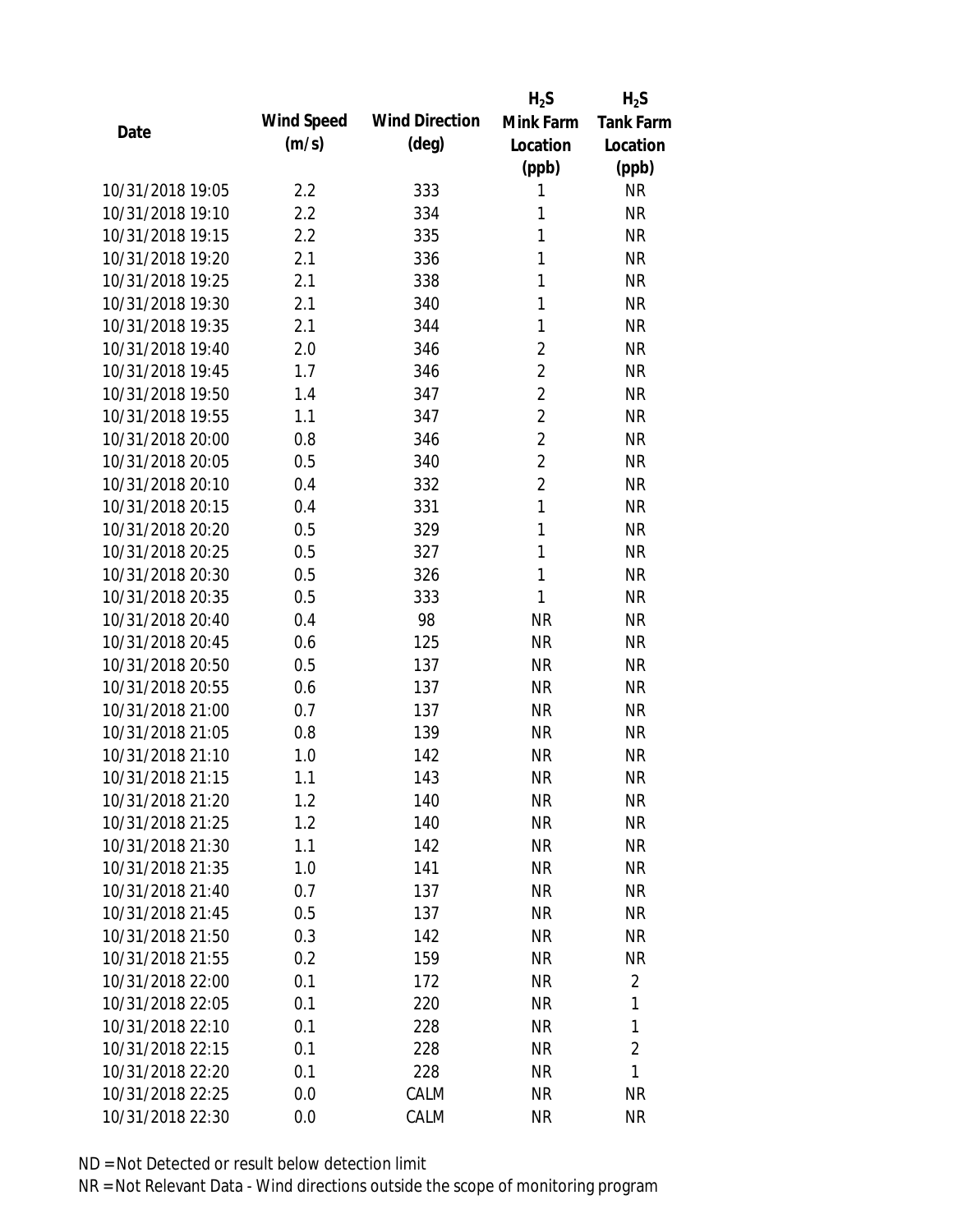|                  |            |                       | $H_2S$         | $H_2S$           |
|------------------|------------|-----------------------|----------------|------------------|
| Date             | Wind Speed | <b>Wind Direction</b> | Mink Farm      | <b>Tank Farm</b> |
|                  | (m/s)      | $(\text{deg})$        | Location       | Location         |
|                  |            |                       | (ppb)          | (ppb)            |
| 10/31/2018 22:35 | 0.0        | CALM                  | <b>NR</b>      | <b>NR</b>        |
| 10/31/2018 22:40 | 0.0        | CALM                  | <b>NR</b>      | <b>NR</b>        |
| 10/31/2018 22:45 | 0.0        | CALM                  | <b>NR</b>      | <b>NR</b>        |
| 10/31/2018 22:50 | 0.0        | CALM                  | <b>NR</b>      | <b>NR</b>        |
| 10/31/2018 22:55 | 0.0        | CALM                  | <b>NR</b>      | <b>NR</b>        |
| 10/31/2018 23:00 | 0.0        | CALM                  | <b>NR</b>      | <b>NR</b>        |
| 10/31/2018 23:05 | 0.0        | CALM                  | <b>NR</b>      | <b>NR</b>        |
| 10/31/2018 23:10 | 0.0        | CALM                  | <b>NR</b>      | <b>NR</b>        |
| 10/31/2018 23:15 | 0.0        | CALM                  | <b>NR</b>      | <b>NR</b>        |
| 10/31/2018 23:20 | 0.2        | 339                   | 1              | <b>NR</b>        |
| 10/31/2018 23:25 | 0.3        | 338                   | 1              | <b>NR</b>        |
| 10/31/2018 23:30 | 0.4        | 342                   | $\mathbf{1}$   | <b>NR</b>        |
| 10/31/2018 23:35 | 0.7        | 340                   | 1              | <b>NR</b>        |
| 10/31/2018 23:40 | 1.0        | 340                   | 1              | <b>NR</b>        |
| 10/31/2018 23:45 | 1.3        | 341                   | 1              | <b>NR</b>        |
| 10/31/2018 23:50 | 1.4        | 341                   | $\overline{2}$ | <b>NR</b>        |
| 10/31/2018 23:55 | 1.5        | 342                   | $\overline{2}$ | <b>NR</b>        |
| 10/31/2018 24:00 | 1.7        | 342                   | $\overline{2}$ | <b>NR</b>        |
| 11/1/2018 00:05  | 1.7        | 345                   | $\overline{2}$ | <b>NR</b>        |
| 11/1/2018 00:10  | 1.6        | 347                   | $\overline{2}$ | <b>NR</b>        |
| 11/1/2018 00:15  | 1.5        | 348                   | $\overline{2}$ | <b>NR</b>        |
| 11/1/2018 00:20  | 1.5        | 350                   | $\overline{2}$ | <b>NR</b>        |
| 11/1/2018 00:25  | 1.7        | 353                   | $\overline{2}$ | <b>NR</b>        |
| 11/1/2018 00:30  | 1.7        | 356                   | $\overline{2}$ | <b>NR</b>        |
| 11/1/2018 00:35  | 1.8        | 360                   | $\overline{2}$ | <b>NR</b>        |
| 11/1/2018 00:40  | 1.9        | 3                     | $\mathbf{1}$   | <b>NR</b>        |
| 11/1/2018 00:45  | 2.0        | 8                     | 1              | <b>NR</b>        |
| 11/1/2018 00:50  | 2.1        | 11                    | 1              | <b>NR</b>        |
| 11/1/2018 00:55  | 2.1        | 12                    | 1              | <b>NR</b>        |
| 11/1/2018 01:00  | 2.2        | 14                    | 1              | <b>NR</b>        |
| 11/1/2018 01:05  | 2.2        | 17                    | 1              | <b>NR</b>        |
| 11/1/2018 01:10  | 2.2        | 20                    | 1              | <b>NR</b>        |
| 11/1/2018 01:15  | 2.2        | 24                    | 1              | <b>NR</b>        |
| 11/1/2018 01:20  | 2.1        | 28                    | 1              | <b>NR</b>        |
| 11/1/2018 01:25  | 2.0        | 32                    | 1              | <b>NR</b>        |
| 11/1/2018 01:30  | 1.9        | 36                    | 1              | <b>NR</b>        |
| 11/1/2018 01:35  | 1.8        | 39                    | 1              | <b>NR</b>        |
| 11/1/2018 01:40  | 1.8        | 41                    | <b>NR</b>      | <b>NR</b>        |
| 11/1/2018 01:45  | 1.8        | 41                    | <b>NR</b>      | <b>NR</b>        |
| 11/1/2018 01:50  | 1.8        | 42                    | <b>NR</b>      | <b>NR</b>        |
| 11/1/2018 01:55  | 1.7        | 42                    | <b>NR</b>      | <b>NR</b>        |
| 11/1/2018 02:00  | 1.7        | 44                    | <b>NR</b>      | <b>NR</b>        |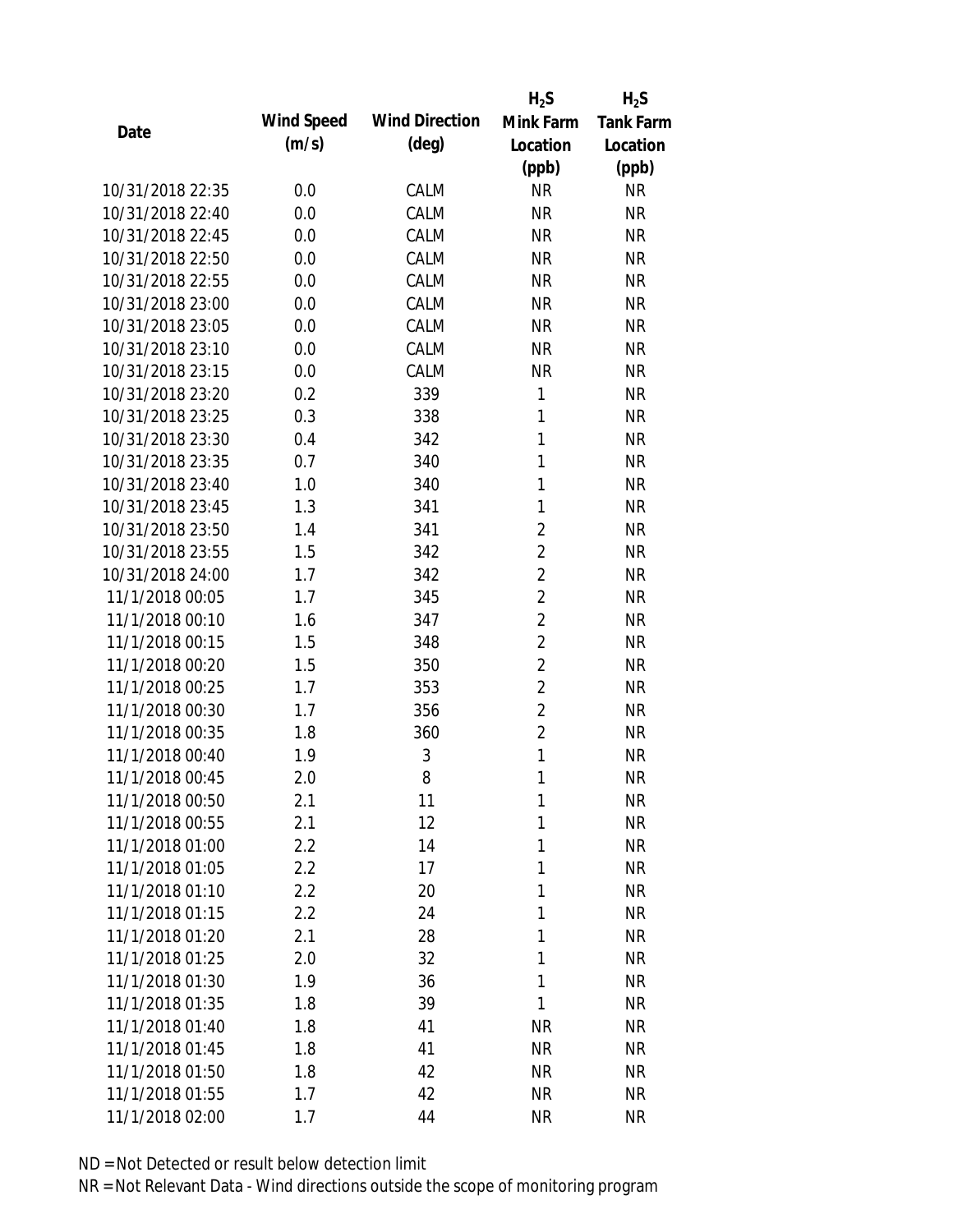|                 |            |                       | $H_2S$    | $H_2S$           |
|-----------------|------------|-----------------------|-----------|------------------|
| Date            | Wind Speed | <b>Wind Direction</b> | Mink Farm | <b>Tank Farm</b> |
|                 | (m/s)      | $(\text{deg})$        | Location  | Location         |
|                 |            |                       | (ppb)     | (ppb)            |
| 11/1/2018 02:05 | 1.7        | 48                    | <b>NR</b> | <b>NR</b>        |
| 11/1/2018 02:10 | 1.6        | 53                    | <b>NR</b> | <b>NR</b>        |
| 11/1/2018 02:15 | 1.6        | 57                    | <b>NR</b> | <b>NR</b>        |
| 11/1/2018 02:20 | 1.6        | 60                    | <b>NR</b> | <b>NR</b>        |
| 11/1/2018 02:25 | 1.7        | 61                    | <b>NR</b> | <b>NR</b>        |
| 11/1/2018 02:30 | 1.8        | 60                    | <b>NR</b> | <b>NR</b>        |
| 11/1/2018 02:35 | 1.9        | 57                    | <b>NR</b> | <b>NR</b>        |
| 11/1/2018 02:40 | 2.0        | 52                    | <b>NR</b> | <b>NR</b>        |
| 11/1/2018 02:45 | 2.2        | 48                    | <b>NR</b> | <b>NR</b>        |
| 11/1/2018 02:50 | 2.3        | 45                    | <b>NR</b> | <b>NR</b>        |
| 11/1/2018 02:55 | 2.4        | 43                    | <b>NR</b> | <b>NR</b>        |
| 11/1/2018 03:00 | 2.4        | 42                    | <b>NR</b> | <b>NR</b>        |
| 11/1/2018 03:05 | 2.4        | 42                    | <b>NR</b> | <b>NR</b>        |
| 11/1/2018 03:10 | 2.4        | 43                    | <b>NR</b> | <b>NR</b>        |
| 11/1/2018 03:15 | 2.4        | 44                    | <b>NR</b> | <b>NR</b>        |
| 11/1/2018 03:20 | 2.4        | 45                    | <b>NR</b> | <b>NR</b>        |
| 11/1/2018 03:25 | 2.4        | 46                    | <b>NR</b> | <b>NR</b>        |
| 11/1/2018 03:30 | 2.5        | 46                    | <b>NR</b> | <b>NR</b>        |
| 11/1/2018 03:35 | 2.5        | 44                    | <b>NR</b> | <b>NR</b>        |
| 11/1/2018 03:40 | 2.6        | 42                    | <b>NR</b> | <b>NR</b>        |
| 11/1/2018 03:45 | 2.7        | 41                    | <b>NR</b> | <b>NR</b>        |
| 11/1/2018 03:50 | 2.8        | 38                    | 1         | <b>NR</b>        |
| 11/1/2018 03:55 | 2.9        | 37                    | 1         | <b>NR</b>        |
| 11/1/2018 04:00 | 2.9        | 37                    | 1         | <b>NR</b>        |
| 11/1/2018 04:05 | 3.0        | 37                    | 1         | <b>NR</b>        |
| 11/1/2018 04:10 | 3.1        | 38                    | 1         | <b>NR</b>        |
| 11/1/2018 04:15 | 3.1        | 39                    | 1         | <b>NR</b>        |
| 11/1/2018 04:20 | 3.2        | 40                    | 1         | <b>NR</b>        |
| 11/1/2018 04:25 | 3.3        | 39                    | 1         | <b>NR</b>        |
| 11/1/2018 04:30 | 3.4        | 39                    | 1         | <b>NR</b>        |
| 11/1/2018 04:35 | 3.4        | 39                    | 1         | <b>NR</b>        |
| 11/1/2018 04:40 | 3.4        | 39                    | 1         | <b>NR</b>        |
| 11/1/2018 04:45 | 3.3        | 40                    | 1         | <b>NR</b>        |
| 11/1/2018 04:50 | 3.3        | 41                    | <b>NR</b> | <b>NR</b>        |
| 11/1/2018 04:55 | 3.1        | 42                    | <b>NR</b> | <b>NR</b>        |
| 11/1/2018 05:00 | 2.9        | 42                    | <b>NR</b> | <b>NR</b>        |
| 11/1/2018 05:05 | 2.9        | 43                    | <b>NR</b> | <b>NR</b>        |
| 11/1/2018 05:10 | 2.8        | 41                    | NR        | <b>NR</b>        |
| 11/1/2018 05:15 | 2.7        | 41                    | <b>NR</b> | <b>NR</b>        |
| 11/1/2018 05:20 | 2.6        | 40                    | 1         | <b>NR</b>        |
| 11/1/2018 05:25 | 2.6        | 40                    | 1         | <b>NR</b>        |
| 11/1/2018 05:30 | 2.7        | 39                    | 1         | <b>NR</b>        |
|                 |            |                       |           |                  |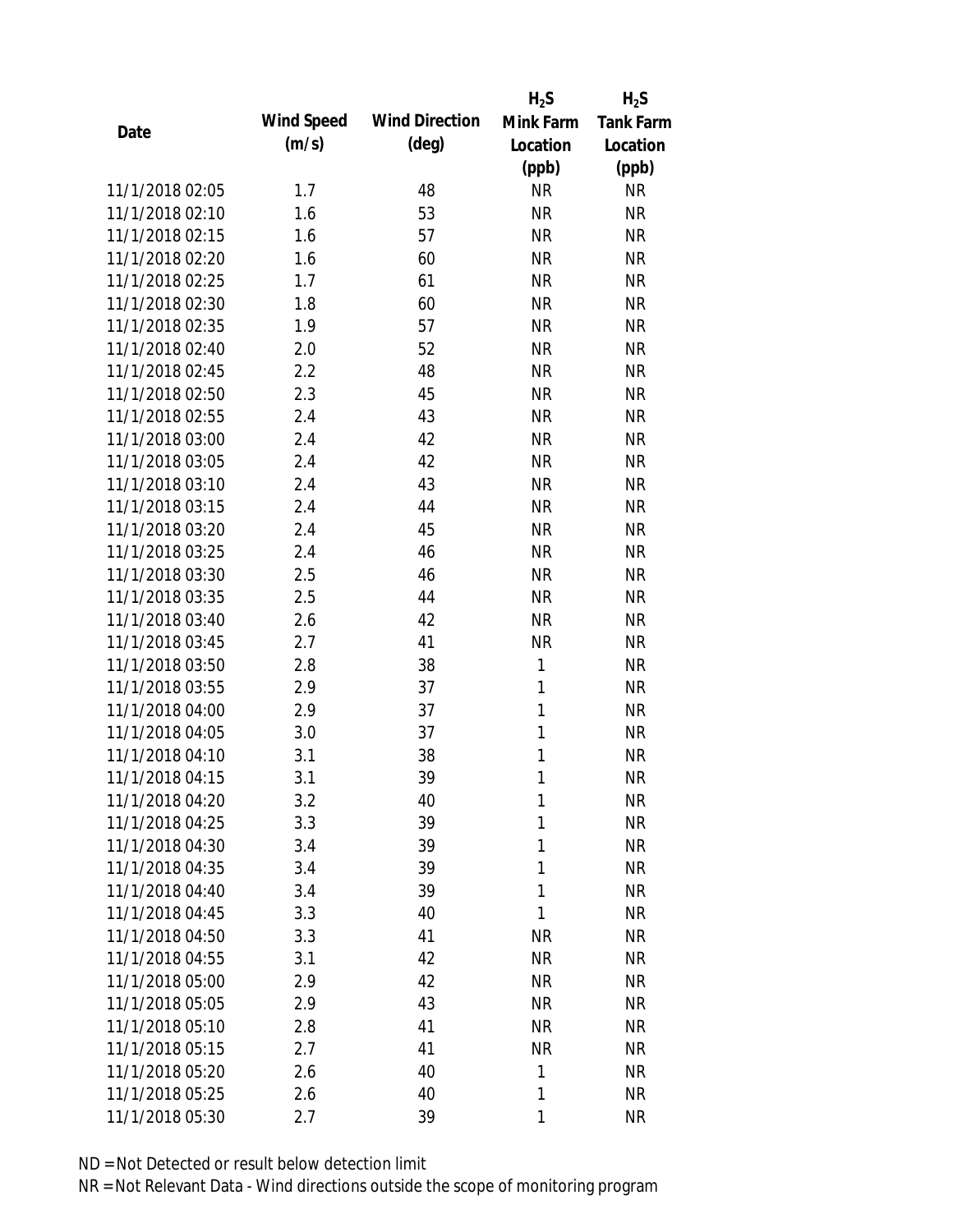|                 |            |                       | $H_2S$    | $H_2S$           |
|-----------------|------------|-----------------------|-----------|------------------|
| Date            | Wind Speed | <b>Wind Direction</b> | Mink Farm | <b>Tank Farm</b> |
|                 | (m/s)      | $(\text{deg})$        | Location  | Location         |
|                 |            |                       | (ppb)     | (ppb)            |
| 11/1/2018 05:35 | 2.8        | 37                    | 1         | <b>NR</b>        |
| 11/1/2018 05:40 | 2.7        | 39                    | 1         | <b>NR</b>        |
| 11/1/2018 05:45 | 2.8        | 40                    | 1         | <b>NR</b>        |
| 11/1/2018 05:50 | 2.8        | 38                    | 1         | <b>NR</b>        |
| 11/1/2018 05:55 | 2.9        | 36                    | 1         | <b>NR</b>        |
| 11/1/2018 06:00 | 2.8        | 37                    | 1         | <b>NR</b>        |
| 11/1/2018 06:05 | 2.8        | 39                    | 1         | <b>NR</b>        |
| 11/1/2018 06:10 | 2.8        | 40                    | 1         | <b>NR</b>        |
| 11/1/2018 06:15 | 2.8        | 41                    | <b>NR</b> | <b>NR</b>        |
| 11/1/2018 06:20 | 2.8        | 43                    | <b>NR</b> | <b>NR</b>        |
| 11/1/2018 06:25 | 2.8        | 45                    | <b>NR</b> | <b>NR</b>        |
| 11/1/2018 06:30 | 2.9        | 45                    | <b>NR</b> | <b>NR</b>        |
| 11/1/2018 06:35 | 2.9        | 44                    | <b>NR</b> | <b>NR</b>        |
| 11/1/2018 06:40 | 2.9        | 42                    | <b>NR</b> | <b>NR</b>        |
| 11/1/2018 06:45 | 2.9        | 42                    | <b>NR</b> | <b>NR</b>        |
| 11/1/2018 06:50 | 2.9        | 44                    | <b>NR</b> | <b>NR</b>        |
| 11/1/2018 06:55 | 2.9        | 45                    | <b>NR</b> | <b>NR</b>        |
| 11/1/2018 07:00 | 2.9        | 46                    | <b>NR</b> | <b>NR</b>        |
| 11/1/2018 07:05 | 2.9        | 48                    | <b>NR</b> | <b>NR</b>        |
| 11/1/2018 07:10 | 2.9        | 49                    | <b>NR</b> | <b>NR</b>        |
| 11/1/2018 07:15 | 2.9        | 50                    | <b>NR</b> | <b>NR</b>        |
| 11/1/2018 07:20 | 2.8        | 50                    | <b>NR</b> | <b>NR</b>        |
| 11/1/2018 07:25 | 2.8        | 49                    | <b>NR</b> | <b>NR</b>        |
| 11/1/2018 07:30 | 2.7        | 49                    | <b>NR</b> | <b>NR</b>        |
| 11/1/2018 07:35 | 2.7        | 47                    | <b>NR</b> | <b>NR</b>        |
| 11/1/2018 07:40 | 2.7        | 46                    | <b>NR</b> | <b>NR</b>        |
| 11/1/2018 07:45 | 2.7        | 46                    | <b>NR</b> | <b>NR</b>        |
| 11/1/2018 07:50 | 2.9        | 47                    | <b>NR</b> | <b>NR</b>        |
| 11/1/2018 07:55 | 2.9        | 46                    | <b>NR</b> | <b>NR</b>        |
| 11/1/2018 08:00 | 2.9        | 46                    | NR        | <b>NR</b>        |
| 11/1/2018 08:05 | 2.9        | 48                    | <b>NR</b> | <b>NR</b>        |
| 11/1/2018 08:10 | 2.9        | 48                    | <b>NR</b> | <b>NR</b>        |
| 11/1/2018 08:15 | 2.9        | 46                    | <b>NR</b> | <b>NR</b>        |
| 11/1/2018 08:20 | 2.8        | 45                    | <b>NR</b> | <b>NR</b>        |
| 11/1/2018 08:25 | 2.8        | 44                    | <b>NR</b> | <b>NR</b>        |
| 11/1/2018 08:30 | 2.7        | 43                    | <b>NR</b> | <b>NR</b>        |
| 11/1/2018 08:35 | 2.7        | 41                    | <b>NR</b> | <b>NR</b>        |
| 11/1/2018 08:40 |            | 41                    |           | <b>NR</b>        |
|                 | 2.8        |                       | <b>NR</b> |                  |
| 11/1/2018 08:45 | 2.8        | 42                    | <b>NR</b> | <b>NR</b>        |
| 11/1/2018 08:50 | 2.8        | 41                    | <b>NR</b> | <b>NR</b>        |
| 11/1/2018 08:55 | 2.9        | 41                    | <b>NR</b> | <b>NR</b>        |
| 11/1/2018 09:00 | 2.9        | 42                    | <b>NR</b> | <b>NR</b>        |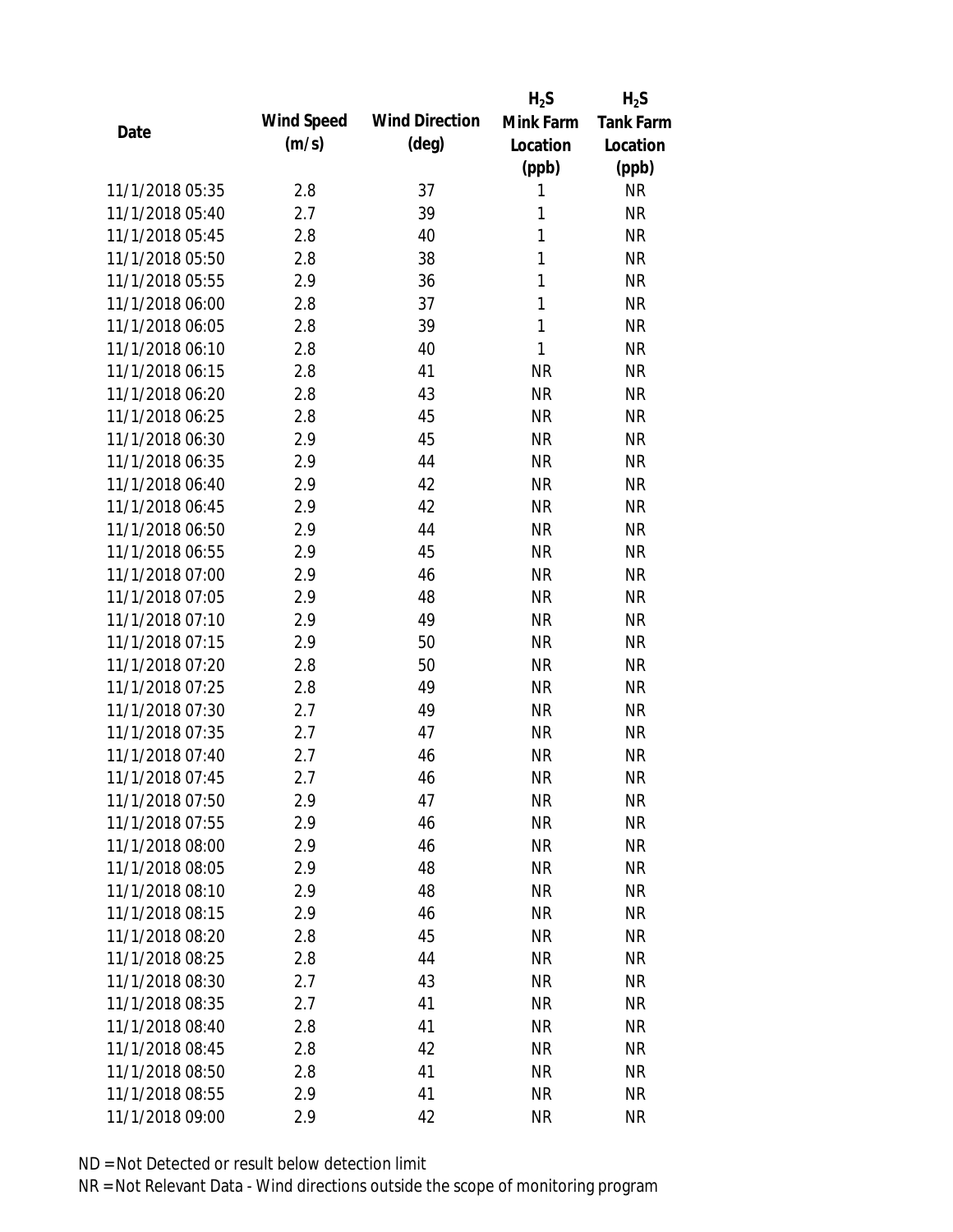|                 |            |                       | $H_2S$       | $H_2S$           |
|-----------------|------------|-----------------------|--------------|------------------|
| Date            | Wind Speed | <b>Wind Direction</b> | Mink Farm    | <b>Tank Farm</b> |
|                 | (m/s)      | $(\text{deg})$        | Location     | Location         |
|                 |            |                       | (ppb)        | (ppb)            |
| 11/1/2018 09:05 | 3.0        | 42                    | <b>NR</b>    | <b>NR</b>        |
| 11/1/2018 09:10 | 3.1        | 40                    | 1            | <b>NR</b>        |
| 11/1/2018 09:15 | 3.1        | 39                    | 1            | <b>NR</b>        |
| 11/1/2018 09:20 | 3.1        | 41                    | <b>NR</b>    | <b>NR</b>        |
| 11/1/2018 09:25 | 3.1        | 42                    | <b>NR</b>    | <b>NR</b>        |
| 11/1/2018 09:30 | 3.1        | 42                    | <b>NR</b>    | <b>NR</b>        |
| 11/1/2018 09:35 | 3.0        | 43                    | <b>NR</b>    | <b>NR</b>        |
| 11/1/2018 09:40 | 3.0        | 43                    | <b>NR</b>    | <b>NR</b>        |
| 11/1/2018 09:45 | 3.0        | 42                    | <b>NR</b>    | <b>NR</b>        |
| 11/1/2018 09:50 | 2.8        | 42                    | <b>NR</b>    | <b>NR</b>        |
| 11/1/2018 09:55 | 2.8        | 42                    | <b>NR</b>    | <b>NR</b>        |
| 11/1/2018 10:00 | 2.8        | 40                    | 1            | <b>NR</b>        |
| 11/1/2018 10:05 | 2.9        | 40                    | $\mathbf{1}$ | <b>NR</b>        |
| 11/1/2018 10:10 | 2.8        | 42                    | <b>NR</b>    | <b>NR</b>        |
| 11/1/2018 10:15 | 3.0        | 43                    | <b>NR</b>    | <b>NR</b>        |
| 11/1/2018 10:20 | 3.3        | 41                    | <b>NR</b>    | <b>NR</b>        |
| 11/1/2018 10:25 | 3.4        | 39                    | $\mathbf{1}$ | <b>NR</b>        |
| 11/1/2018 10:30 | 3.6        | 41                    | <b>NR</b>    | <b>NR</b>        |
| 11/1/2018 10:35 | 3.6        | 42                    | <b>NR</b>    | <b>NR</b>        |
| 11/1/2018 10:40 | 3.6        | 42                    | <b>NR</b>    | <b>NR</b>        |
| 11/1/2018 10:45 | 3.6        | 43                    | <b>NR</b>    | <b>NR</b>        |
| 11/1/2018 10:50 | 3.6        | 43                    | <b>NR</b>    | <b>NR</b>        |
| 11/1/2018 10:55 | 3.6        | 44                    | <b>NR</b>    | <b>NR</b>        |
| 11/1/2018 11:00 | 3.6        | 44                    | <b>NR</b>    | <b>NR</b>        |
| 11/1/2018 11:05 | 3.8        | 43                    | <b>NR</b>    | <b>NR</b>        |
| 11/1/2018 11:10 | 4.0        | 42                    | <b>NR</b>    | <b>NR</b>        |
| 11/1/2018 11:15 | 4.1        | 42                    | <b>NR</b>    | <b>NR</b>        |
| 11/1/2018 11:20 | 4.2        | 41                    | <b>NR</b>    | <b>NR</b>        |
| 11/1/2018 11:25 | 4.3        | 41                    | <b>NR</b>    | <b>NR</b>        |
| 11/1/2018 11:30 | 4.5        | 40                    | 1            | <b>NR</b>        |
| 11/1/2018 11:35 | 4.6        | 41                    | <b>NR</b>    | <b>NR</b>        |
| 11/1/2018 11:40 | 4.7        | 41                    | <b>NR</b>    | <b>NR</b>        |
| 11/1/2018 11:45 | 4.8        | 41                    | <b>NR</b>    | <b>NR</b>        |
| 11/1/2018 11:50 | 5.1        | 42                    | <b>NR</b>    | <b>NR</b>        |
| 11/1/2018 11:55 | 5.0        | 44                    | <b>NR</b>    | <b>NR</b>        |
| 11/1/2018 12:00 | 4.9        | 43                    | <b>NR</b>    | <b>NR</b>        |
| 11/1/2018 12:05 | 4.6        | 40                    | 1            | <b>NR</b>        |
| 11/1/2018 12:10 | 4.7        | 38                    | 1            | <b>NR</b>        |
| 11/1/2018 12:15 | 4.8        | 35                    | 1            | <b>NR</b>        |
| 11/1/2018 12:20 | 4.4        | 35                    | 1            | <b>NR</b>        |
| 11/1/2018 12:25 | 4.7        | 34                    | 1            | <b>NR</b>        |
| 11/1/2018 12:30 | 4.8        | 36                    | 1            | <b>NR</b>        |
|                 |            |                       |              |                  |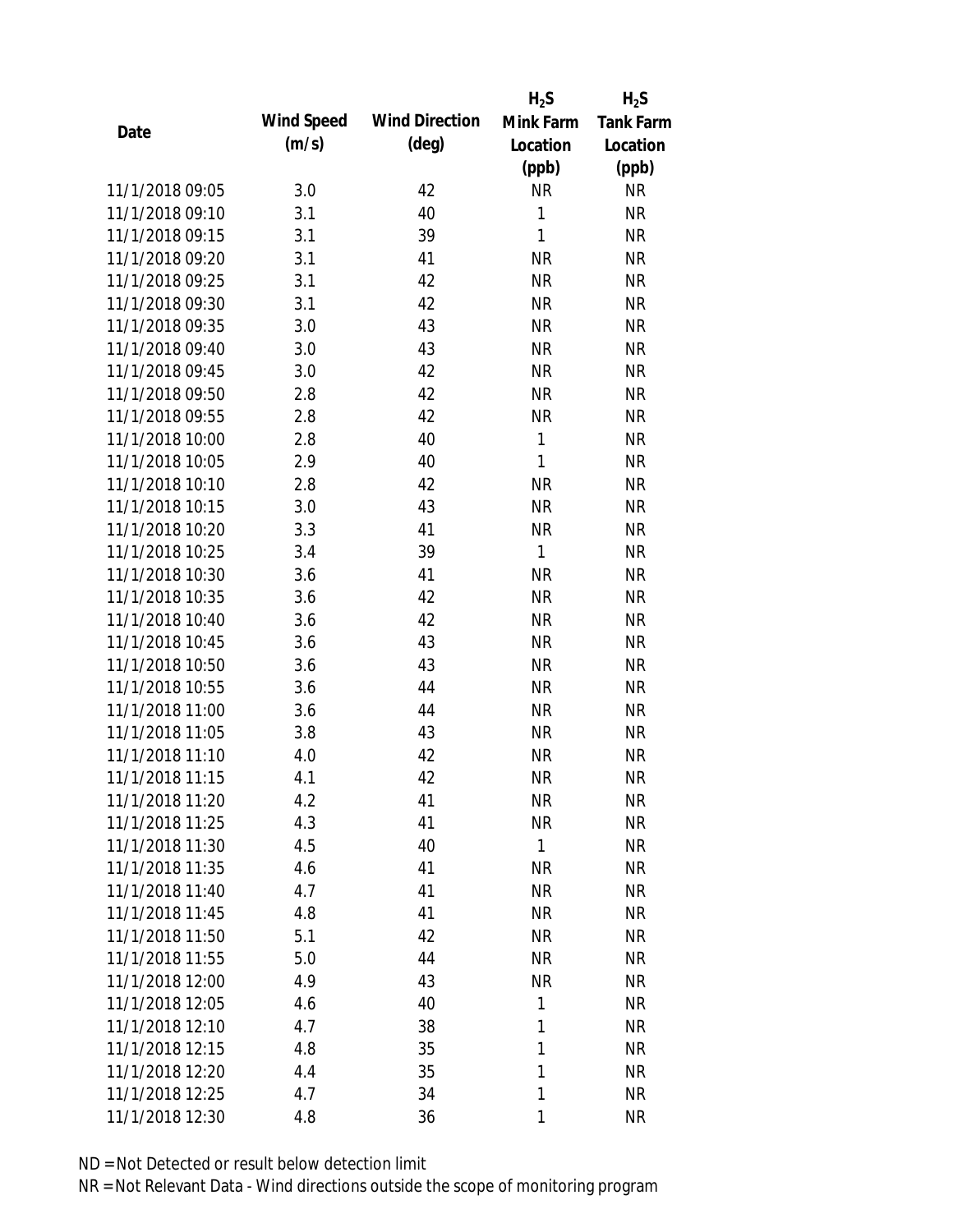|                 |            |                       | $H_2S$    | $H_2S$           |
|-----------------|------------|-----------------------|-----------|------------------|
| Date            | Wind Speed | <b>Wind Direction</b> | Mink Farm | <b>Tank Farm</b> |
|                 | (m/s)      | $(\text{deg})$        | Location  | Location         |
|                 |            |                       | (ppb)     | (ppb)            |
| 11/1/2018 12:35 | 4.9        | 37                    | 1         | <b>NR</b>        |
| 11/1/2018 12:40 | 4.7        | 40                    | 1         | <b>NR</b>        |
| 11/1/2018 12:45 | 4.8        | 42                    | <b>NR</b> | <b>NR</b>        |
| 11/1/2018 12:50 | 4.9        | 41                    | <b>NR</b> | <b>NR</b>        |
| 11/1/2018 12:55 | 4.9        | 41                    | <b>NR</b> | <b>NR</b>        |
| 11/1/2018 13:00 | 5.1        | 40                    | 1         | <b>NR</b>        |
| 11/1/2018 13:05 | 5.1        | 40                    | 1         | <b>NR</b>        |
| 11/1/2018 13:10 | 5.1        | 41                    | <b>NR</b> | <b>NR</b>        |
| 11/1/2018 13:15 | 4.9        | 43                    | <b>NR</b> | <b>NR</b>        |
| 11/1/2018 13:20 | 4.9        | 43                    | <b>NR</b> | <b>NR</b>        |
| 11/1/2018 13:25 | 4.9        | 42                    | <b>NR</b> | <b>NR</b>        |
| 11/1/2018 13:30 | 4.7        | 43                    | <b>NR</b> | <b>NR</b>        |
| 11/1/2018 13:35 | 4.8        | 40                    | 1         | <b>NR</b>        |
| 11/1/2018 13:40 | 5.0        | 38                    | 1         | <b>NR</b>        |
| 11/1/2018 13:45 | 5.0        | 37                    | 1         | <b>NR</b>        |
| 11/1/2018 13:50 | 5.2        | 37                    | 1         | <b>NR</b>        |
| 11/1/2018 13:55 | 5.1        | 35                    | 1         | <b>NR</b>        |
| 11/1/2018 14:00 | 5.4        | 32                    | 1         | <b>NR</b>        |
| 11/1/2018 14:05 | 5.6        | 31                    | 1         | <b>NR</b>        |
| 11/1/2018 14:10 | 5.8        | 28                    | 1         | <b>NR</b>        |
| 11/1/2018 14:15 | 6.0        | 26                    | 1         | <b>NR</b>        |
| 11/1/2018 14:20 | 6.0        | 26                    | 1         | <b>NR</b>        |
| 11/1/2018 14:25 | 6.2        | 27                    | 1         | <b>NR</b>        |
| 11/1/2018 14:30 | 6.0        | 28                    | 1         | <b>NR</b>        |
| 11/1/2018 14:35 | 5.8        | 28                    | 1         | <b>NR</b>        |
| 11/1/2018 14:40 | 5.8        | 29                    | 1         | <b>NR</b>        |
| 11/1/2018 14:45 | 5.6        | 30                    | 1         | <b>NR</b>        |
| 11/1/2018 14:50 | 5.5        | 28                    | 1         | <b>NR</b>        |
| 11/1/2018 14:55 | 5.4        | 28                    | 1         | <b>NR</b>        |
| 11/1/2018 15:00 | 5.4        | 29                    | 1         | <b>NR</b>        |
| 11/1/2018 15:05 | 5.4        | 30                    | 1         | <b>NR</b>        |
| 11/1/2018 15:10 | 5.1        | 30                    | 1         | <b>NR</b>        |
| 11/1/2018 15:15 | 5.1        | 30                    | 1         | <b>NR</b>        |
| 11/1/2018 15:20 | 5.2        | 32                    | 1         | <b>NR</b>        |
| 11/1/2018 15:25 | 5.1        | 35                    | 1         | <b>NR</b>        |
| 11/1/2018 15:30 | 4.7        | 34                    | 1         | <b>NR</b>        |
| 11/1/2018 15:35 | 4.7        | 35                    | 1         | <b>NR</b>        |
| 11/1/2018 15:40 | 4.8        | 34                    | 1         | <b>NR</b>        |
| 11/1/2018 15:45 | 4.7        | 33                    | 1         | <b>NR</b>        |
| 11/1/2018 15:50 | 4.7        | 31                    | 1         | <b>NR</b>        |
| 11/1/2018 15:55 | 4.6        | 29                    | 1         | <b>NR</b>        |
| 11/1/2018 16:00 | 4.8        | 29                    | 1         | <b>NR</b>        |
|                 |            |                       |           |                  |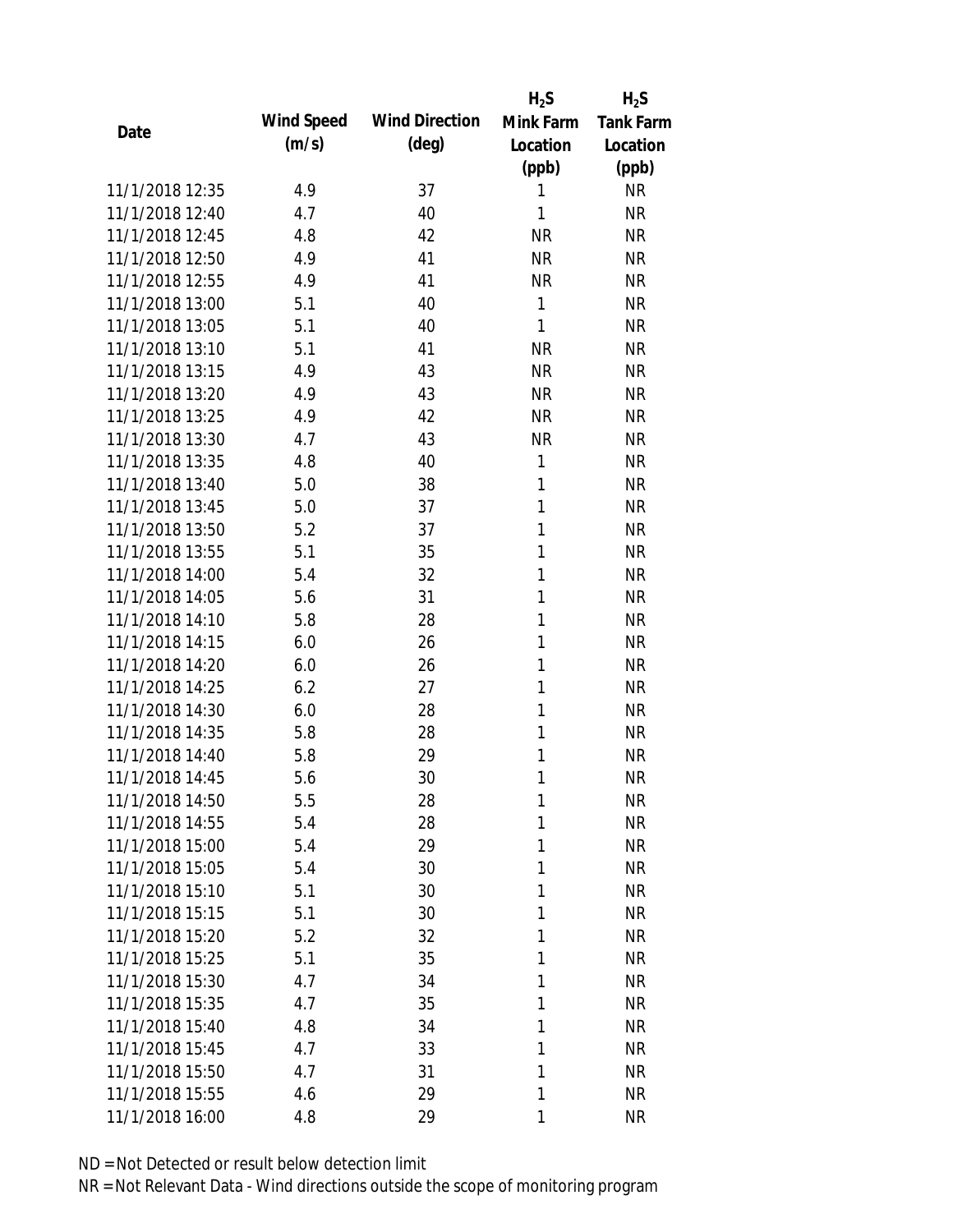|                 |            |                       | $H_2S$    | $H_2S$           |
|-----------------|------------|-----------------------|-----------|------------------|
| Date            | Wind Speed | <b>Wind Direction</b> | Mink Farm | <b>Tank Farm</b> |
|                 | (m/s)      | $(\text{deg})$        | Location  | Location         |
|                 |            |                       | (ppb)     | (ppb)            |
| 11/1/2018 16:05 | 4.9        | 28                    | 1         | <b>NR</b>        |
| 11/1/2018 16:10 | 4.9        | 28                    | 1         | <b>NR</b>        |
| 11/1/2018 16:15 | 5.0        | 29                    | 1         | <b>NR</b>        |
| 11/1/2018 16:20 | 5.1        | 28                    | 1         | <b>NR</b>        |
| 11/1/2018 16:25 | 5.4        | 26                    | 1         | <b>NR</b>        |
| 11/1/2018 16:30 | 5.7        | 25                    | 1         | <b>NR</b>        |
| 11/1/2018 16:35 | 5.8        | 24                    | 1         | <b>NR</b>        |
| 11/1/2018 16:40 | 5.6        | 23                    | 1         | <b>NR</b>        |
| 11/1/2018 16:45 | 5.5        | 23                    | 1         | <b>NR</b>        |
| 11/1/2018 16:50 | 5.5        | 23                    | 1         | <b>NR</b>        |
| 11/1/2018 16:55 | 5.1        | 23                    | 1         | <b>NR</b>        |
| 11/1/2018 17:00 | 4.9        | 22                    | 1         | <b>NR</b>        |
| 11/1/2018 17:05 | 4.5        | 22                    | 1         | <b>NR</b>        |
| 11/1/2018 17:10 | 4.6        | 20                    | 1         | <b>NR</b>        |
| 11/1/2018 17:15 | 4.4        | 20                    | 1         | <b>NR</b>        |
| 11/1/2018 17:20 | 4.3        | 19                    | 1         | <b>NR</b>        |
| 11/1/2018 17:25 | 4.4        | 19                    | 1         | <b>NR</b>        |
| 11/1/2018 17:30 | 4.5        | 19                    | 1         | <b>NR</b>        |
| 11/1/2018 17:35 | 4.8        | 18                    | 1         | <b>NR</b>        |
| 11/1/2018 17:40 | 4.9        | 17                    | 1         | <b>NR</b>        |
| 11/1/2018 17:45 | 5.1        | 16                    | 1         | <b>NR</b>        |
| 11/1/2018 17:50 | 5.2        | 16                    | 1         | <b>NR</b>        |
| 11/1/2018 17:55 | 5.1        | 17                    | 1         | <b>NR</b>        |
| 11/1/2018 18:00 | 5.0        | 17                    | 1         | <b>NR</b>        |
| 11/1/2018 18:05 | 4.8        | 17                    | 1         | <b>NR</b>        |
| 11/1/2018 18:10 | 4.8        | 16                    | 1         | <b>NR</b>        |
| 11/1/2018 18:15 | 4.8        | 15                    | 1         | <b>NR</b>        |
| 11/1/2018 18:20 | 4.8        | 14                    | 1         | <b>NR</b>        |
| 11/1/2018 18:25 | 5.0        | 13                    | 1         | <b>NR</b>        |
| 11/1/2018 18:30 | 5.2        | 12                    | 1         | <b>NR</b>        |
| 11/1/2018 18:35 | 5.4        | 12                    | 1         | <b>NR</b>        |
| 11/1/2018 18:40 | 5.4        | 13                    | 1         | <b>NR</b>        |
| 11/1/2018 18:45 | 5.5        | 13                    | 1         | <b>NR</b>        |
| 11/1/2018 18:50 | 5.5        | 13                    | 1         | <b>NR</b>        |
| 11/1/2018 18:55 | 5.5        | 13                    | 1         | <b>NR</b>        |
| 11/1/2018 19:00 | 5.4        | 13                    | 1         | <b>NR</b>        |
| 11/1/2018 19:05 | 5.3        | 12                    | 1         | <b>NR</b>        |
| 11/1/2018 19:10 | 5.4        | 10                    | 1         | <b>NR</b>        |
| 11/1/2018 19:15 | 5.3        | 10                    | 1         | <b>NR</b>        |
| 11/1/2018 19:20 | 5.2        | 9                     | 1         | <b>NR</b>        |
| 11/1/2018 19:25 | 5.1        | 7                     | 1         | <b>NR</b>        |
| 11/1/2018 19:30 | 5.1        | 5                     | 1         | <b>NR</b>        |
|                 |            |                       |           |                  |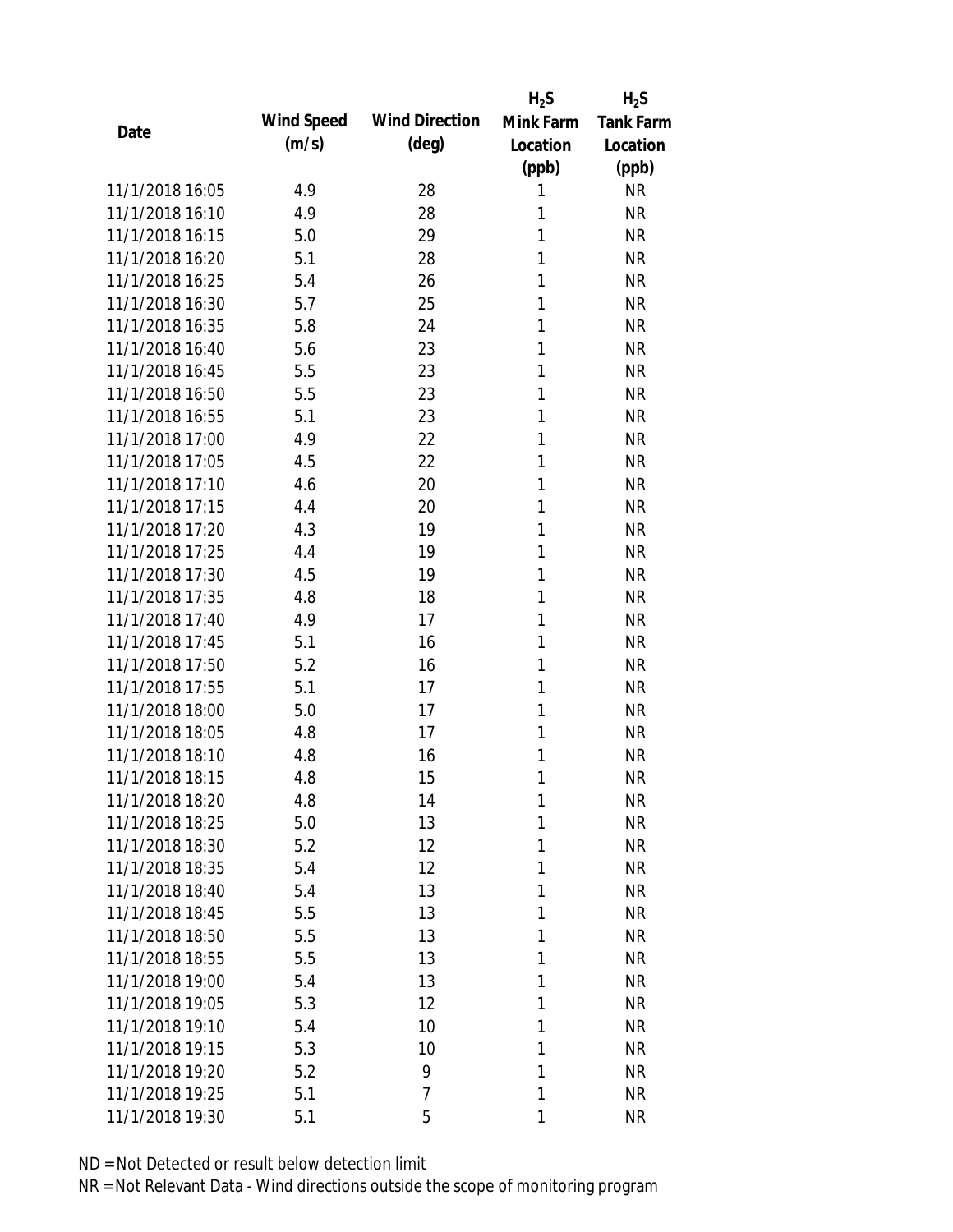|                 |            |                       | $H_2S$    | $H_2S$           |
|-----------------|------------|-----------------------|-----------|------------------|
| Date            | Wind Speed | <b>Wind Direction</b> | Mink Farm | <b>Tank Farm</b> |
|                 | (m/s)      | $(\text{deg})$        | Location  | Location         |
|                 |            |                       | (ppb)     | (ppb)            |
| 11/1/2018 19:35 | 5.2        | 4                     | 1         | <b>NR</b>        |
| 11/1/2018 19:40 | 5.0        | 3                     | 1         | <b>NR</b>        |
| 11/1/2018 19:45 | 5.0        | $\overline{2}$        | 1         | <b>NR</b>        |
| 11/1/2018 19:50 | 5.0        | $\overline{2}$        | 1         | <b>NR</b>        |
| 11/1/2018 19:55 | 4.9        | 1                     | 1         | <b>NR</b>        |
| 11/1/2018 20:00 | 4.8        | 1                     | 1         | <b>NR</b>        |
| 11/1/2018 20:05 | 4.7        | 360                   | 1         | <b>NR</b>        |
| 11/1/2018 20:10 | 4.5        | 1                     | 1         | <b>NR</b>        |
| 11/1/2018 20:15 | 4.4        | 360                   | 1         | <b>NR</b>        |
| 11/1/2018 20:20 | 4.3        | 360                   | 1         | <b>NR</b>        |
| 11/1/2018 20:25 | 4.1        | 360                   | 1         | <b>NR</b>        |
| 11/1/2018 20:30 | 4.0        | 360                   | 1         | <b>NR</b>        |
| 11/1/2018 20:35 | 3.8        | 360                   | 1         | <b>NR</b>        |
| 11/1/2018 20:40 | 3.8        | 360                   | 1         | <b>NR</b>        |
| 11/1/2018 20:45 | 3.7        | $\overline{2}$        | 1         | <b>NR</b>        |
| 11/1/2018 20:50 | 3.5        | 3                     | 1         | <b>NR</b>        |
| 11/1/2018 20:55 | 3.6        | $\overline{4}$        | 1         | <b>NR</b>        |
| 11/1/2018 21:00 | 3.6        | 5                     | 1         | <b>NR</b>        |
| 11/1/2018 21:05 | 3.7        | 5                     | 1         | <b>NR</b>        |
| 11/1/2018 21:10 | 3.7        | 5                     | 1         | <b>NR</b>        |
| 11/1/2018 21:15 | 3.6        | $\overline{2}$        | 1         | <b>NR</b>        |
| 11/1/2018 21:20 | 3.6        | 360                   | <b>ND</b> | <b>NR</b>        |
| 11/1/2018 21:25 | 3.4        | 359                   | <b>ND</b> | <b>NR</b>        |
| 11/1/2018 21:30 | 3.3        | 360                   | 1         | <b>NR</b>        |
| 11/1/2018 21:35 | 3.2        | 360                   | 1         | <b>NR</b>        |
| 11/1/2018 21:40 | 2.9        | 1                     | <b>ND</b> | <b>NR</b>        |
| 11/1/2018 21:45 | 3.0        | 3                     | 1         | <b>NR</b>        |
| 11/1/2018 21:50 | 3.0        | 5                     | 1         | <b>NR</b>        |
| 11/1/2018 21:55 | 3.0        | $\overline{7}$        | 1         | <b>NR</b>        |
| 11/1/2018 22:00 | 3.0        | 8                     | 1         | <b>NR</b>        |
| 11/1/2018 22:05 | 2.8        | $\overline{7}$        | 1         | <b>NR</b>        |
| 11/1/2018 22:10 | 2.9        | 8                     | 1         | <b>NR</b>        |
| 11/1/2018 22:15 | 2.9        | 10                    | 1         | <b>NR</b>        |
| 11/1/2018 22:20 | 2.9        | 12                    | 1         | <b>NR</b>        |
| 11/1/2018 22:25 | 3.0        | 12                    | 1         | <b>NR</b>        |
| 11/1/2018 22:30 | 3.1        | 12                    | 1         | <b>NR</b>        |
| 11/1/2018 22:35 | 3.2        | 15                    | 1         | <b>NR</b>        |
| 11/1/2018 22:40 | 3.3        | 15                    | 1         | <b>NR</b>        |
| 11/1/2018 22:45 | 3.4        | 15                    | 1         | <b>NR</b>        |
| 11/1/2018 22:50 | 3.3        | 13                    | 1         | <b>NR</b>        |
| 11/1/2018 22:55 | 3.2        | 12                    | 1         | <b>NR</b>        |
| 11/1/2018 23:00 | 3.3        | 12                    | 1         | <b>NR</b>        |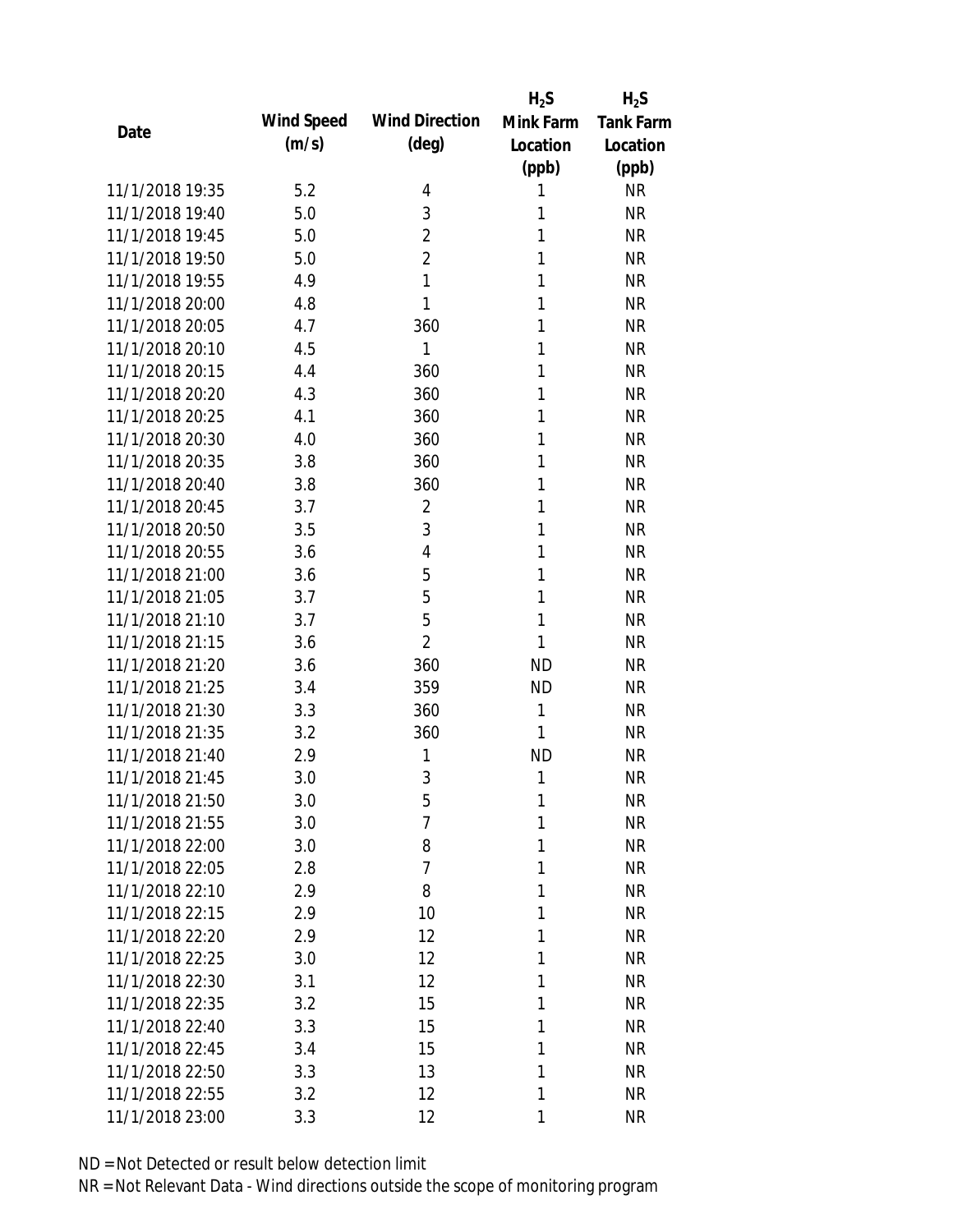|                 |            |                       | $H_2S$    | $H_2S$           |
|-----------------|------------|-----------------------|-----------|------------------|
| Date            | Wind Speed | <b>Wind Direction</b> | Mink Farm | <b>Tank Farm</b> |
|                 | (m/s)      | $(\text{deg})$        | Location  | Location         |
|                 |            |                       | (ppb)     | (ppb)            |
| 11/1/2018 23:05 | 3.3        | 12                    | 1         | <b>NR</b>        |
| 11/1/2018 23:10 | 3.2        | 13                    | <b>ND</b> | <b>NR</b>        |
| 11/1/2018 23:15 | 3.2        | 14                    | <b>ND</b> | <b>NR</b>        |
| 11/1/2018 23:20 | 3.4        | 15                    | <b>ND</b> | <b>NR</b>        |
| 11/1/2018 23:25 | 3.4        | 16                    | <b>ND</b> | <b>NR</b>        |
| 11/1/2018 23:30 | 3.4        | 15                    | 1         | <b>NR</b>        |
| 11/1/2018 23:35 | 3.5        | 14                    | 1         | <b>NR</b>        |
| 11/1/2018 23:40 | 3.6        | 13                    | 1         | <b>NR</b>        |
| 11/1/2018 23:45 | 3.6        | 12                    | 1         | <b>NR</b>        |
| 11/1/2018 23:50 | 3.6        | 10                    | 1         | <b>NR</b>        |
| 11/1/2018 23:55 | 3.7        | 10                    | 1         | <b>NR</b>        |
| 11/1/2018 24:00 | 3.4        | 6                     | 1         | <b>NR</b>        |
| 11/2/2018 00:05 | 3.2        | 3                     | 1         | <b>NR</b>        |
| 11/2/2018 00:10 | 3.1        | 1                     | 1         | <b>NR</b>        |
| 11/2/2018 00:15 | 2.9        | 359                   | 1         | <b>NR</b>        |
| 11/2/2018 00:20 | 2.7        | 355                   | 1         | <b>NR</b>        |
| 11/2/2018 00:25 | 2.4        | 353                   | 1         | <b>NR</b>        |
| 11/2/2018 00:30 | 2.4        | 352                   | 1         | <b>NR</b>        |
| 11/2/2018 00:35 | 2.3        | 352                   | 1         | <b>NR</b>        |
| 11/2/2018 00:40 | 2.1        | 349                   | 1         | <b>NR</b>        |
| 11/2/2018 00:45 | 1.9        | 346                   | 1         | <b>NR</b>        |
| 11/2/2018 00:50 | 1.9        | 345                   | 1         | <b>NR</b>        |
| 11/2/2018 00:55 | 1.8        | 344                   | 1         | <b>NR</b>        |
| 11/2/2018 01:00 | 1.8        | 345                   | 1         | <b>NR</b>        |
| 11/2/2018 01:05 | 1.7        | 346                   | 1         | <b>NR</b>        |
| 11/2/2018 01:10 | 1.8        | 345                   | 1         | <b>NR</b>        |
| 11/2/2018 01:15 | 1.9        | 344                   | 1         | <b>NR</b>        |
| 11/2/2018 01:20 | 2.0        | 342                   | 1         | <b>NR</b>        |
| 11/2/2018 01:25 | 2.1        | 340                   | 1         | <b>NR</b>        |
| 11/2/2018 01:30 | 2.1        | 338                   | 1         | <b>NR</b>        |
| 11/2/2018 01:35 | 2.3        | 337                   | 1         | <b>NR</b>        |
| 11/2/2018 01:40 | 2.4        | 336                   | 1         | NR               |
| 11/2/2018 01:45 | 2.3        | 336                   | 1         | <b>NR</b>        |
| 11/2/2018 01:50 | 2.4        | 337                   | 1         | <b>NR</b>        |
| 11/2/2018 01:55 | 2.5        | 337                   | 1         | <b>NR</b>        |
| 11/2/2018 02:00 | 2.7        | 336                   | 1         | <b>NR</b>        |
| 11/2/2018 02:05 | 2.8        | 335                   | ND        | <b>NR</b>        |
| 11/2/2018 02:10 | 2.7        | 335                   | <b>ND</b> | NR               |
| 11/2/2018 02:15 | 2.9        | 334                   | 1         | <b>NR</b>        |
| 11/2/2018 02:20 | 2.9        | 334                   | <b>ND</b> | NR               |
| 11/2/2018 02:25 | 2.9        | 333                   | 1         | <b>NR</b>        |
| 11/2/2018 02:30 | 2.8        | 332                   | 1         | <b>NR</b>        |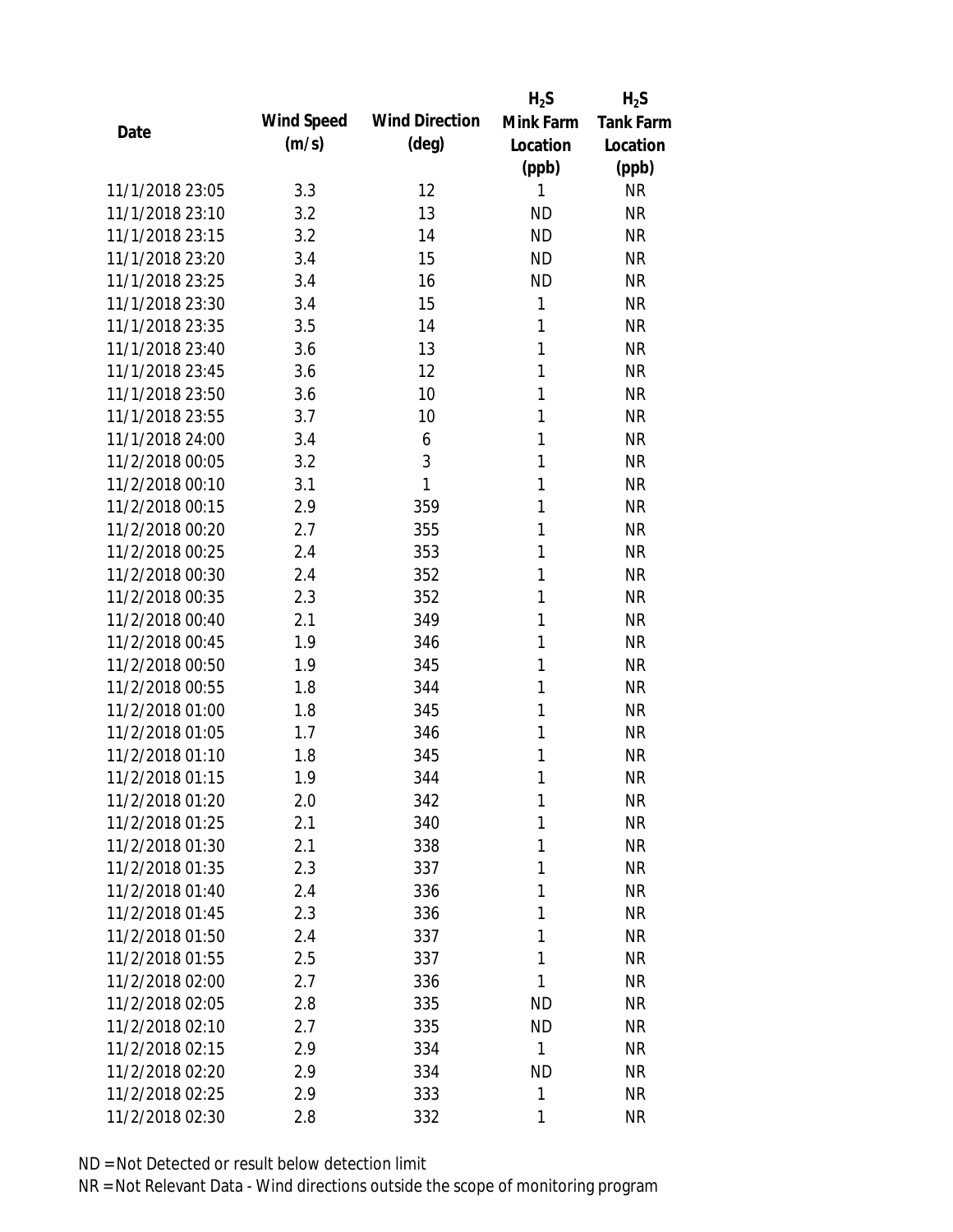|                 |            |                       | $H_2S$       | $H_2S$           |
|-----------------|------------|-----------------------|--------------|------------------|
| Date            | Wind Speed | <b>Wind Direction</b> | Mink Farm    | <b>Tank Farm</b> |
|                 | (m/s)      | $(\text{deg})$        | Location     | Location         |
|                 |            |                       | (ppb)        | (ppb)            |
| 11/2/2018 02:35 | 2.8        | 331                   | 1            | <b>NR</b>        |
| 11/2/2018 02:40 | 2.9        | 331                   | 1            | <b>NR</b>        |
| 11/2/2018 02:45 | 2.7        | 330                   | 1            | <b>NR</b>        |
| 11/2/2018 02:50 | 2.8        | 331                   | 1            | <b>NR</b>        |
| 11/2/2018 02:55 | 2.7        | 331                   | 1            | <b>NR</b>        |
| 11/2/2018 03:00 | 2.8        | 331                   | 1            | <b>NR</b>        |
| 11/2/2018 03:05 | 2.8        | 332                   | 1            | <b>NR</b>        |
| 11/2/2018 03:10 | 2.7        | 332                   | 1            | <b>NR</b>        |
| 11/2/2018 03:15 | 2.7        | 333                   | 1            | <b>NR</b>        |
| 11/2/2018 03:20 | 2.7        | 332                   | 1            | <b>NR</b>        |
| 11/2/2018 03:25 | 2.7        | 332                   | 1            | <b>NR</b>        |
| 11/2/2018 03:30 | 2.6        | 333                   | 1            | <b>NR</b>        |
| 11/2/2018 03:35 | 2.7        | 332                   | 1            | <b>NR</b>        |
| 11/2/2018 03:40 | 2.7        | 332                   | 1            | <b>NR</b>        |
| 11/2/2018 03:45 | 2.7        | 331                   | 1            | <b>NR</b>        |
| 11/2/2018 03:50 | 2.6        | 330                   | 1            | <b>NR</b>        |
| 11/2/2018 03:55 | 2.5        | 329                   | 1            | <b>NR</b>        |
| 11/2/2018 04:00 | 2.5        | 329                   | 1            | <b>NR</b>        |
| 11/2/2018 04:05 | 2.5        | 328                   | 1            | <b>NR</b>        |
| 11/2/2018 04:10 | 2.5        | 327                   | 1            | <b>NR</b>        |
| 11/2/2018 04:15 | 2.4        | 328                   | 1            | <b>NR</b>        |
| 11/2/2018 04:20 | 2.4        | 327                   | 1            | <b>NR</b>        |
| 11/2/2018 04:25 | 2.4        | 327                   | 1            | <b>NR</b>        |
| 11/2/2018 04:30 | 2.3        | 327                   | <b>ND</b>    | <b>NR</b>        |
| 11/2/2018 04:35 | 2.2        | 329                   | $\mathbf{1}$ | <b>NR</b>        |
| 11/2/2018 04:40 | 2.1        | 333                   | <b>ND</b>    | <b>NR</b>        |
| 11/2/2018 04:45 | 2.0        | 334                   | 1            | <b>NR</b>        |
| 11/2/2018 04:50 | 1.9        | 336                   | 1            | <b>NR</b>        |
| 11/2/2018 04:55 | 1.8        | 338                   | 1            | <b>NR</b>        |
| 11/2/2018 05:00 | 1.8        | 339                   | 1            | <b>NR</b>        |
| 11/2/2018 05:05 | 1.9        | 338                   | 1            | <b>NR</b>        |
| 11/2/2018 05:10 | 1.9        | 337                   | 1            | <b>NR</b>        |
| 11/2/2018 05:15 | 2.0        | 337                   | 1            | <b>NR</b>        |
| 11/2/2018 05:20 | 2.1        | 337                   | 1            | <b>NR</b>        |
| 11/2/2018 05:25 | 2.1        | 336                   | 1            | <b>NR</b>        |
| 11/2/2018 05:30 | 2.1        | 336                   | 1            | <b>NR</b>        |
| 11/2/2018 05:35 | 2.1        | 336                   | 1            | <b>NR</b>        |
| 11/2/2018 05:40 | 2.2        | 335                   | 1            | <b>NR</b>        |
| 11/2/2018 05:45 | 2.2        | 334                   | 1            | <b>NR</b>        |
| 11/2/2018 05:50 | 2.2        | 335                   | 1            | <b>NR</b>        |
| 11/2/2018 05:55 | 2.2        | 335                   | 1            | <b>NR</b>        |
| 11/2/2018 06:00 | 2.2        | 335                   | 1            | <b>NR</b>        |
|                 |            |                       |              |                  |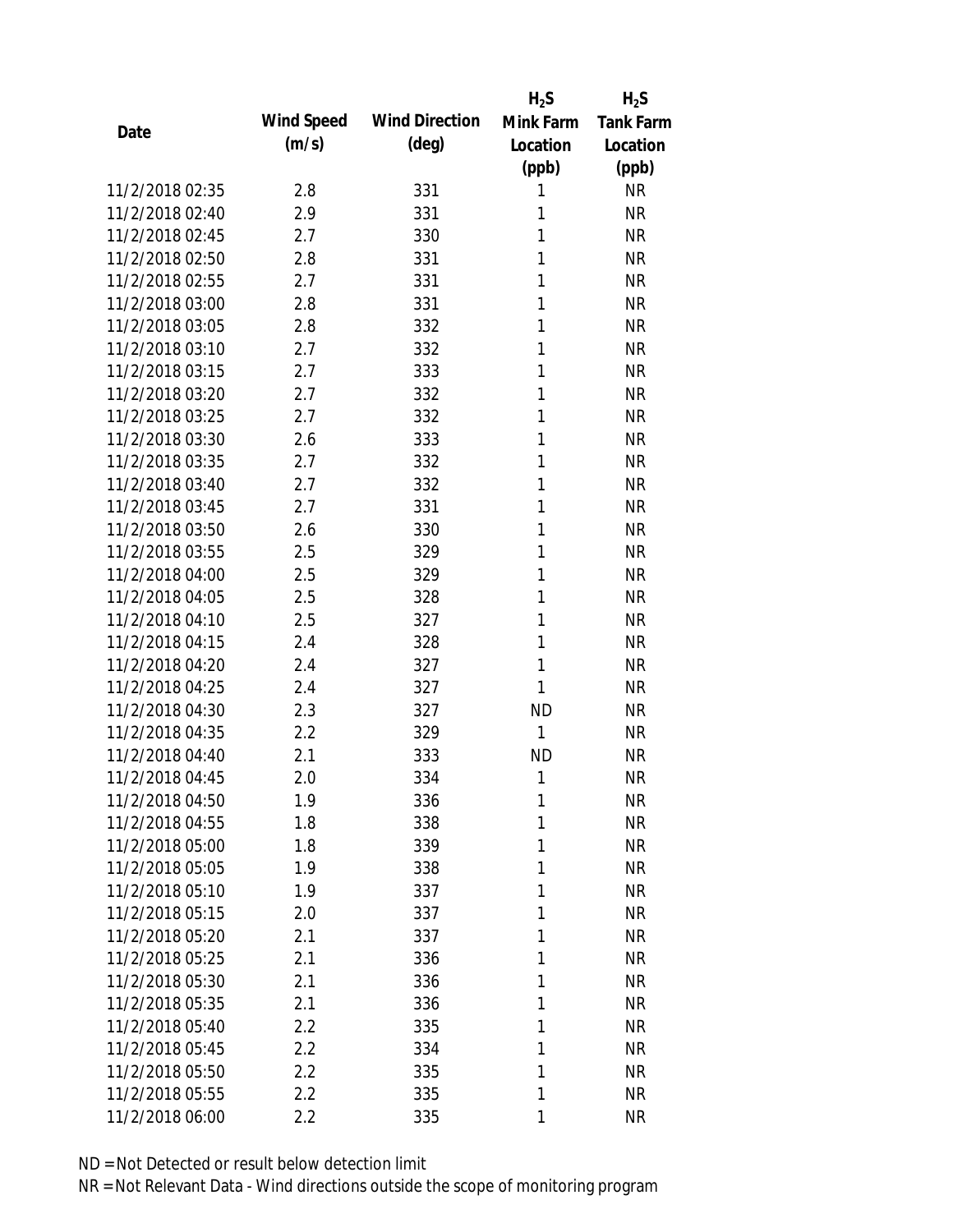|                 |            |                       | $H_2S$    | $H_2S$           |
|-----------------|------------|-----------------------|-----------|------------------|
| Date            | Wind Speed | <b>Wind Direction</b> | Mink Farm | <b>Tank Farm</b> |
|                 | (m/s)      | $(\text{deg})$        | Location  | Location         |
|                 |            |                       | (ppb)     | (ppb)            |
| 11/2/2018 06:05 | 2.1        | 338                   | 1         | <b>NR</b>        |
| 11/2/2018 06:10 | 2.0        | 341                   | 1         | <b>NR</b>        |
| 11/2/2018 06:15 | 2.0        | 343                   | 1         | <b>NR</b>        |
| 11/2/2018 06:20 | 1.9        | 345                   | 1         | <b>NR</b>        |
| 11/2/2018 06:25 | 1.8        | 348                   | 1         | <b>NR</b>        |
| 11/2/2018 06:30 | 1.8        | 350                   | 1         | <b>NR</b>        |
| 11/2/2018 06:35 | 1.7        | 350                   | 1         | <b>NR</b>        |
| 11/2/2018 06:40 | 1.7        | 349                   | 1         | <b>NR</b>        |
| 11/2/2018 06:45 | 1.6        | 350                   | 1         | <b>NR</b>        |
| 11/2/2018 06:50 | 1.6        | 349                   | 1         | <b>NR</b>        |
| 11/2/2018 06:55 | 1.6        | 348                   | 1         | <b>NR</b>        |
| 11/2/2018 07:00 | 1.6        | 348                   | 1         | <b>NR</b>        |
| 11/2/2018 07:05 | 1.6        | 348                   | 1         | <b>NR</b>        |
| 11/2/2018 07:10 | 1.7        | 349                   | 1         | <b>NR</b>        |
| 11/2/2018 07:15 | 1.8        | 350                   | 1         | <b>NR</b>        |
| 11/2/2018 07:20 | 2.0        | 355                   | 1         | <b>NR</b>        |
| 11/2/2018 07:25 | 2.2        | 360                   | 1         | <b>NR</b>        |
| 11/2/2018 07:30 | 2.5        | 4                     | 1         | <b>NR</b>        |
| 11/2/2018 07:35 | 2.5        | 6                     | 1         | <b>NR</b>        |
| 11/2/2018 07:40 | 2.5        | 8                     | 1         | <b>NR</b>        |
| 11/2/2018 07:45 | 2.5        | 10                    | 1         | <b>NR</b>        |
| 11/2/2018 07:50 | 2.4        | 6                     | 1         | <b>NR</b>        |
| 11/2/2018 07:55 | 2.2        | 1                     | 1         | <b>NR</b>        |
| 11/2/2018 08:00 | 2.0        | 357                   | 1         | <b>NR</b>        |
| 11/2/2018 08:05 | 2.0        | 354                   | 1         | <b>NR</b>        |
| 11/2/2018 08:10 | 1.9        | 352                   | 1         | <b>NR</b>        |
| 11/2/2018 08:15 | 1.9        | 348                   | 1         | <b>NR</b>        |
| 11/2/2018 08:20 | 2.0        | 347                   | 1         | <b>NR</b>        |
| 11/2/2018 08:25 | 2.0        | 345                   | 1         | <b>NR</b>        |
| 11/2/2018 08:30 | 2.0        | 345                   | 1         | <b>NR</b>        |
| 11/2/2018 08:35 | 2.0        | 346                   | 1         | <b>NR</b>        |
| 11/2/2018 08:40 | 2.0        | 345                   | 1         | <b>NR</b>        |
| 11/2/2018 08:45 | 2.0        | 347                   | 1         | <b>NR</b>        |
| 11/2/2018 08:50 | 1.9        | 348                   | 1         | <b>NR</b>        |
| 11/2/2018 08:55 | 1.8        | 350                   | 1         | <b>NR</b>        |
| 11/2/2018 09:00 | 1.8        | 353                   | 1         | <b>NR</b>        |
| 11/2/2018 09:05 | 1.8        | 355                   | 1         | <b>NR</b>        |
| 11/2/2018 09:10 | 1.7        | 358                   | 1         | <b>NR</b>        |
| 11/2/2018 09:15 | 1.8        | 6                     | 1         | <b>NR</b>        |
| 11/2/2018 09:20 | 1.8        | 15                    | 1         | <b>NR</b>        |
| 11/2/2018 09:25 | 2.0        | 22                    | 1         | <b>NR</b>        |
| 11/2/2018 09:30 | 2.0        | 27                    | 1         | <b>NR</b>        |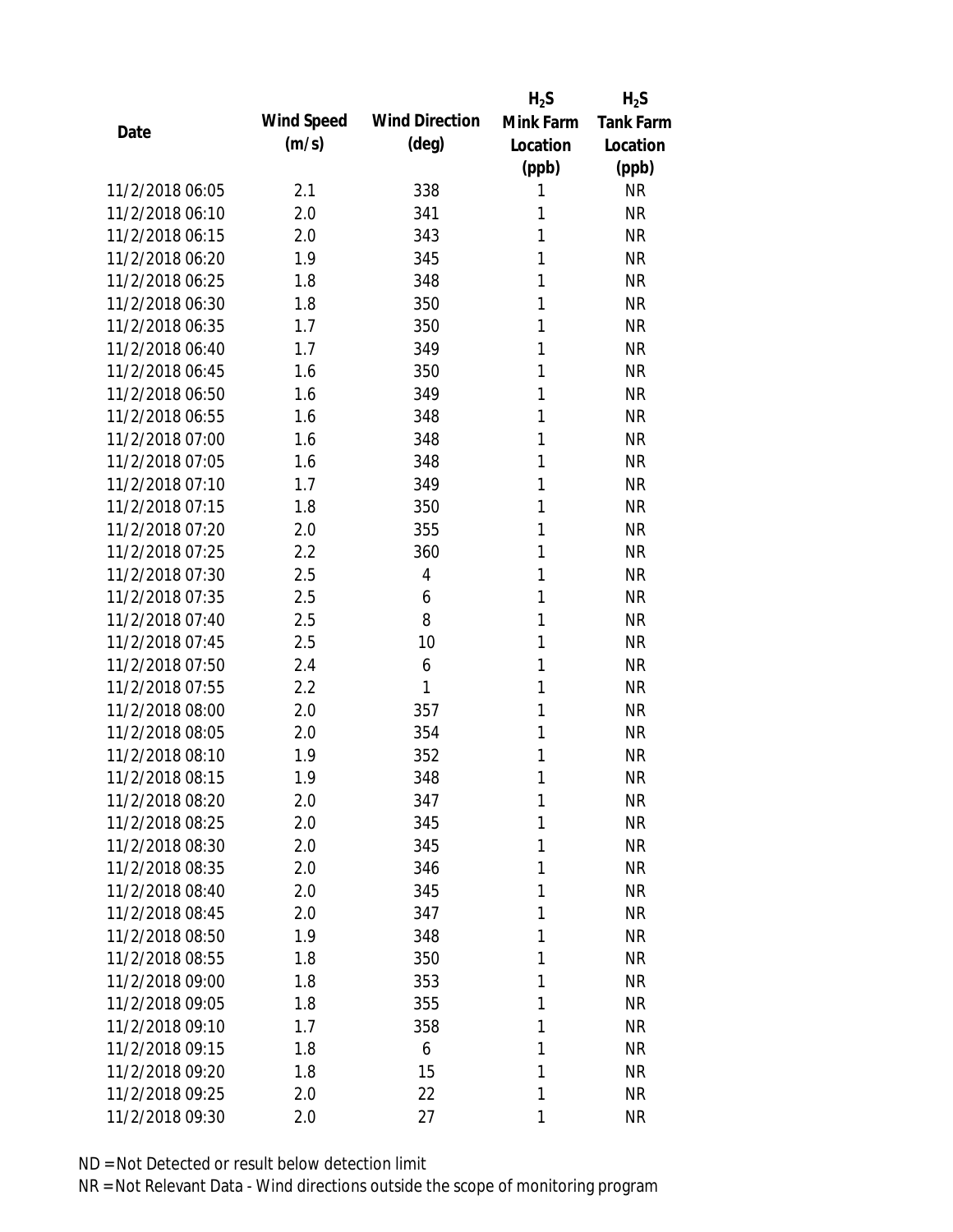|                 |            |                       | $H_2S$    | $H_2S$                 |
|-----------------|------------|-----------------------|-----------|------------------------|
| Date            | Wind Speed | <b>Wind Direction</b> | Mink Farm | <b>Tank Farm</b>       |
|                 | (m/s)      | $(\text{deg})$        | Location  | Location               |
|                 |            |                       | (ppb)     | (ppb)                  |
| 11/2/2018 09:35 | 2.1        | 31                    | 1         | <b>NR</b>              |
| 11/2/2018 09:40 | 2.1        | 35                    | 1         | <b>NR</b>              |
| 11/2/2018 09:45 | 2.1        | 34                    | 1         | <b>NR</b>              |
| 11/2/2018 09:50 | 2.1        | 30                    | 1         | <b>NR</b>              |
| 11/2/2018 09:55 | 1.9        | 30                    | 1         | <b>NR</b>              |
| 11/2/2018 10:00 | 1.8        | 32                    | 1         | <b>NR</b>              |
| 11/2/2018 10:05 | 1.7        | 28                    | 1         | <b>NR</b>              |
| 11/2/2018 10:10 | 1.7        | 30                    | 1         | <b>NR</b>              |
| 11/2/2018 10:15 | 1.8        | 33                    | 1         | <b>NR</b>              |
| 11/2/2018 10:20 | 1.8        | 38                    | 1         | <b>NR</b>              |
| 11/2/2018 10:25 | 1.8        | 43                    | <b>NR</b> | <b>NR</b>              |
| 11/2/2018 10:30 | 1.7        | 40                    | <b>ND</b> | <b>NR</b>              |
| 11/2/2018 10:35 | 1.6        | 41                    | <b>NR</b> | <b>NR</b>              |
| 11/2/2018 10:40 | 1.6        | 30                    | <b>NR</b> | <b>NR</b>              |
| 11/2/2018 10:45 | 1.6        | 19                    | <b>NR</b> | <b>NR</b>              |
| 11/2/2018 10:50 | 1.7        | 9                     | <b>NR</b> | <b>NR</b>              |
| 11/2/2018 10:55 | 1.7        | 360                   | 1         | <b>NR</b>              |
| 11/2/2018 11:00 | 1.8        | 360                   | 1         | <b>NR</b>              |
| 11/2/2018 11:05 | 2.0        | 11                    | 1         | <b>NR</b>              |
| 11/2/2018 11:10 | 2.1        | 21                    | 1         | <b>NR</b>              |
| 11/2/2018 11:15 | 2.0        | 20                    | 1         | <b>NR</b>              |
| 11/2/2018 11:20 | 2.1        | 20                    | 1         | <b>NR</b>              |
| 11/2/2018 11:25 | 2.2        | 25                    | <b>ND</b> | <b>NR</b>              |
| 11/2/2018 11:30 | 2.2        | 24                    | 1         | <b>NR</b>              |
| 11/2/2018 11:35 | 2.2        | 21                    | 1         | <b>NR</b>              |
| 11/2/2018 11:40 | 2.2        | 16                    | 1         | <b>NR</b>              |
| 11/2/2018 11:45 | 2.4        | 15                    | 1         | <b>NR</b>              |
| 11/2/2018 11:50 | 2.4        | 16                    | 1         | <b>NR</b>              |
| 11/2/2018 11:55 | 2.3        | 13                    | 1         | <b>NR</b>              |
| 11/2/2018 12:00 | 2.4        | 15                    | 1         | <b>NR</b>              |
| 11/2/2018 12:05 | 2.5        | 8                     | 1         | <b>NR</b>              |
| 11/2/2018 12:10 | 2.4        | 6                     | 1         | <b>NR</b>              |
| 11/2/2018 12:15 | 2.2        | 9                     | 1         | <b>NR</b>              |
| 11/2/2018 12:20 | 2.2        | 10                    | 1         | <b>NR</b>              |
| 11/2/2018 12:25 | 2.4        | 12                    | <b>ND</b> | <b>NR</b>              |
| 11/2/2018 12:30 |            | 11                    | 1         |                        |
| 11/2/2018 12:35 | 2.2        |                       |           | <b>NR</b><br><b>NR</b> |
|                 | 2.2        | 17                    | ND        |                        |
| 11/2/2018 12:40 | 2.4        | 21                    | <b>ND</b> | <b>NR</b>              |
| 11/2/2018 12:45 | 2.7        | 22                    | <b>ND</b> | <b>NR</b>              |
| 11/2/2018 12:50 | 2.7        | 23                    | ND        | <b>NR</b>              |
| 11/2/2018 12:55 | 2.8        | 24                    | ND        | <b>NR</b>              |
| 11/2/2018 13:00 | 3.0        | 24                    | <b>ND</b> | <b>NR</b>              |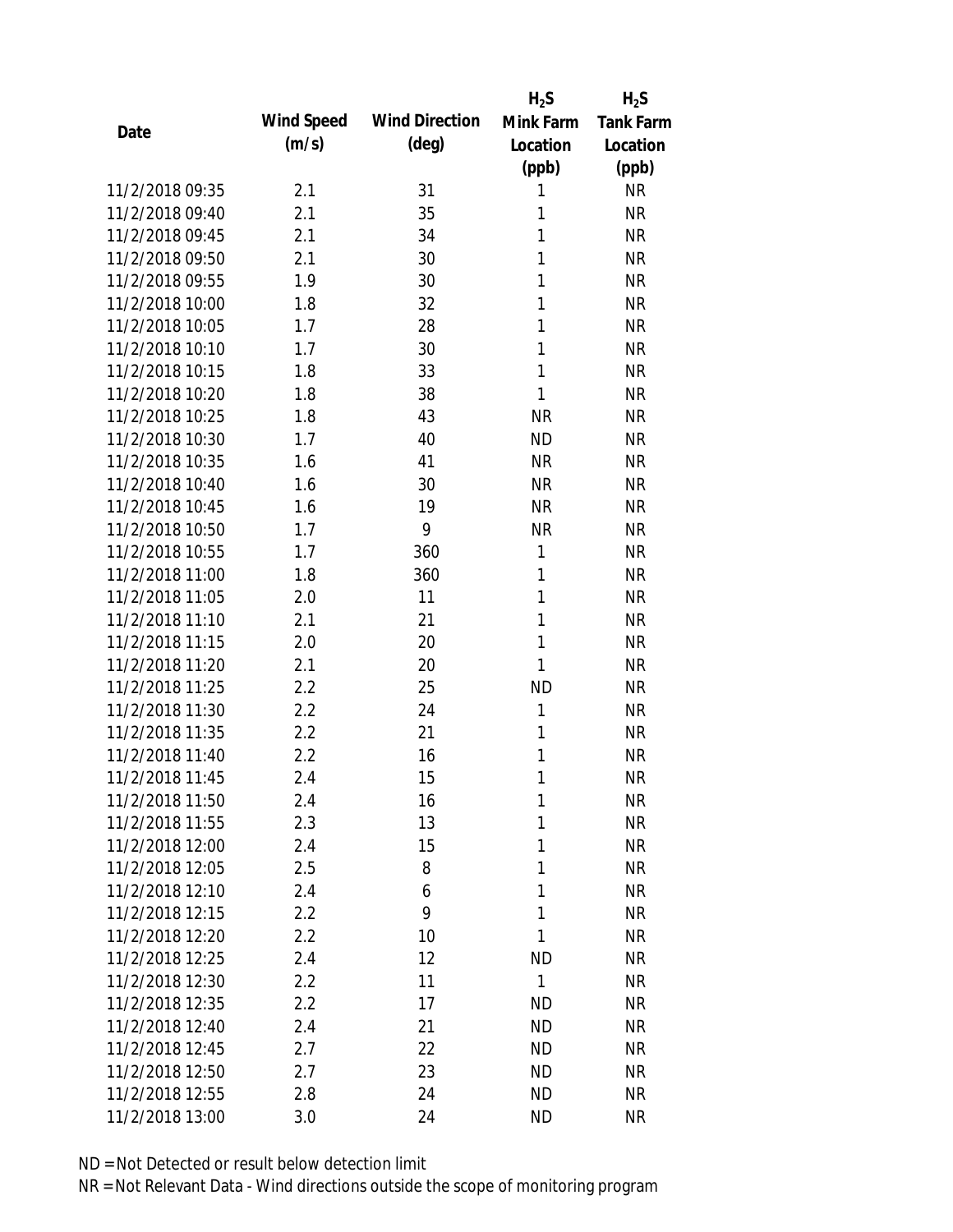|                 |            |                       | $H_2S$    | $H_2S$           |
|-----------------|------------|-----------------------|-----------|------------------|
| Date            | Wind Speed | <b>Wind Direction</b> | Mink Farm | <b>Tank Farm</b> |
|                 | (m/s)      | $(\text{deg})$        | Location  | Location         |
|                 |            |                       | (ppb)     | (ppb)            |
| 11/2/2018 13:05 | 3.3        | 24                    | <b>ND</b> | <b>NR</b>        |
| 11/2/2018 13:10 | 3.5        | 25                    | <b>ND</b> | <b>NR</b>        |
| 11/2/2018 13:15 | 3.6        | 26                    | <b>ND</b> | <b>NR</b>        |
| 11/2/2018 13:20 | 3.5        | 21                    | <b>ND</b> | <b>NR</b>        |
| 11/2/2018 13:25 | 3.4        | 18                    | 1         | <b>NR</b>        |
| 11/2/2018 13:30 | 3.2        | 15                    | 1         | <b>NR</b>        |
| 11/2/2018 13:35 | 3.1        | 10                    | 1         | <b>NR</b>        |
| 11/2/2018 13:40 | 2.8        | 3                     | 1         | <b>NR</b>        |
| 11/2/2018 13:45 | 2.5        | 352                   | 1         | <b>NR</b>        |
| 11/2/2018 13:50 | 2.5        | 351                   | 1         | <b>NR</b>        |
| 11/2/2018 13:55 | 2.5        | 349                   | 1         | <b>NR</b>        |
| 11/2/2018 14:00 | 2.4        | 346                   | <b>ND</b> | <b>NR</b>        |
| 11/2/2018 14:05 | 2.3        | 345                   | 1         | <b>NR</b>        |
| 11/2/2018 14:10 | 2.4        | 348                   | 1         | <b>NR</b>        |
| 11/2/2018 14:15 | 2.3        | 352                   | 1         | <b>NR</b>        |
| 11/2/2018 14:20 | 2.2        | 357                   | 1         | <b>NR</b>        |
| 11/2/2018 14:25 | 2.1        | 353                   | 1         | <b>NR</b>        |
| 11/2/2018 14:30 | 2.3        | 354                   | 1         | <b>NR</b>        |
| 11/2/2018 14:35 | 2.1        | 355                   | 1         | <b>NR</b>        |
| 11/2/2018 14:40 | 2.1        | $\overline{2}$        | 1         | <b>NR</b>        |
| 11/2/2018 14:45 | 2.1        | 6                     | 1         | <b>NR</b>        |
| 11/2/2018 14:50 | 2.1        | 358                   | 1         | <b>NR</b>        |
| 11/2/2018 14:55 | 2.2        | 360                   | 1         | <b>NR</b>        |
| 11/2/2018 15:00 | 2.1        | 360                   | 1         | <b>NR</b>        |
| 11/2/2018 15:05 | 2.1        | 360                   | 1         | <b>NR</b>        |
| 11/2/2018 15:10 | 2.0        | 357                   | 1         | <b>NR</b>        |
| 11/2/2018 15:15 | 2.1        | 360                   | 1         | <b>NR</b>        |
| 11/2/2018 15:20 | $2.2\,$    | 5                     | 1         | <b>NR</b>        |
| 11/2/2018 15:25 | $2.2\,$    | 7                     | 1         | <b>NR</b>        |
| 11/2/2018 15:30 | $2.2\,$    | 4                     | 1         | <b>NR</b>        |
| 11/2/2018 15:35 | 2.4        | 5                     | 1         | <b>NR</b>        |
| 11/2/2018 15:40 | 2.6        | 5                     | <b>ND</b> | NR               |
| 11/2/2018 15:45 | 2.6        | $\overline{2}$        | <b>ND</b> | NR               |
| 11/2/2018 15:50 | 2.8        | 4                     | <b>ND</b> | NR               |
| 11/2/2018 15:55 | 2.8        | 7                     | ND        | NR               |
| 11/2/2018 16:00 | 2.7        | 12                    | <b>ND</b> | NR               |
| 11/2/2018 16:05 | 2.6        | 16                    | ND        | NR               |
| 11/2/2018 16:10 | 2.7        | 16                    | 1         | NR               |
| 11/2/2018 16:15 | 2.7        | 25                    | 1         | NR               |
| 11/2/2018 16:20 | 2.6        | 32                    | 1         | NR               |
| 11/2/2018 16:25 | 2.6        | 38                    | <b>ND</b> | <b>NR</b>        |
| 11/2/2018 16:30 | 2.8        | 44                    | <b>NR</b> | <b>NR</b>        |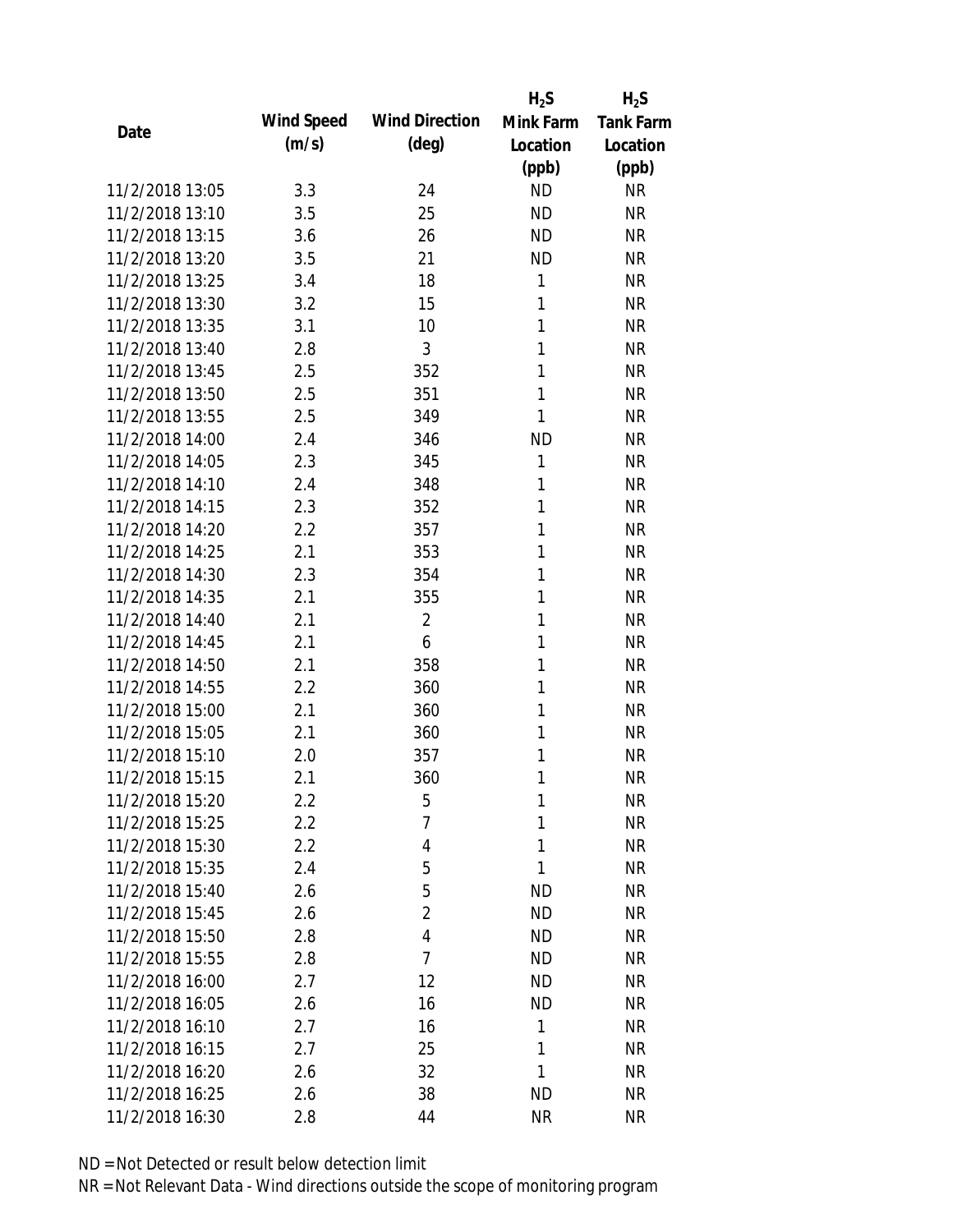|                 |            |                       | $H_2S$    | $H_2S$           |
|-----------------|------------|-----------------------|-----------|------------------|
| Date            | Wind Speed | <b>Wind Direction</b> | Mink Farm | <b>Tank Farm</b> |
|                 | (m/s)      | $(\text{deg})$        | Location  | Location         |
|                 |            |                       | (ppb)     | (ppb)            |
| 11/2/2018 16:35 | 2.8        | 51                    | <b>NR</b> | <b>NR</b>        |
| 11/2/2018 16:40 | 2.6        | 55                    | <b>NR</b> | <b>NR</b>        |
| 11/2/2018 16:45 | 2.6        | 54                    | <b>NR</b> | <b>NR</b>        |
| 11/2/2018 16:50 | 2.6        | 53                    | <b>NR</b> | <b>NR</b>        |
| 11/2/2018 16:55 | 2.6        | 54                    | <b>NR</b> | <b>NR</b>        |
| 11/2/2018 17:00 | 2.5        | 55                    | <b>NR</b> | <b>NR</b>        |
| 11/2/2018 17:05 | 2.5        | 56                    | <b>NR</b> | <b>NR</b>        |
| 11/2/2018 17:10 | 2.3        | 57                    | <b>NR</b> | <b>NR</b>        |
| 11/2/2018 17:15 | 2.2        | 58                    | <b>NR</b> | <b>NR</b>        |
| 11/2/2018 17:20 | 2.1        | 59                    | <b>NR</b> | <b>NR</b>        |
| 11/2/2018 17:25 | 2.1        | 56                    | <b>NR</b> | <b>NR</b>        |
| 11/2/2018 17:30 | 2.1        | 55                    | <b>NR</b> | <b>NR</b>        |
| 11/2/2018 17:35 | 2.1        | 53                    | <b>NR</b> | <b>NR</b>        |
| 11/2/2018 17:40 | 2.2        | 51                    | <b>NR</b> | <b>NR</b>        |
| 11/2/2018 17:45 | 2.1        | 53                    | <b>NR</b> | <b>NR</b>        |
| 11/2/2018 17:50 | 2.2        | 53                    | <b>NR</b> | <b>NR</b>        |
| 11/2/2018 17:55 | 2.1        | 56                    | <b>NR</b> | <b>NR</b>        |
| 11/2/2018 18:00 | 2.0        | 58                    | <b>NR</b> | <b>NR</b>        |
| 11/2/2018 18:05 | 2.0        | 58                    | <b>NR</b> | <b>NR</b>        |
| 11/2/2018 18:10 | 1.9        | 61                    | <b>NR</b> | <b>NR</b>        |
| 11/2/2018 18:15 | 1.9        | 60                    | <b>NR</b> | <b>NR</b>        |
| 11/2/2018 18:20 | 1.9        | 63                    | <b>NR</b> | <b>NR</b>        |
| 11/2/2018 18:25 | 1.8        | 67                    | <b>NR</b> | <b>NR</b>        |
| 11/2/2018 18:30 | 1.8        | 69                    | <b>NR</b> | <b>NR</b>        |
| 11/2/2018 18:35 | 1.7        | 71                    | <b>NR</b> | <b>NR</b>        |
| 11/2/2018 18:40 | 1.7        | 75                    | <b>NR</b> | <b>NR</b>        |
| 11/2/2018 18:45 | 1.7        | 78                    | <b>NR</b> | <b>NR</b>        |
| 11/2/2018 18:50 | 1.7        | 80                    | <b>NR</b> | <b>NR</b>        |
| 11/2/2018 18:55 | 1.8        | 82                    | <b>NR</b> | <b>NR</b>        |
| 11/2/2018 19:00 | 1.9        | 85                    | <b>NR</b> | <b>NR</b>        |
| 11/2/2018 19:05 | 2.0        | 87                    | <b>NR</b> | <b>NR</b>        |
| 11/2/2018 19:10 | 2.1        | 88                    | <b>NR</b> | <b>NR</b>        |
| 11/2/2018 19:15 | 2.0        | 88                    | <b>NR</b> | <b>NR</b>        |
| 11/2/2018 19:20 | 2.0        | 89                    | <b>NR</b> | <b>NR</b>        |
| 11/2/2018 19:25 |            |                       |           |                  |
|                 | 1.8        | 89                    | <b>NR</b> | NR               |
| 11/2/2018 19:30 | 1.7        | 90                    | <b>NR</b> | <b>NR</b>        |
| 11/2/2018 19:35 | 1.6        | 92                    | <b>NR</b> | NR               |
| 11/2/2018 19:40 | 1.5        | 93                    | <b>NR</b> | <b>NR</b>        |
| 11/2/2018 19:45 | 1.4        | 95                    | <b>NR</b> | NR               |
| 11/2/2018 19:50 | 1.3        | 97                    | <b>NR</b> | NR               |
| 11/2/2018 19:55 | 1.4        | 101                   | <b>NR</b> | <b>NR</b>        |
| 11/2/2018 20:00 | 1.4        | 103                   | <b>NR</b> | <b>NR</b>        |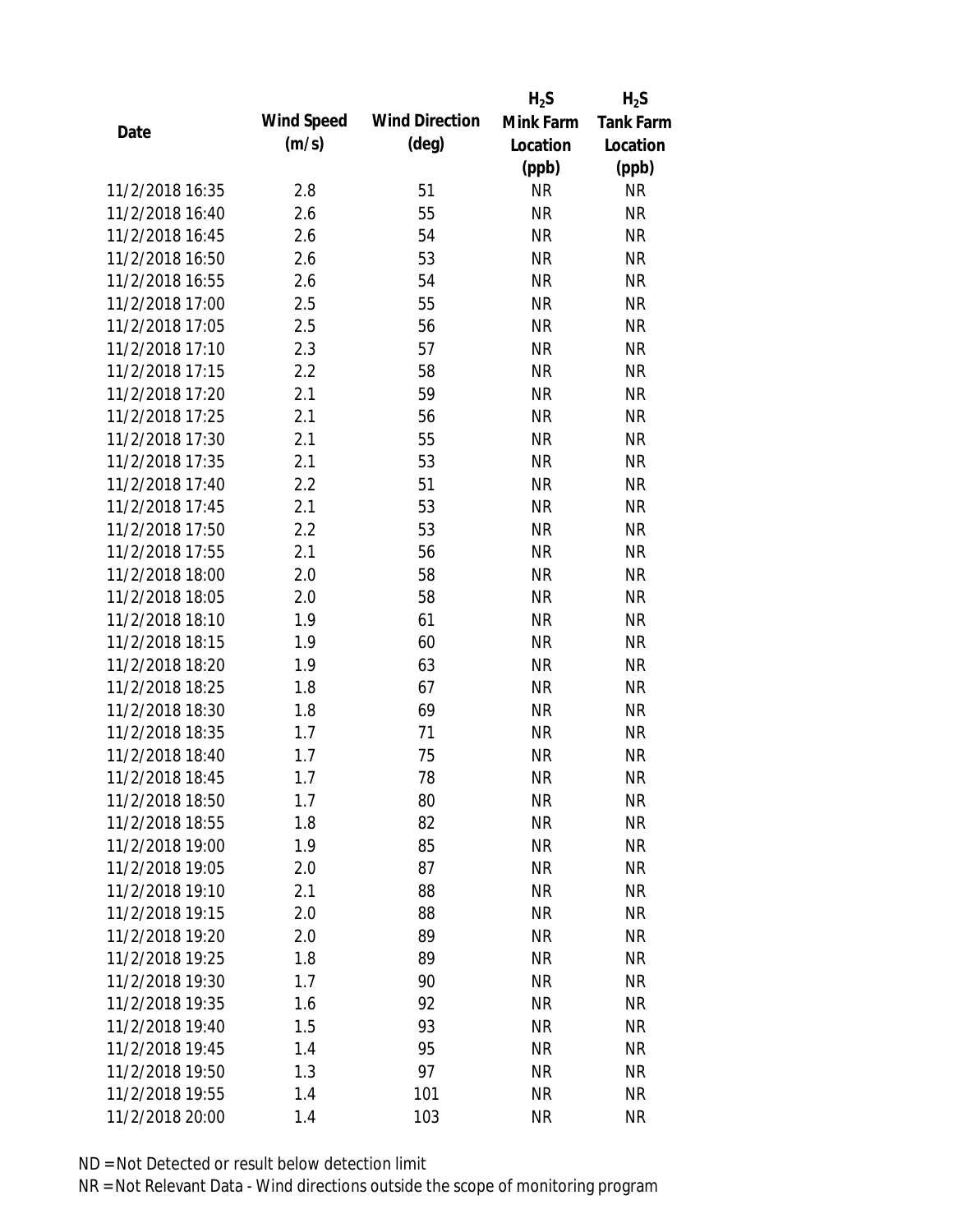|                 |            |                       | $H_2S$       | $H_2S$           |
|-----------------|------------|-----------------------|--------------|------------------|
| Date            | Wind Speed | <b>Wind Direction</b> | Mink Farm    | <b>Tank Farm</b> |
|                 | (m/s)      | $(\text{deg})$        | Location     | Location         |
|                 |            |                       | (ppb)        | (ppb)            |
| 11/2/2018 20:05 | 1.3        | 103                   | <b>NR</b>    | <b>NR</b>        |
| 11/2/2018 20:10 | 1.2        | 104                   | <b>NR</b>    | <b>NR</b>        |
| 11/2/2018 20:15 | 1.2        | 103                   | <b>NR</b>    | <b>NR</b>        |
| 11/2/2018 20:20 | 1.1        | 101                   | <b>NR</b>    | <b>NR</b>        |
| 11/2/2018 20:25 | 0.9        | 96                    | <b>NR</b>    | <b>NR</b>        |
| 11/2/2018 20:30 | 0.8        | 90                    | <b>NR</b>    | <b>NR</b>        |
| 11/2/2018 20:35 | 0.8        | 87                    | <b>NR</b>    | <b>NR</b>        |
| 11/2/2018 20:40 | 0.8        | 81                    | <b>NR</b>    | <b>NR</b>        |
| 11/2/2018 20:45 | 0.8        | 73                    | <b>NR</b>    | <b>NR</b>        |
| 11/2/2018 20:50 | 0.9        | 65                    | <b>NR</b>    | <b>NR</b>        |
| 11/2/2018 20:55 | 1.0        | 59                    | <b>NR</b>    | <b>NR</b>        |
| 11/2/2018 21:00 | 1.0        | 53                    | <b>NR</b>    | <b>NR</b>        |
| 11/2/2018 21:05 | 1.1        | 46                    | <b>NR</b>    | <b>NR</b>        |
| 11/2/2018 21:10 | 1.2        | 41                    | <b>NR</b>    | <b>NR</b>        |
| 11/2/2018 21:15 | 1.3        | 35                    | $\mathbf{1}$ | <b>NR</b>        |
| 11/2/2018 21:20 | 1.3        | 31                    | $\mathbf{1}$ | <b>NR</b>        |
| 11/2/2018 21:25 | 1.4        | 27                    | $\mathbf{1}$ | <b>NR</b>        |
| 11/2/2018 21:30 | 1.5        | 25                    | 1            | <b>NR</b>        |
| 11/2/2018 21:35 | 1.6        | 24                    | 1            | <b>NR</b>        |
| 11/2/2018 21:40 | 1.7        | 25                    | 1            | <b>NR</b>        |
| 11/2/2018 21:45 | 1.7        | 26                    | 1            | <b>NR</b>        |
| 11/2/2018 21:50 | 1.7        | 26                    | 1            | <b>NR</b>        |
| 11/2/2018 21:55 | 1.6        | 26                    | 1            | <b>NR</b>        |
| 11/2/2018 22:00 | 1.7        | 27                    | 1            | <b>NR</b>        |
| 11/2/2018 22:05 | 1.7        | 27                    | 1            | <b>NR</b>        |
| 11/2/2018 22:10 | 1.7        | 27                    | 1            | <b>NR</b>        |
| 11/2/2018 22:15 | 1.7        | 27                    | 1            | <b>NR</b>        |
| 11/2/2018 22:20 | 1.7        | 26                    | 1            | <b>NR</b>        |
| 11/2/2018 22:25 | 1.8        | 25                    | 1            | <b>NR</b>        |
| 11/2/2018 22:30 | 1.8        | 23                    | 1            | <b>NR</b>        |
| 11/2/2018 22:35 | 1.9        | 20                    | 1            | <b>NR</b>        |
| 11/2/2018 22:40 | 1.8        | 15                    | 1            | <b>NR</b>        |
| 11/2/2018 22:45 | 1.8        | 14                    | 1            | <b>NR</b>        |
| 11/2/2018 22:50 | 1.9        | 12                    | 1            | <b>NR</b>        |
| 11/2/2018 22:55 | 1.9        | 10                    | 1            | <b>NR</b>        |
| 11/2/2018 23:00 | 1.9        | 9                     | 1            | <b>NR</b>        |
| 11/2/2018 23:05 | 1.9        | 9                     | 1            | <b>NR</b>        |
| 11/2/2018 23:10 | 1.9        | 11                    | 1            | <b>NR</b>        |
| 11/2/2018 23:15 | 1.9        | 11                    | 1            | <b>NR</b>        |
| 11/2/2018 23:20 | 1.9        | 12                    | 1            | <b>NR</b>        |
| 11/2/2018 23:25 | 1.8        | 14                    | 1            | <b>NR</b>        |
| 11/2/2018 23:30 | 1.8        | 15                    | 1            | <b>NR</b>        |
|                 |            |                       |              |                  |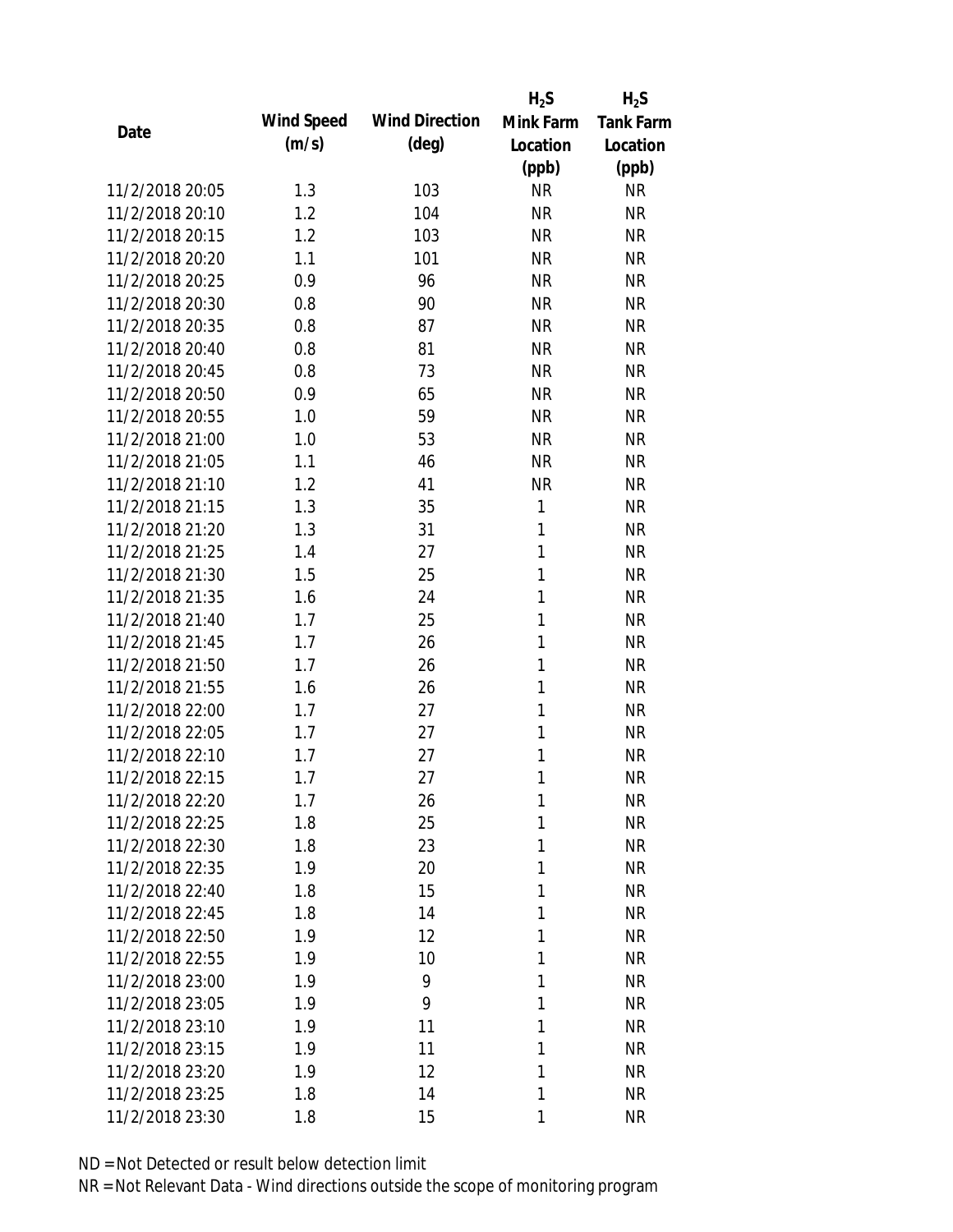|                 |            |                       | $H_2S$         | $H_2S$           |
|-----------------|------------|-----------------------|----------------|------------------|
| Date            | Wind Speed | <b>Wind Direction</b> | Mink Farm      | <b>Tank Farm</b> |
|                 | (m/s)      | $(\text{deg})$        | Location       | Location         |
|                 |            |                       | (ppb)          | (ppb)            |
| 11/2/2018 23:35 | 1.8        | 16                    | 1              | <b>NR</b>        |
| 11/2/2018 23:40 | 1.7        | 17                    | 1              | <b>NR</b>        |
| 11/2/2018 23:45 | 1.7        | 17                    | 2              | <b>NR</b>        |
| 11/2/2018 23:50 | 1.7        | 17                    | $\overline{2}$ | <b>NR</b>        |
| 11/2/2018 23:55 | 1.6        | 18                    | $\overline{2}$ | <b>NR</b>        |
| 11/2/2018 24:00 | 1.6        | 20                    | $\overline{2}$ | <b>NR</b>        |
| 11/3/2018 00:05 | 1.6        | 21                    | $\overline{2}$ | <b>NR</b>        |
| 11/3/2018 00:10 | 1.7        | 24                    | $\overline{2}$ | <b>NR</b>        |
| 11/3/2018 00:15 | 1.7        | 25                    | 1              | <b>NR</b>        |
| 11/3/2018 00:20 | 1.7        | 26                    | 1              | <b>NR</b>        |
| 11/3/2018 00:25 | 1.7        | 25                    | 1              | <b>NR</b>        |
| 11/3/2018 00:30 | 1.7        | 25                    | 1              | <b>NR</b>        |
| 11/3/2018 00:35 | 1.6        | 26                    | 1              | <b>NR</b>        |
| 11/3/2018 00:40 | 1.6        | 26                    | 1              | <b>NR</b>        |
| 11/3/2018 00:45 | 1.5        | 25                    | 1              | <b>NR</b>        |
| 11/3/2018 00:50 | 1.5        | 26                    | 1              | <b>NR</b>        |
| 11/3/2018 00:55 | 1.5        | 29                    | 1              | <b>NR</b>        |
| 11/3/2018 01:00 | 1.5        | 29                    | 1              | <b>NR</b>        |
| 11/3/2018 01:05 | 1.6        | 27                    | 1              | <b>NR</b>        |
| 11/3/2018 01:10 | 1.6        | 26                    | 1              | <b>NR</b>        |
| 11/3/2018 01:15 | 1.7        | 28                    | 1              | <b>NR</b>        |
| 11/3/2018 01:20 | 1.7        | 28                    | 1              | <b>NR</b>        |
| 11/3/2018 01:25 | 1.6        | 26                    | 1              | <b>NR</b>        |
| 11/3/2018 01:30 | 1.6        | 26                    | 1              | <b>NR</b>        |
| 11/3/2018 01:35 | 1.5        | 29                    | 1              | <b>NR</b>        |
| 11/3/2018 01:40 | 1.4        | 32                    | 1              | <b>NR</b>        |
| 11/3/2018 01:45 | 1.3        | 34                    | 1              | <b>NR</b>        |
| 11/3/2018 01:50 | 1.1        | 38                    | 1              | <b>NR</b>        |
| 11/3/2018 01:55 | 0.9        | 42                    | <b>NR</b>      | <b>NR</b>        |
| 11/3/2018 02:00 | 0.7        | 44                    | <b>NR</b>      | <b>NR</b>        |
| 11/3/2018 02:05 | 0.4        | 46                    | <b>NR</b>      | <b>NR</b>        |
| 11/3/2018 02:10 | 0.3        | 45                    | <b>NR</b>      | NR               |
| 11/3/2018 02:15 | 0.1        | 49                    | <b>NR</b>      | <b>NR</b>        |
| 11/3/2018 02:20 | 0.0        | CALM                  | <b>NR</b>      | <b>NR</b>        |
| 11/3/2018 02:25 | 0.0        | CALM                  | <b>NR</b>      | <b>NR</b>        |
| 11/3/2018 02:30 | 0.0        | CALM                  | <b>NR</b>      | NR               |
| 11/3/2018 02:35 | 0.2        | 26                    | 1              | <b>NR</b>        |
| 11/3/2018 02:40 | 0.4        | 27                    | 1              | <b>NR</b>        |
| 11/3/2018 02:45 | 0.7        | 31                    | 1              | <b>NR</b>        |
| 11/3/2018 02:50 | 1.0        | 30                    | 1              | <b>NR</b>        |
| 11/3/2018 02:55 | 1.2        | 30                    | 1              | NR               |
| 11/3/2018 03:00 | 1.3        | 33                    | 1              | <b>NR</b>        |
|                 |            |                       |                |                  |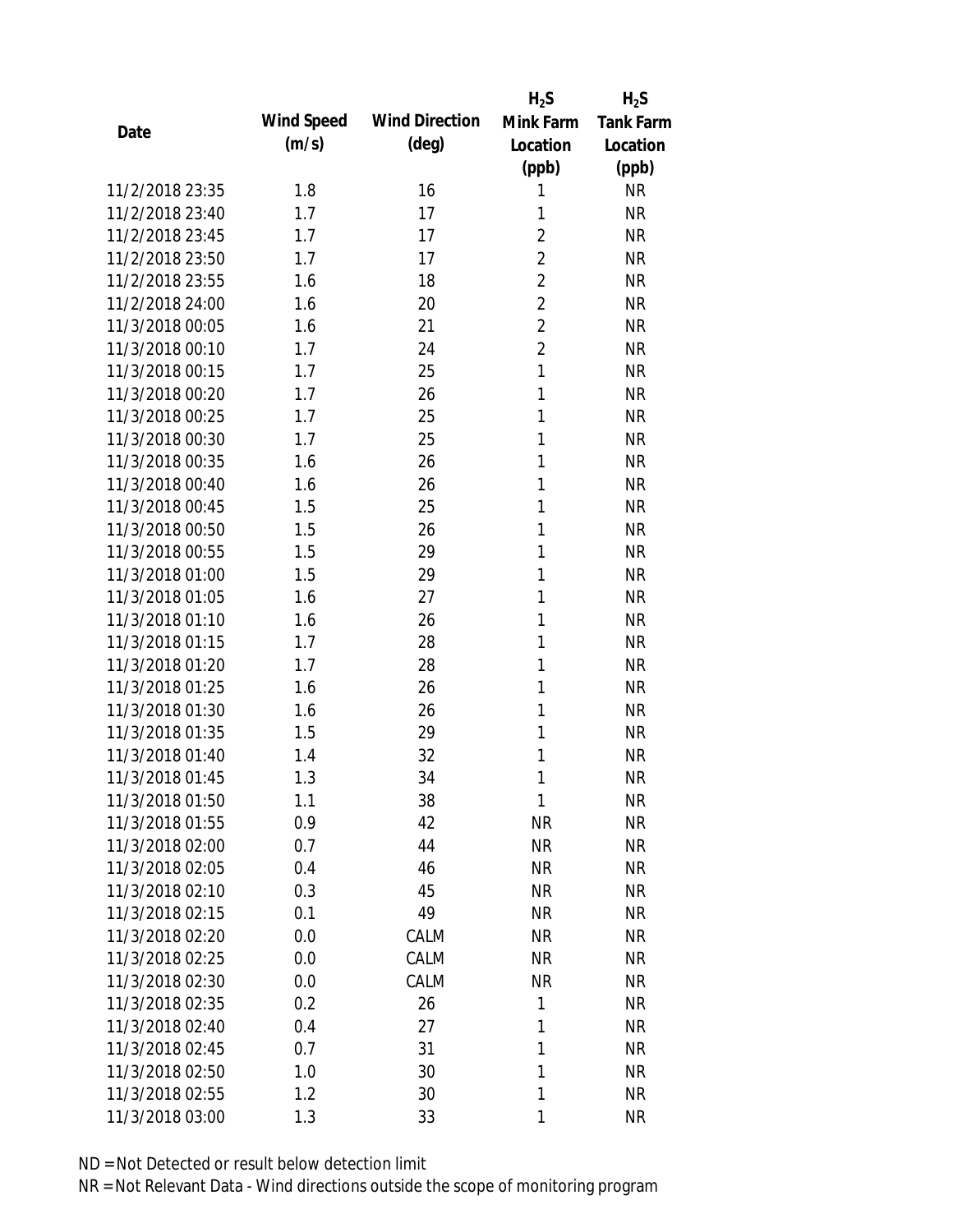|                 |            |                       | $H_2S$       | $H_2S$           |
|-----------------|------------|-----------------------|--------------|------------------|
| Date            | Wind Speed | <b>Wind Direction</b> | Mink Farm    | <b>Tank Farm</b> |
|                 | (m/s)      | $(\text{deg})$        | Location     | Location         |
|                 |            |                       | (ppb)        | (ppb)            |
| 11/3/2018 03:05 | 1.2        | 35                    | 1            | <b>NR</b>        |
| 11/3/2018 03:10 | 1.1        | 37                    | <b>ND</b>    | <b>NR</b>        |
| 11/3/2018 03:15 | 0.9        | 38                    | $\mathbf{1}$ | <b>NR</b>        |
| 11/3/2018 03:20 | 0.7        | 45                    | <b>NR</b>    | <b>NR</b>        |
| 11/3/2018 03:25 | 0.7        | 51                    | <b>NR</b>    | <b>NR</b>        |
| 11/3/2018 03:30 | 0.7        | 49                    | <b>NR</b>    | <b>NR</b>        |
| 11/3/2018 03:35 | 0.7        | 51                    | <b>NR</b>    | <b>NR</b>        |
| 11/3/2018 03:40 | 0.7        | 49                    | <b>NR</b>    | <b>NR</b>        |
| 11/3/2018 03:45 | 0.7        | 49                    | <b>NR</b>    | <b>NR</b>        |
| 11/3/2018 03:50 | 0.7        | 42                    | <b>NR</b>    | <b>NR</b>        |
| 11/3/2018 03:55 | 0.6        | 29                    | 1            | <b>NR</b>        |
| 11/3/2018 04:00 | 0.5        | 14                    | 1            | <b>NR</b>        |
| 11/3/2018 04:05 | 0.5        | $\overline{2}$        | $\mathbf{1}$ | <b>NR</b>        |
| 11/3/2018 04:10 | 0.4        | 348                   | 1            | <b>NR</b>        |
| 11/3/2018 04:15 | 0.4        | 353                   | 1            | <b>NR</b>        |
| 11/3/2018 04:20 | 0.6        | 11                    | 1            | <b>NR</b>        |
| 11/3/2018 04:25 | 0.7        | 28                    | $\mathbf{1}$ | <b>NR</b>        |
| 11/3/2018 04:30 | 0.9        | 39                    | 1            | <b>NR</b>        |
| 11/3/2018 04:35 | 1.1        | 45                    | <b>NR</b>    | <b>NR</b>        |
| 11/3/2018 04:40 | 1.4        | 46                    | <b>NR</b>    | <b>NR</b>        |
| 11/3/2018 04:45 | 1.7        | 47                    | <b>NR</b>    | <b>NR</b>        |
| 11/3/2018 04:50 | 1.8        | 47                    | <b>NR</b>    | <b>NR</b>        |
| 11/3/2018 04:55 | 1.8        | 43                    | <b>NR</b>    | <b>NR</b>        |
| 11/3/2018 05:00 | 1.9        | 40                    | 1            | <b>NR</b>        |
| 11/3/2018 05:05 | 1.8        | 40                    | 1            | <b>NR</b>        |
| 11/3/2018 05:10 | 1.8        | 39                    | <b>ND</b>    | <b>NR</b>        |
| 11/3/2018 05:15 | 1.7        | 39                    | 1            | <b>NR</b>        |
| 11/3/2018 05:20 | 1.6        | 38                    | 1            | <b>NR</b>        |
| 11/3/2018 05:25 | 1.7        | 42                    | <b>NR</b>    | <b>NR</b>        |
| 11/3/2018 05:30 | 1.7        | 44                    | <b>NR</b>    | <b>NR</b>        |
| 11/3/2018 05:35 | 1.7        | 44                    | <b>NR</b>    | <b>NR</b>        |
| 11/3/2018 05:40 | 1.6        | 42                    | <b>NR</b>    | <b>NR</b>        |
| 11/3/2018 05:45 | 1.6        | 41                    | <b>NR</b>    | <b>NR</b>        |
| 11/3/2018 05:50 | 1.6        | 43                    | <b>NR</b>    | <b>NR</b>        |
| 11/3/2018 05:55 | 1.5        | 46                    | <b>NR</b>    | <b>NR</b>        |
| 11/3/2018 06:00 | 1.4        | 49                    | <b>NR</b>    | <b>NR</b>        |
| 11/3/2018 06:05 | 1.5        | 53                    | <b>NR</b>    | <b>NR</b>        |
| 11/3/2018 06:10 | 1.6        | 57                    | <b>NR</b>    | <b>NR</b>        |
| 11/3/2018 06:15 | 1.6        | 58                    | <b>NR</b>    | <b>NR</b>        |
| 11/3/2018 06:20 | 1.6        | 57                    | <b>NR</b>    | <b>NR</b>        |
| 11/3/2018 06:25 | 1.5        | 54                    | <b>NR</b>    | <b>NR</b>        |
| 11/3/2018 06:30 | 1.5        | 49                    | <b>NR</b>    | <b>NR</b>        |
|                 |            |                       |              |                  |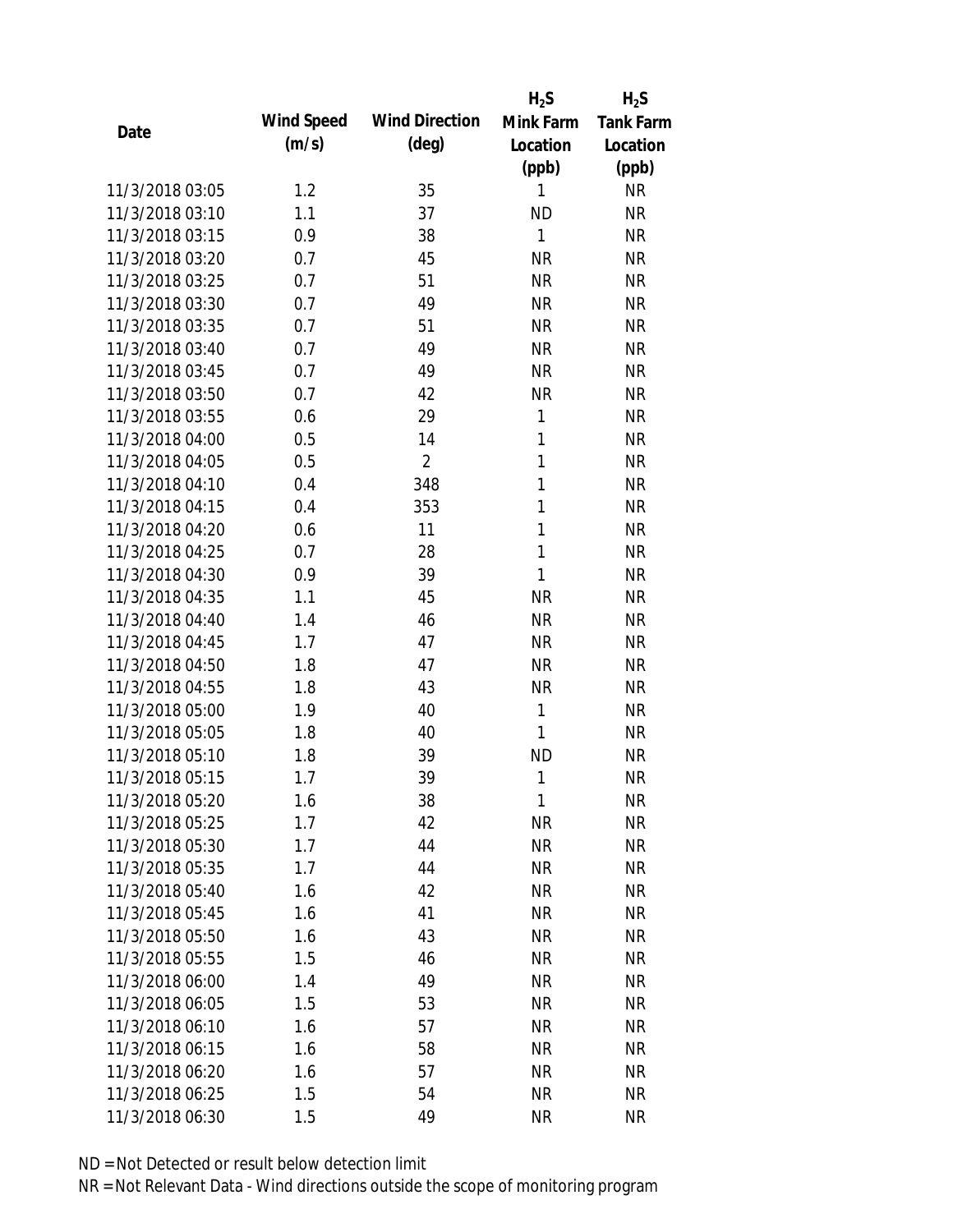|                 |            |                       | $H_2S$       | $H_2S$           |
|-----------------|------------|-----------------------|--------------|------------------|
| Date            | Wind Speed | <b>Wind Direction</b> | Mink Farm    | <b>Tank Farm</b> |
|                 | (m/s)      | $(\text{deg})$        | Location     | Location         |
|                 |            |                       | (ppb)        | (ppb)            |
| 11/3/2018 06:35 | 1.5        | 44                    | <b>NR</b>    | <b>NR</b>        |
| 11/3/2018 06:40 | 1.5        | 40                    | 1            | <b>NR</b>        |
| 11/3/2018 06:45 | 1.5        | 39                    | $\mathbf{1}$ | <b>NR</b>        |
| 11/3/2018 06:50 | 1.5        | 39                    | $\mathbf{1}$ | <b>NR</b>        |
| 11/3/2018 06:55 | 1.7        | 40                    | 1            | <b>NR</b>        |
| 11/3/2018 07:00 | 1.8        | 41                    | <b>NR</b>    | <b>NR</b>        |
| 11/3/2018 07:05 | 1.8        | 43                    | <b>NR</b>    | <b>NR</b>        |
| 11/3/2018 07:10 | 1.9        | 44                    | <b>NR</b>    | <b>NR</b>        |
| 11/3/2018 07:15 | 1.9        | 44                    | <b>NR</b>    | <b>NR</b>        |
| 11/3/2018 07:20 | 2.0        | 46                    | <b>NR</b>    | <b>NR</b>        |
| 11/3/2018 07:25 | 2.0        | 47                    | <b>NR</b>    | <b>NR</b>        |
| 11/3/2018 07:30 | 2.1        | 47                    | <b>NR</b>    | <b>NR</b>        |
| 11/3/2018 07:35 | 2.3        | 48                    | <b>NR</b>    | <b>NR</b>        |
| 11/3/2018 07:40 | 2.4        | 48                    | <b>NR</b>    | <b>NR</b>        |
| 11/3/2018 07:45 | 2.5        | 48                    | <b>NR</b>    | <b>NR</b>        |
| 11/3/2018 07:50 | 2.6        | 47                    | <b>NR</b>    | <b>NR</b>        |
| 11/3/2018 07:55 | 2.7        | 47                    | <b>NR</b>    | <b>NR</b>        |
| 11/3/2018 08:00 | 2.7        | 47                    | <b>NR</b>    | <b>NR</b>        |
| 11/3/2018 08:05 | 2.7        | 49                    | <b>NR</b>    | <b>NR</b>        |
| 11/3/2018 08:10 | 2.6        | 50                    | <b>NR</b>    | <b>NR</b>        |
| 11/3/2018 08:15 | 2.4        | 52                    | <b>NR</b>    | <b>NR</b>        |
| 11/3/2018 08:20 | 2.3        | 54                    | <b>NR</b>    | <b>NR</b>        |
| 11/3/2018 08:25 | 2.3        | 54                    | <b>NR</b>    | <b>NR</b>        |
| 11/3/2018 08:30 | 2.2        | 54                    | <b>NR</b>    | <b>NR</b>        |
| 11/3/2018 08:35 | 2.2        | 54                    | <b>NR</b>    | <b>NR</b>        |
| 11/3/2018 08:40 | 2.1        | 53                    | <b>NR</b>    | <b>NR</b>        |
| 11/3/2018 08:45 | 2.2        | 52                    | <b>NR</b>    | <b>NR</b>        |
| 11/3/2018 08:50 | $2.2\,$    | 50                    | <b>NR</b>    | <b>NR</b>        |
| 11/3/2018 08:55 | 2.3        | 49                    | <b>NR</b>    | <b>NR</b>        |
| 11/3/2018 09:00 | 2.2        | 46                    | NR           | <b>NR</b>        |
| 11/3/2018 09:05 | 2.2        | 44                    | <b>NR</b>    | <b>NR</b>        |
| 11/3/2018 09:10 | 2.1        | 42                    | <b>NR</b>    | <b>NR</b>        |
| 11/3/2018 09:15 | 1.9        | 43                    | <b>NR</b>    | <b>NR</b>        |
| 11/3/2018 09:20 | 1.8        | 44                    | <b>NR</b>    | <b>NR</b>        |
| 11/3/2018 09:25 | 1.6        | 46                    | <b>NR</b>    | <b>NR</b>        |
| 11/3/2018 09:30 | 1.3        | 49                    | <b>NR</b>    | <b>NR</b>        |
| 11/3/2018 09:35 | 1.2        | 57                    | <b>NR</b>    | <b>NR</b>        |
| 11/3/2018 09:40 | 1.2        |                       |              | <b>NR</b>        |
| 11/3/2018 09:45 |            | 65<br>67              | NR           |                  |
|                 | 1.2        |                       | <b>NR</b>    | <b>NR</b>        |
| 11/3/2018 09:50 | 1.3        | 69                    | <b>NR</b>    | <b>NR</b>        |
| 11/3/2018 09:55 | 1.4        | 72                    | <b>NR</b>    | <b>NR</b>        |
| 11/3/2018 10:00 | 1.7        | 77                    | <b>NR</b>    | <b>NR</b>        |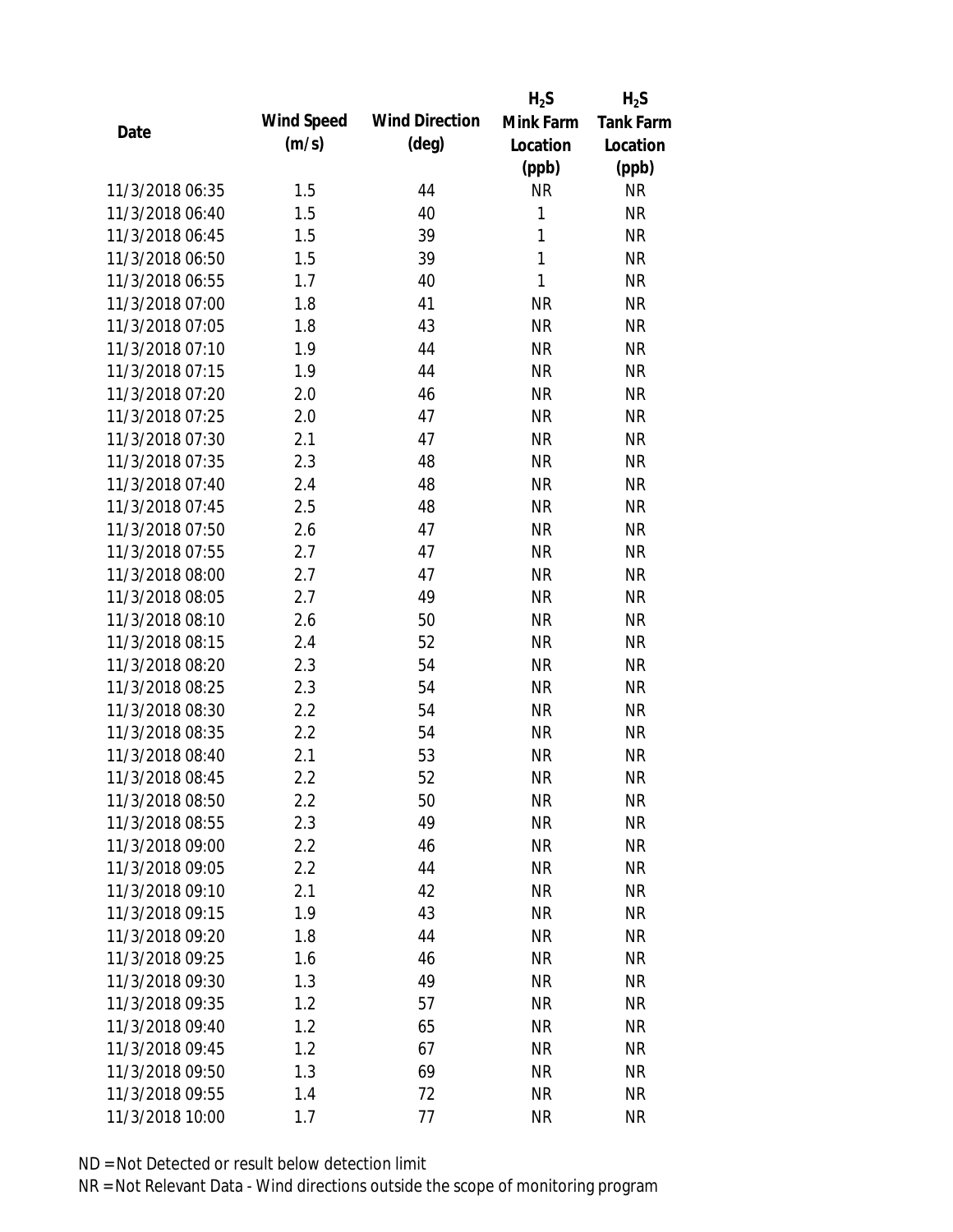|                 |            |                       | $H_2S$    | $H_2S$           |
|-----------------|------------|-----------------------|-----------|------------------|
| Date            | Wind Speed | <b>Wind Direction</b> | Mink Farm | <b>Tank Farm</b> |
|                 | (m/s)      | $(\text{deg})$        | Location  | Location         |
|                 |            |                       | (ppb)     | (ppb)            |
| 11/3/2018 10:05 | 1.8        | 80                    | <b>NR</b> | <b>NR</b>        |
| 11/3/2018 10:10 | 1.9        | 83                    | <b>NR</b> | <b>NR</b>        |
| 11/3/2018 10:15 | 1.9        | 89                    | <b>NR</b> | <b>NR</b>        |
| 11/3/2018 10:20 | 1.9        | 92                    | <b>NR</b> | <b>NR</b>        |
| 11/3/2018 10:25 | 1.9        | 89                    | <b>NR</b> | <b>NR</b>        |
| 11/3/2018 10:30 | 1.9        | 88                    | <b>NR</b> | <b>NR</b>        |
| 11/3/2018 10:35 | 2.0        | 84                    | <b>NR</b> | <b>NR</b>        |
| 11/3/2018 10:40 | 2.0        | 86                    | <b>NR</b> | <b>NR</b>        |
| 11/3/2018 10:45 | 2.1        | 85                    | <b>NR</b> | <b>NR</b>        |
| 11/3/2018 10:50 | 2.1        | 86                    | <b>NR</b> | <b>NR</b>        |
| 11/3/2018 10:55 | 2.1        | 89                    | <b>NR</b> | <b>NR</b>        |
| 11/3/2018 11:00 | 2.1        | 88                    | <b>NR</b> | <b>NR</b>        |
| 11/3/2018 11:05 | 2.0        | 91                    | <b>NR</b> | <b>NR</b>        |
| 11/3/2018 11:10 | 2.0        | 88                    | <b>NR</b> | <b>NR</b>        |
| 11/3/2018 11:15 | 2.0        | 89                    | <b>NR</b> | <b>NR</b>        |
| 11/3/2018 11:20 | 1.9        | 88                    | <b>NR</b> | <b>NR</b>        |
| 11/3/2018 11:25 | 1.9        | 89                    | <b>NR</b> | <b>NR</b>        |
| 11/3/2018 11:30 | 1.8        | 89                    | <b>NR</b> | <b>NR</b>        |
| 11/3/2018 11:35 | 1.9        | 89                    | <b>NR</b> | <b>NR</b>        |
| 11/3/2018 11:40 | 2.0        | 90                    | <b>NR</b> | <b>NR</b>        |
| 11/3/2018 11:45 | 2.1        | 90                    | <b>NR</b> | <b>NR</b>        |
| 11/3/2018 11:50 | 2.2        | 91                    | <b>NR</b> | <b>NR</b>        |
| 11/3/2018 11:55 | 2.4        | 92                    | <b>NR</b> | <b>NR</b>        |
| 11/3/2018 12:00 | 2.5        | 94                    | <b>NR</b> | <b>NR</b>        |
| 11/3/2018 12:05 | 2.6        | 97                    | <b>NR</b> | <b>NR</b>        |
| 11/3/2018 12:10 | 2.6        | 99                    | <b>NR</b> | <b>NR</b>        |
| 11/3/2018 12:15 | 2.6        | 100                   | <b>NR</b> | <b>NR</b>        |
| 11/3/2018 12:20 | 2.6        | 102                   | <b>NR</b> | <b>NR</b>        |
| 11/3/2018 12:25 | 2.7        | 102                   | <b>NR</b> | <b>NR</b>        |
| 11/3/2018 12:30 | 2.7        | 102                   | NR        | <b>NR</b>        |
| 11/3/2018 12:35 | 2.8        | 100                   | <b>NR</b> | <b>NR</b>        |
| 11/3/2018 12:40 | 2.9        | 101                   | <b>NR</b> | <b>NR</b>        |
| 11/3/2018 12:45 | 3.0        | 101                   | <b>NR</b> | <b>NR</b>        |
| 11/3/2018 12:50 | 2.9        | 100                   | <b>NR</b> | <b>NR</b>        |
| 11/3/2018 12:55 | 2.8        | 100                   | <b>NR</b> | <b>NR</b>        |
| 11/3/2018 13:00 | 2.8        | 99                    | <b>NR</b> | <b>NR</b>        |
| 11/3/2018 13:05 | 2.8        | 99                    | <b>NR</b> | <b>NR</b>        |
| 11/3/2018 13:10 | 2.7        | 100                   | <b>NR</b> | <b>NR</b>        |
| 11/3/2018 13:15 | 2.7        | 101                   | <b>NR</b> | <b>NR</b>        |
| 11/3/2018 13:20 | 2.8        | 103                   | <b>NR</b> | <b>NR</b>        |
| 11/3/2018 13:25 | 2.8        | 105                   | <b>NR</b> | <b>NR</b>        |
| 11/3/2018 13:30 | 2.9        | 107                   | <b>NR</b> | <b>NR</b>        |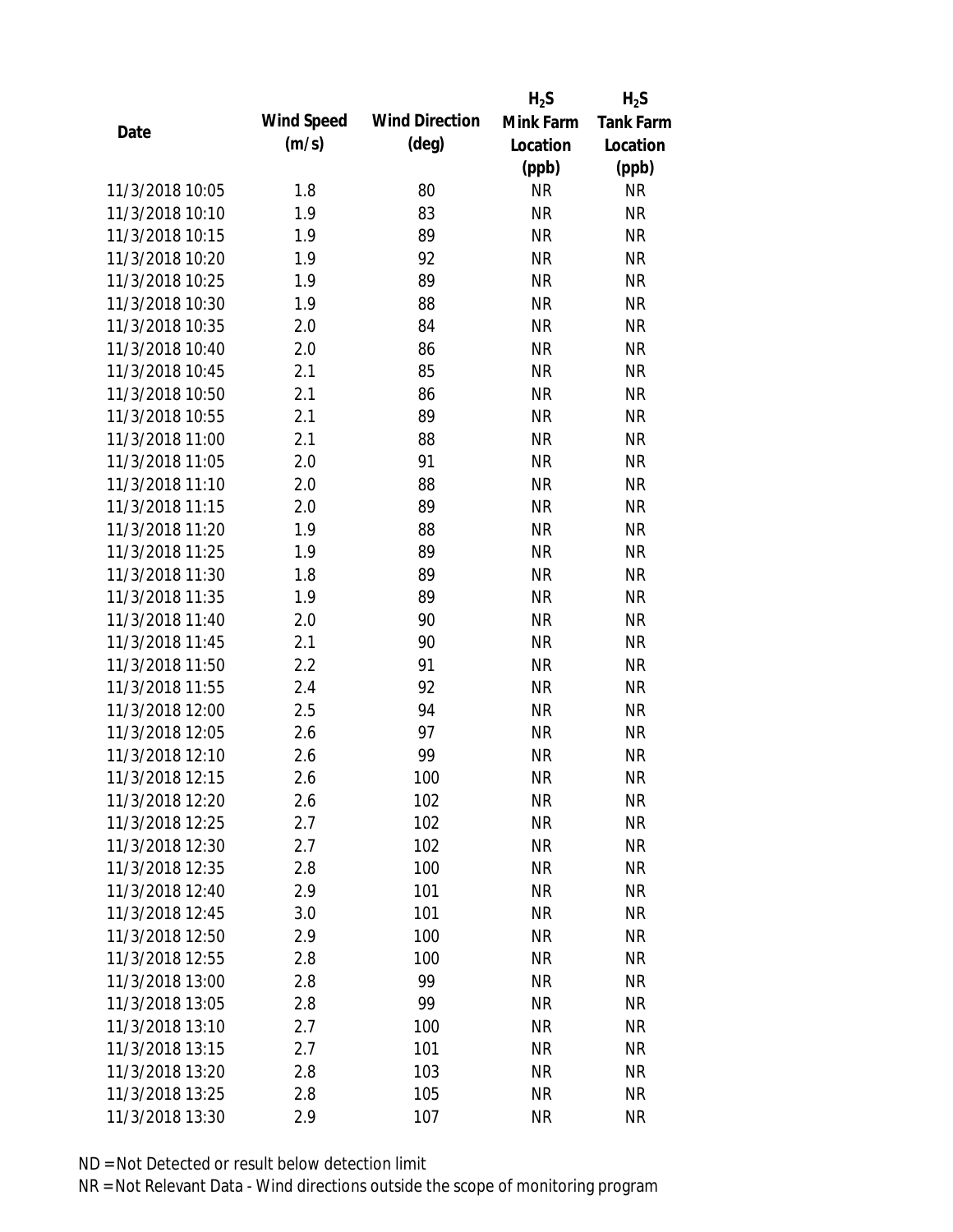|                 |            |                       | $H_2S$    | $H_2S$           |
|-----------------|------------|-----------------------|-----------|------------------|
| Date            | Wind Speed | <b>Wind Direction</b> | Mink Farm | <b>Tank Farm</b> |
|                 | (m/s)      | $(\text{deg})$        | Location  | Location         |
|                 |            |                       | (ppb)     | (ppb)            |
| 11/3/2018 13:35 | 3.0        | 110                   | <b>NR</b> | <b>NR</b>        |
| 11/3/2018 13:40 | 3.0        | 111                   | <b>NR</b> | <b>NR</b>        |
| 11/3/2018 13:45 | 3.0        | 109                   | <b>NR</b> | <b>NR</b>        |
| 11/3/2018 13:50 | 2.9        | 110                   | <b>NR</b> | <b>NR</b>        |
| 11/3/2018 13:55 | 3.0        | 111                   | <b>NR</b> | <b>NR</b>        |
| 11/3/2018 14:00 | 3.0        | 113                   | <b>NR</b> | <b>NR</b>        |
| 11/3/2018 14:05 | 2.9        | 113                   | <b>NR</b> | <b>NR</b>        |
| 11/3/2018 14:10 | 2.7        | 112                   | <b>NR</b> | <b>NR</b>        |
| 11/3/2018 14:15 | 2.8        | 112                   | <b>NR</b> | <b>NR</b>        |
| 11/3/2018 14:20 | 2.8        | 111                   | <b>NR</b> | <b>NR</b>        |
| 11/3/2018 14:25 | 2.8        | 107                   | <b>NR</b> | <b>NR</b>        |
| 11/3/2018 14:30 | 2.8        | 101                   | <b>NR</b> | <b>NR</b>        |
| 11/3/2018 14:35 | 2.8        | 100                   | <b>NR</b> | <b>NR</b>        |
| 11/3/2018 14:40 | 3.1        | 101                   | <b>NR</b> | <b>NR</b>        |
| 11/3/2018 14:45 | 3.1        | 103                   | <b>NR</b> | <b>NR</b>        |
| 11/3/2018 14:50 | 3.1        | 104                   | <b>NR</b> | <b>NR</b>        |
| 11/3/2018 14:55 | 3.1        | 105                   | <b>NR</b> | <b>NR</b>        |
| 11/3/2018 15:00 | 3.1        | 108                   | <b>NR</b> | <b>NR</b>        |
| 11/3/2018 15:05 | 3.2        | 107                   | <b>NR</b> | <b>NR</b>        |
| 11/3/2018 15:10 | 3.1        | 106                   | <b>NR</b> | <b>NR</b>        |
| 11/3/2018 15:15 | 3.1        | 104                   | <b>NR</b> | <b>NR</b>        |
| 11/3/2018 15:20 | 3.1        | 103                   | <b>NR</b> | <b>NR</b>        |
| 11/3/2018 15:25 | 3.2        | 102                   | <b>NR</b> | <b>NR</b>        |
| 11/3/2018 15:30 | 3.3        | 103                   | <b>NR</b> | <b>NR</b>        |
| 11/3/2018 15:35 | 3.3        | 102                   | <b>NR</b> | <b>NR</b>        |
| 11/3/2018 15:40 | 3.2        | 100                   | <b>NR</b> | <b>NR</b>        |
| 11/3/2018 15:45 | 3.3        | 99                    | <b>NR</b> | <b>NR</b>        |
| 11/3/2018 15:50 | 3.3        | 98                    | <b>NR</b> | <b>NR</b>        |
| 11/3/2018 15:55 | 3.4        | 98                    | <b>NR</b> | <b>NR</b>        |
| 11/3/2018 16:00 | 3.2        | 97                    | <b>NR</b> | <b>NR</b>        |
| 11/3/2018 16:05 | 3.2        | 96                    | <b>NR</b> | <b>NR</b>        |
| 11/3/2018 16:10 | 3.2        | 95                    | <b>NR</b> | <b>NR</b>        |
| 11/3/2018 16:15 | 3.2        | 95                    | <b>NR</b> | <b>NR</b>        |
| 11/3/2018 16:20 | 3.2        | 93                    | <b>NR</b> | <b>NR</b>        |
| 11/3/2018 16:25 | 3.1        | 92                    | <b>NR</b> | <b>NR</b>        |
| 11/3/2018 16:30 | 3.2        | 91                    | <b>NR</b> | <b>NR</b>        |
| 11/3/2018 16:35 | 3.2        | 90                    | <b>NR</b> | <b>NR</b>        |
| 11/3/2018 16:40 | 3.2        | 90                    | <b>NR</b> | <b>NR</b>        |
| 11/3/2018 16:45 | 3.1        | 89                    | <b>NR</b> | <b>NR</b>        |
| 11/3/2018 16:50 | 3.2        | 88                    | <b>NR</b> | <b>NR</b>        |
| 11/3/2018 16:55 | 3.2        | 88                    | <b>NR</b> | <b>NR</b>        |
| 11/3/2018 17:00 | 3.3        | 87                    | <b>NR</b> | <b>NR</b>        |
|                 |            |                       |           |                  |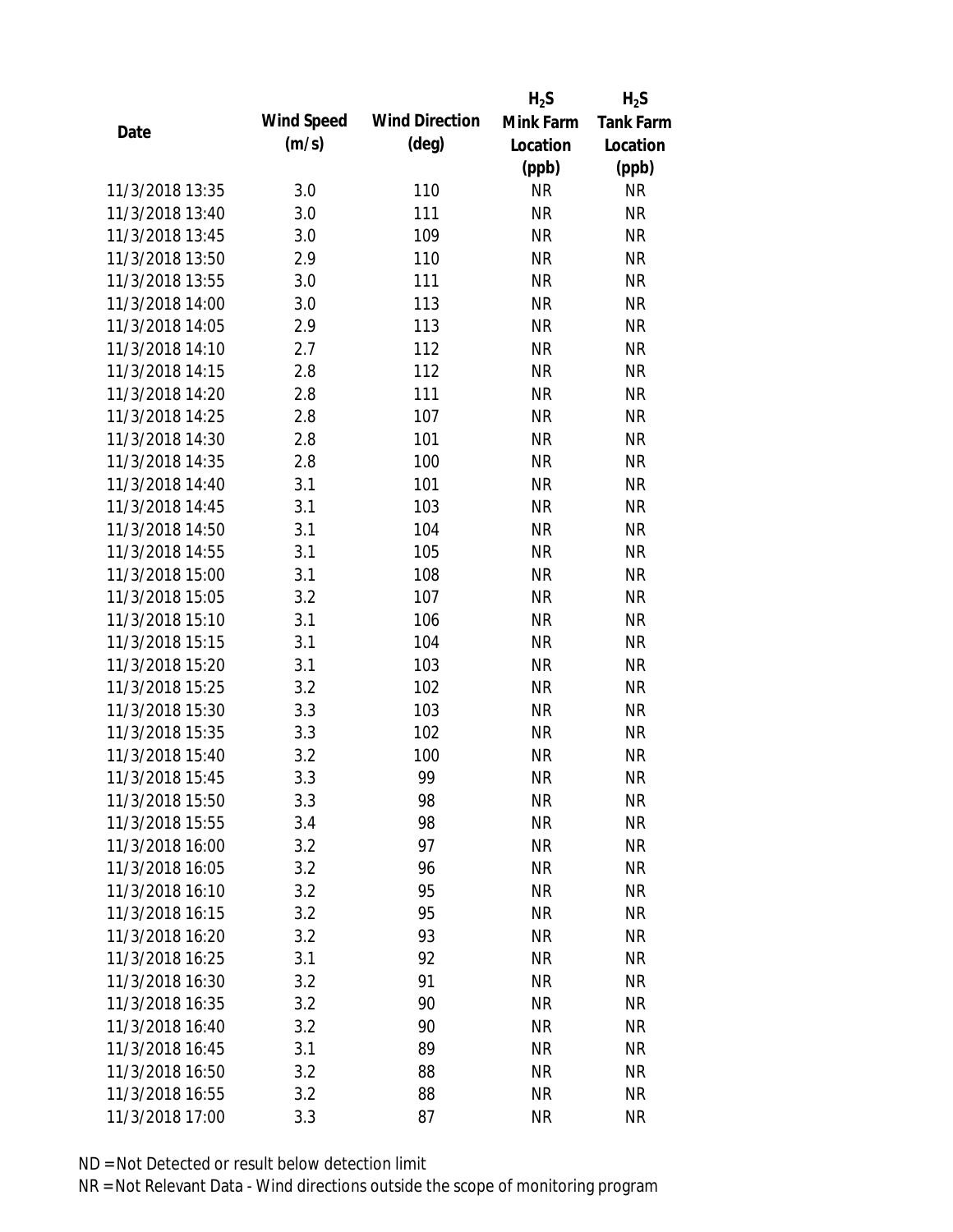|                 |            |                       | $H_2S$    | $H_2S$           |
|-----------------|------------|-----------------------|-----------|------------------|
|                 | Wind Speed | <b>Wind Direction</b> | Mink Farm | <b>Tank Farm</b> |
| Date            | (m/s)      | $(\text{deg})$        | Location  | Location         |
|                 |            |                       | (ppb)     | (ppb)            |
| 11/3/2018 17:05 | 3.4        | 86                    | <b>NR</b> | <b>NR</b>        |
| 11/3/2018 17:10 | 3.3        | 86                    | <b>NR</b> | <b>NR</b>        |
| 11/3/2018 17:15 | 3.3        | 85                    | <b>NR</b> | <b>NR</b>        |
| 11/3/2018 17:20 | 3.2        | 84                    | <b>NR</b> | <b>NR</b>        |
| 11/3/2018 17:25 | 3.1        | 83                    | <b>NR</b> | <b>NR</b>        |
| 11/3/2018 17:30 | 2.9        | 83                    | <b>NR</b> | <b>NR</b>        |
| 11/3/2018 17:35 | 2.9        | 83                    | <b>NR</b> | <b>NR</b>        |
| 11/3/2018 17:40 | 2.8        | 83                    | <b>NR</b> | <b>NR</b>        |
| 11/3/2018 17:45 | 2.8        | 83                    | <b>NR</b> | <b>NR</b>        |
| 11/3/2018 17:50 | 2.8        | 83                    | <b>NR</b> | <b>NR</b>        |
| 11/3/2018 17:55 | 2.9        | 83                    | <b>NR</b> | <b>NR</b>        |
| 11/3/2018 18:00 | 2.9        | 81                    | <b>NR</b> | <b>NR</b>        |
| 11/3/2018 18:05 | 2.8        | 79                    | <b>NR</b> | <b>NR</b>        |
| 11/3/2018 18:10 | 2.8        | 79                    | <b>NR</b> | <b>NR</b>        |
| 11/3/2018 18:15 | 2.8        | 79                    | <b>NR</b> | <b>NR</b>        |
| 11/3/2018 18:20 | 2.7        | 78                    | <b>NR</b> | <b>NR</b>        |
| 11/3/2018 18:25 | 2.7        | 78                    | <b>NR</b> | <b>NR</b>        |
| 11/3/2018 18:30 | 2.7        | 78                    | <b>NR</b> | <b>NR</b>        |
| 11/3/2018 18:35 | 2.8        | 80                    | <b>NR</b> | <b>NR</b>        |
| 11/3/2018 18:40 | 2.8        | 80                    | <b>NR</b> | <b>NR</b>        |
| 11/3/2018 18:45 | 3.0        | 81                    | <b>NR</b> | <b>NR</b>        |
| 11/3/2018 18:50 | 3.1        | 82                    | <b>NR</b> | <b>NR</b>        |
| 11/3/2018 18:55 | 3.3        | 83                    | <b>NR</b> | <b>NR</b>        |
| 11/3/2018 19:00 | 3.5        | 85                    | <b>NR</b> | <b>NR</b>        |
| 11/3/2018 19:05 | 3.5        | 85                    | <b>NR</b> | <b>NR</b>        |
| 11/3/2018 19:10 | 3.5        | 87                    | <b>NR</b> | <b>NR</b>        |
| 11/3/2018 19:15 | 3.4        | 87                    | <b>NR</b> | <b>NR</b>        |
| 11/3/2018 19:20 | 3.5        | 88                    | <b>NR</b> | <b>NR</b>        |
| 11/3/2018 19:25 | 3.5        | 87                    | <b>NR</b> | <b>NR</b>        |
| 11/3/2018 19:30 | 3.4        | 88                    | <b>NR</b> | NR               |
| 11/3/2018 19:35 | 3.4        | 87                    | <b>NR</b> | <b>NR</b>        |
| 11/3/2018 19:40 | 3.5        | 87                    | <b>NR</b> | NR               |
| 11/3/2018 19:45 | 3.6        | 86                    | <b>NR</b> | NR               |
| 11/3/2018 19:50 | 3.4        | 86                    | <b>NR</b> | <b>NR</b>        |
| 11/3/2018 19:55 | 3.4        | 86                    | <b>NR</b> | NR               |
| 11/3/2018 20:00 | 3.3        | 85                    | <b>NR</b> | NR               |
| 11/3/2018 20:05 | 3.3        | 84                    | <b>NR</b> | <b>NR</b>        |
| 11/3/2018 20:10 | 3.3        | 85                    | <b>NR</b> | <b>NR</b>        |
| 11/3/2018 20:15 | 3.3        | 85                    | <b>NR</b> | NR               |
| 11/3/2018 20:20 | 3.4        | 85                    | <b>NR</b> | NR               |
| 11/3/2018 20:25 | 3.5        | 85                    | <b>NR</b> | <b>NR</b>        |
| 11/3/2018 20:30 | 3.6        | 86                    | <b>NR</b> | <b>NR</b>        |
|                 |            |                       |           |                  |